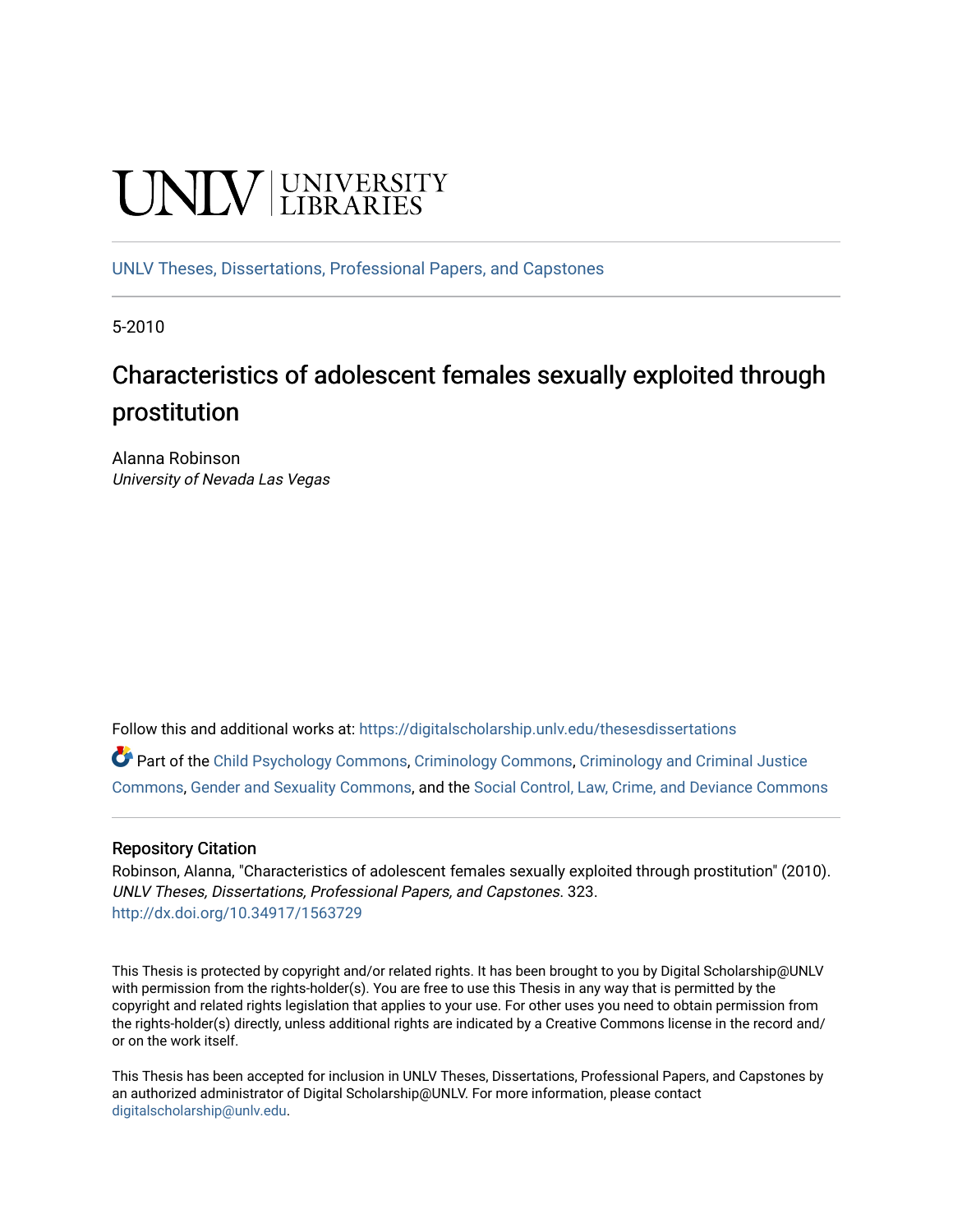## CHARACTERISTICS OF ADOLESCENT FEMALES

# SEXUALLY EXPLOITED THROUGH

# PROSTITUTION

by

Alanna Candace Robinson

Bachelor of Arts University of Nevada Las Vegas 2008

A thesis submitted in partial fulfillment of the requirements for the

**Master of Arts Degree in Criminal Justice Department of Criminal Justice Greenspun College of Urban Affairs** 

> **Graduate College University of Nevada, Las Vegas May 2010**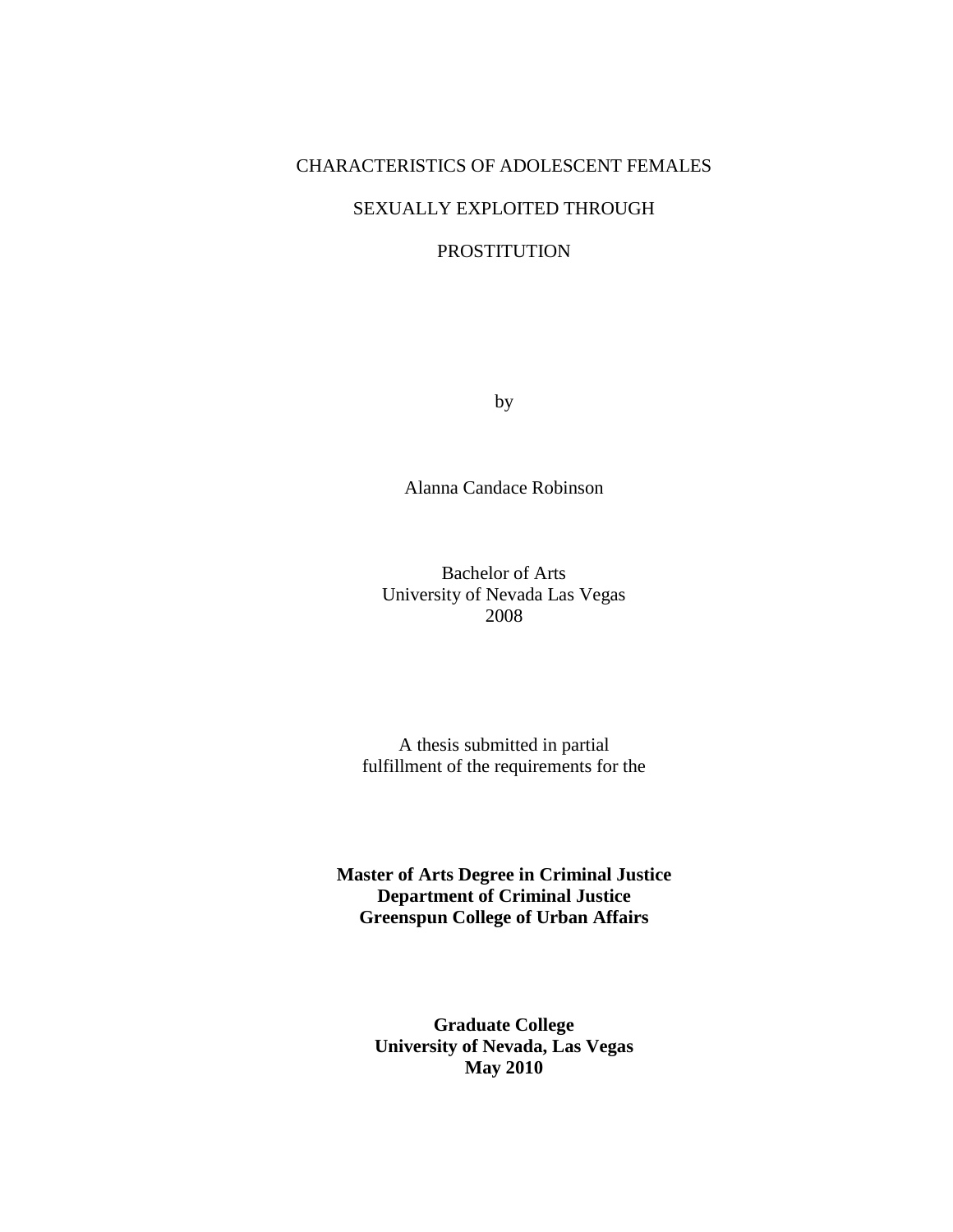Copyright by Alanna Candace Robinson 2010 All Rights Reserved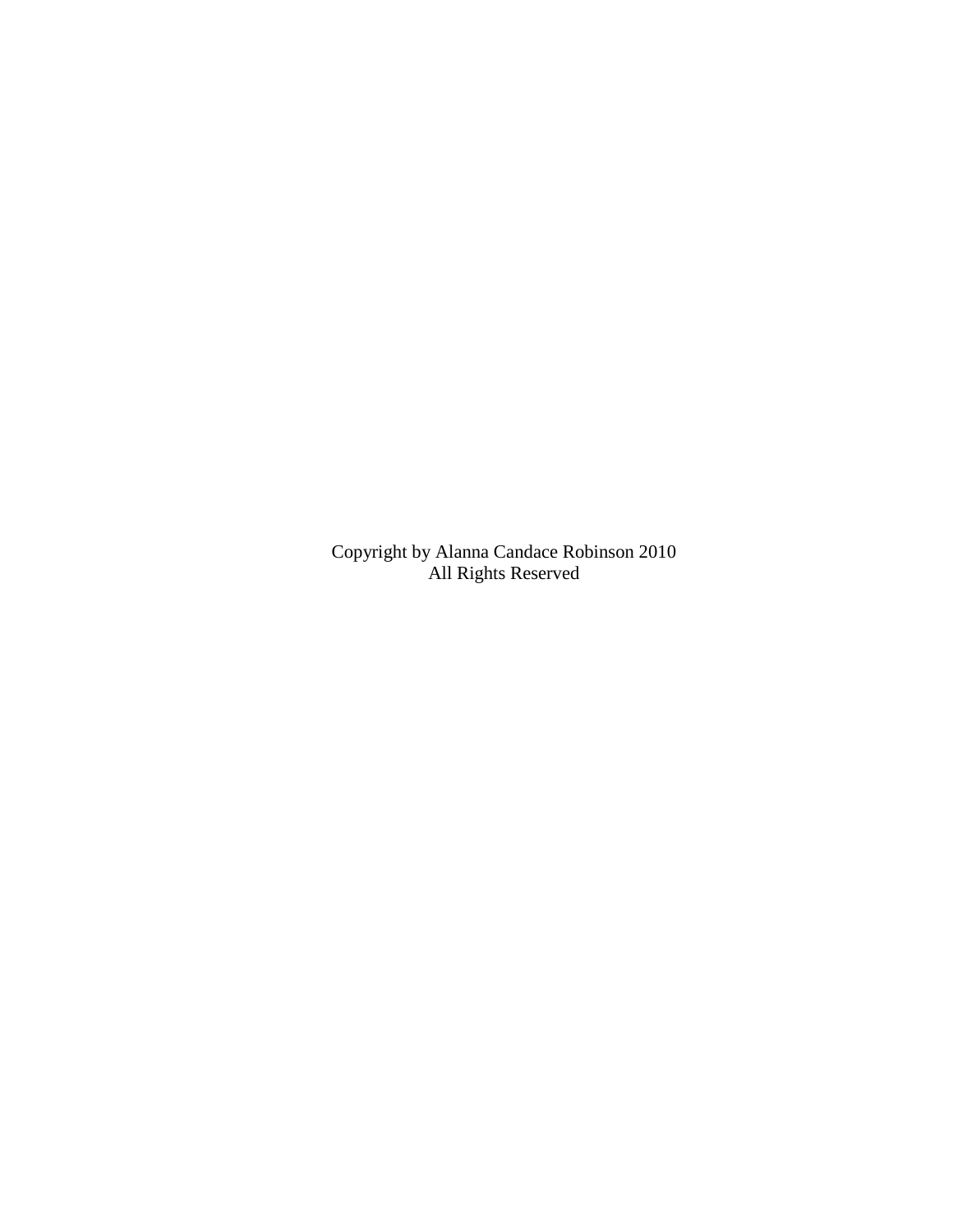

# THE GRADUATE COLLEGE

We recommend the thesis prepared under our supervision by

# **Alanna Robinson**

entitled

# **Characteristics of Adolescent Females Sexually Exploited through Prostitution**

be accepted in partial fulfillment of the requirements for the degree of

# **Master of Science in Criminal Justice**

Alexis Kennedy, Committee Chair

Hong Lu, Committee Member

Randall Shelden, Committee Member

Kathleen Bergquist, Graduate Faculty Representative

Ronald Smith, Ph. D., Vice President for Research and Graduate Studies and Dean of the Graduate College

**May 2010**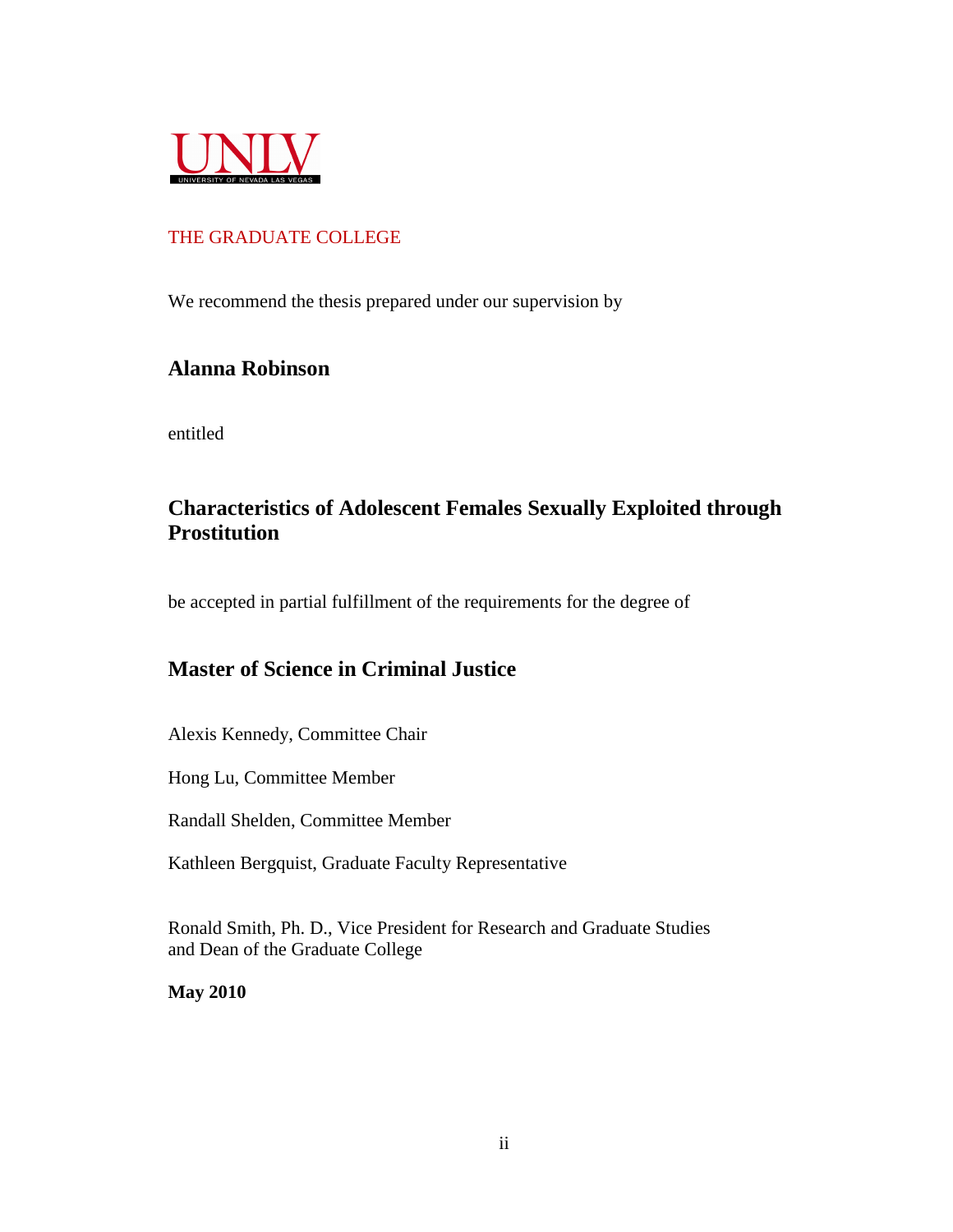#### ABSTRACT

## **Characteristics of Adolescent Females Sexually Exploited Through Prostitution**

By

Alanna Candace Robinson

Dr. Alexis Kennedy, Examination Committee Chair Assistant Professor of Criminal Justice University of Nevada Las Vegas

 Adolescent females are becoming the fastest growing population amongst juveniles being held in detention and referred to juvenile courts. Unfortunately such increases are linked to a lack of alternative services available for youths during the adjudication process. Upon being arrested, delinquent girls are suffering from a host of health, emotional and social issues for which there is also a lack of programming and detailed research. However, emerging evidence indicates that female delinquency is characterized by a multitude of overlapping problems that distinguish them from male delinquents. Issues include poor mental health, history of child abuse, substance abuse among parents and family members, unstable home environments, poor academic performance, association with other deviant peers, and involvement in high-risk sexual activity. One high risk sexual activity is engaging in prostitution, a behavior often seen with youth who have a history of sexual abuse. Youth often use prostitution as a survival strategy while living on the streets after running away to escape abuse at home. This study aims to examine the extent of prostitution behaviors of adolescent girls in Clark County, Nevada and determine which characteristics can be identified as risk factors or predictors of involvement in prostitution.

iii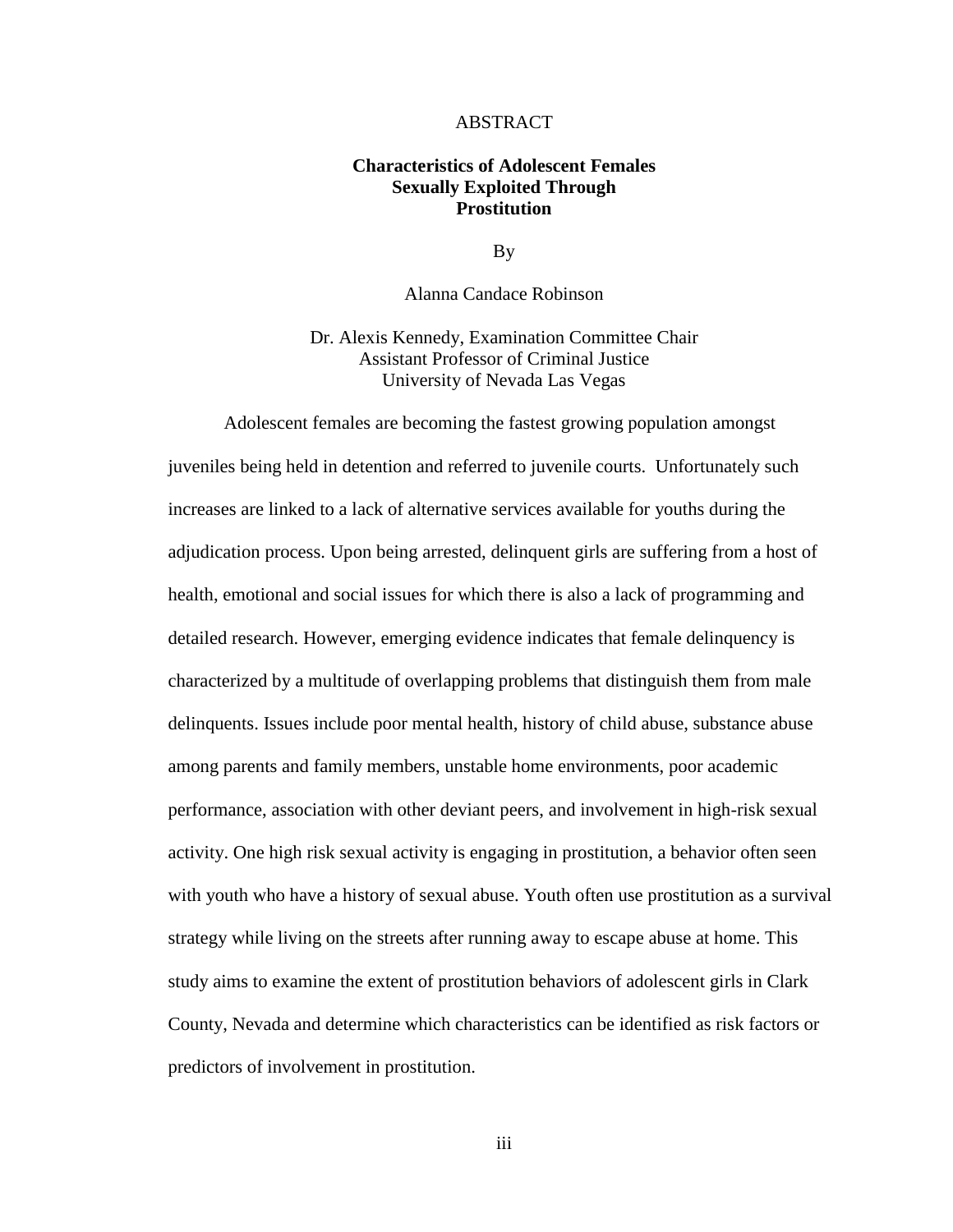| <b>CHAPTER 3</b> |  |
|------------------|--|
|                  |  |
|                  |  |
|                  |  |
|                  |  |
|                  |  |
| <b>CHAPTER 5</b> |  |
|                  |  |
|                  |  |
|                  |  |
|                  |  |
|                  |  |

# **TABLE OF CONTENTS**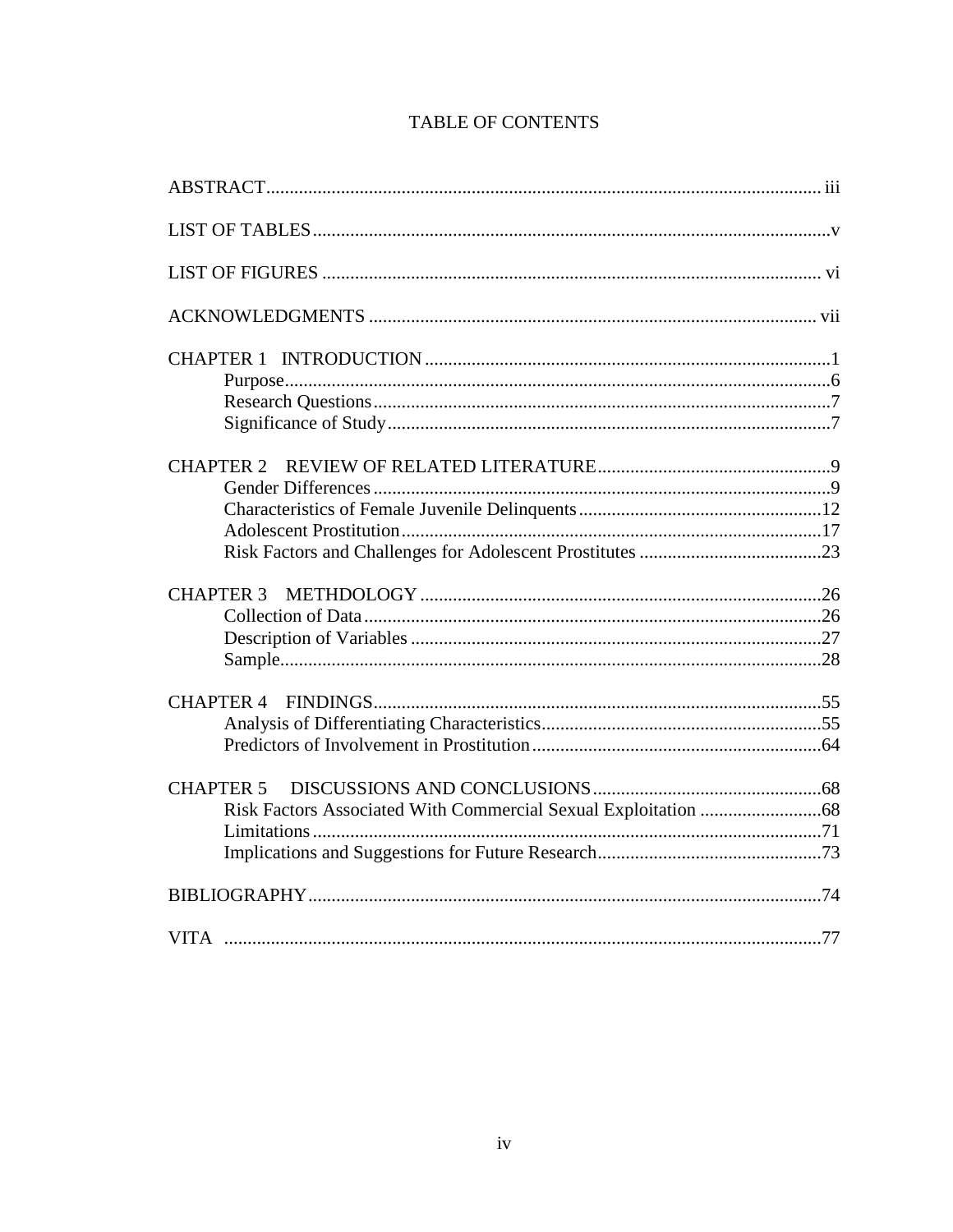# LIST OF TABLES

| Table 1 | Substance abuse characteristics associated with commercial sexual    |  |
|---------|----------------------------------------------------------------------|--|
|         |                                                                      |  |
| Table 2 | Family dysfunction characteristics associated with commercial sexual |  |
|         |                                                                      |  |
| Table 3 | Mental health characteristics associated with commercial sexual      |  |
|         |                                                                      |  |
| Table 4 | Abuse characteristics associated with commercial sexual exploitation |  |
|         |                                                                      |  |
| Table 5 |                                                                      |  |
| Table 6 |                                                                      |  |
| Table 7 |                                                                      |  |
| Table 8 |                                                                      |  |
|         |                                                                      |  |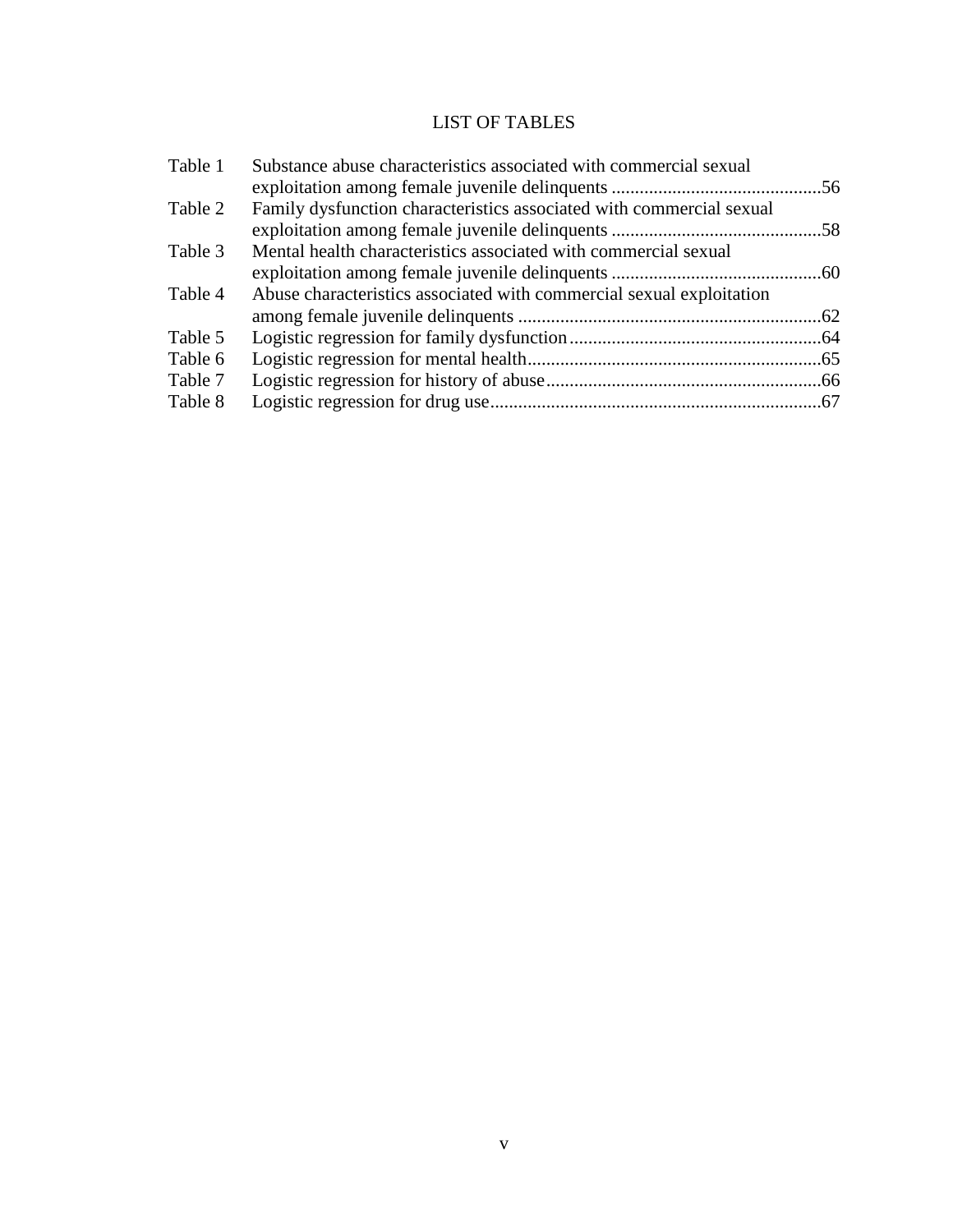# LIST OF FIGURES

| Figure 1 |                                                        |  |
|----------|--------------------------------------------------------|--|
| Figure 2 |                                                        |  |
| Figure 3 |                                                        |  |
| Figure 4 |                                                        |  |
| Figure 5 |                                                        |  |
| Figure 6 |                                                        |  |
| Figure 7 |                                                        |  |
| Figure 8 |                                                        |  |
| Figure 9 | Family members previously held in juvenile detention36 |  |
|          |                                                        |  |
|          |                                                        |  |
|          |                                                        |  |
|          |                                                        |  |
|          |                                                        |  |
|          |                                                        |  |
|          |                                                        |  |
|          |                                                        |  |
|          |                                                        |  |
|          |                                                        |  |
|          |                                                        |  |
|          |                                                        |  |
|          |                                                        |  |
|          |                                                        |  |
|          |                                                        |  |
|          |                                                        |  |
|          |                                                        |  |
|          |                                                        |  |
|          |                                                        |  |
|          |                                                        |  |
|          |                                                        |  |
|          |                                                        |  |
|          |                                                        |  |
|          |                                                        |  |
|          |                                                        |  |
|          |                                                        |  |
|          |                                                        |  |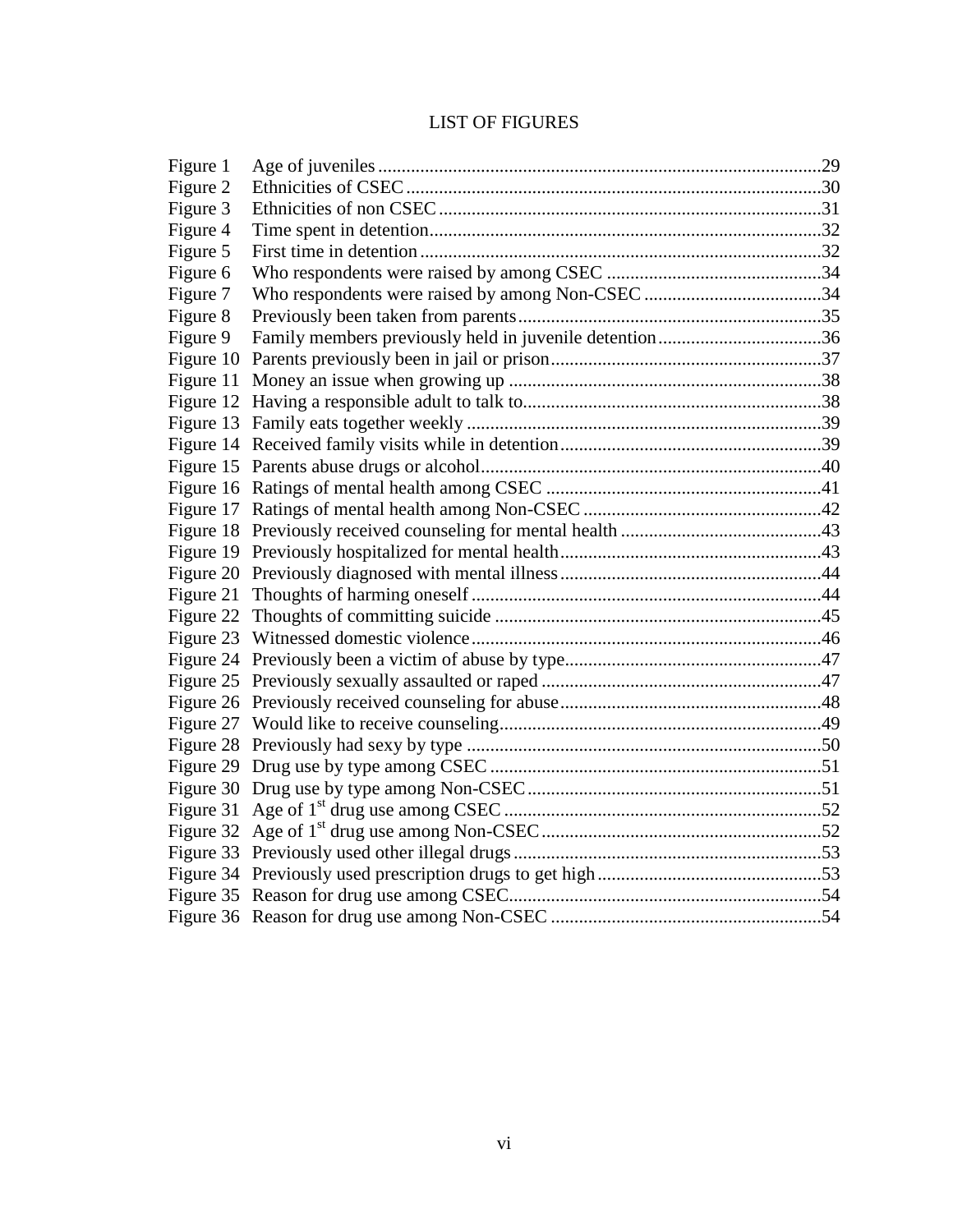## ACKNOWLEDGMENTS

 I would first like to thank the members of my committee for all of their hard work and support during such a long and grueling process. I would like to give special thanks to my committee chair Dr. Kennedy, with whom I have shared countless emails and hours in her office receiving advice and help with fine tuning all of the details of this paper. To Dr. Lu I would also like to extend my gratitude because without her I would not have made it this far. A few semesters ago she saw potential in me and did everything in her power to ensure that I had the tools and resources necessary to graduate by my anticipated date. A good friend and coworker of mine also deserves special thanks as she has guided and encouraged me through all of the stressful points during this process. She has also assisted me in the many re-writes and editing steps. Last but not least I would to thank my parents and my family members for always showing me support throughout my entire educational career and pushing me to my full potential. Without their encouragement and guiding words I would not be where I am today.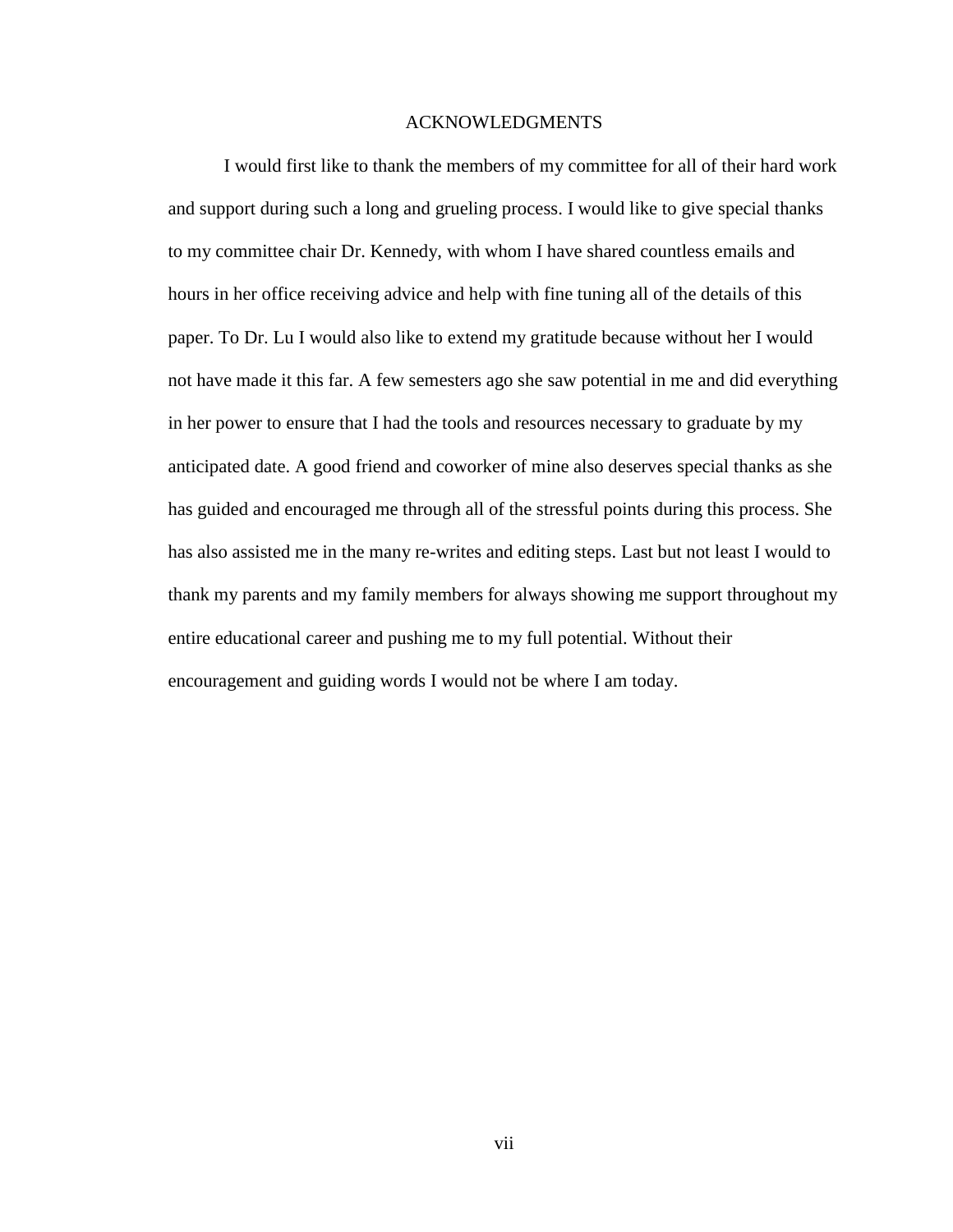#### CHAPTER 1

#### INTRODUCTION

Females are becoming the fastest increasing population in the juvenile justice system as their arrest rates are surpassing those for boys. In 2004, girls comprised onethird of juvenile arrests compared to two decades earlier when they accounted for only one-fifth of arrests, thus representing a 42.5% increase (Chesney-Lind, Morash, & Stevens, 2008; Lederman, Dakof, Larrea, & Li, 2004). Similarly, more recent figures from 2008 FBI Uniform Crime Reports revealed that girls constituted 30% of juvenile arrests during that year (Federal Bureau of Investigation, Uniform Crime Reports, 2008). This narrowing gap between boys and girls for juvenile offending has been attributed by researchers to the relabeling of status offenses and changing policies regarding school fighting and domestic violence. Traditionally status offenses were characterized by noncriminal acts such as running away, but as more young girls become involved in domestic violence and physical disputes with their parents, their arguments are labeled as assault, and they were consequently charged and arrested (Chesney-Lind and Irwin, 2008; Shelden, 2008).

In addition to the arrest rates increasing for girls, the number of referrals for girls to juvenile courts has also increased. Between 1985 and 2005, the Office of Juvenile Justice and Delinquency Prevention estimated that the number of girls entering U.S. juvenile courts increased by 108% compared to a 32% increase for boys, with the female caseload growing at an average of 4% per year (Chesney-Lind et al., 2008; Sickmund, 2009). Among four general offense categories of person, property, drugs, and public order, there were increases in caseloads for both sexes with the exception of property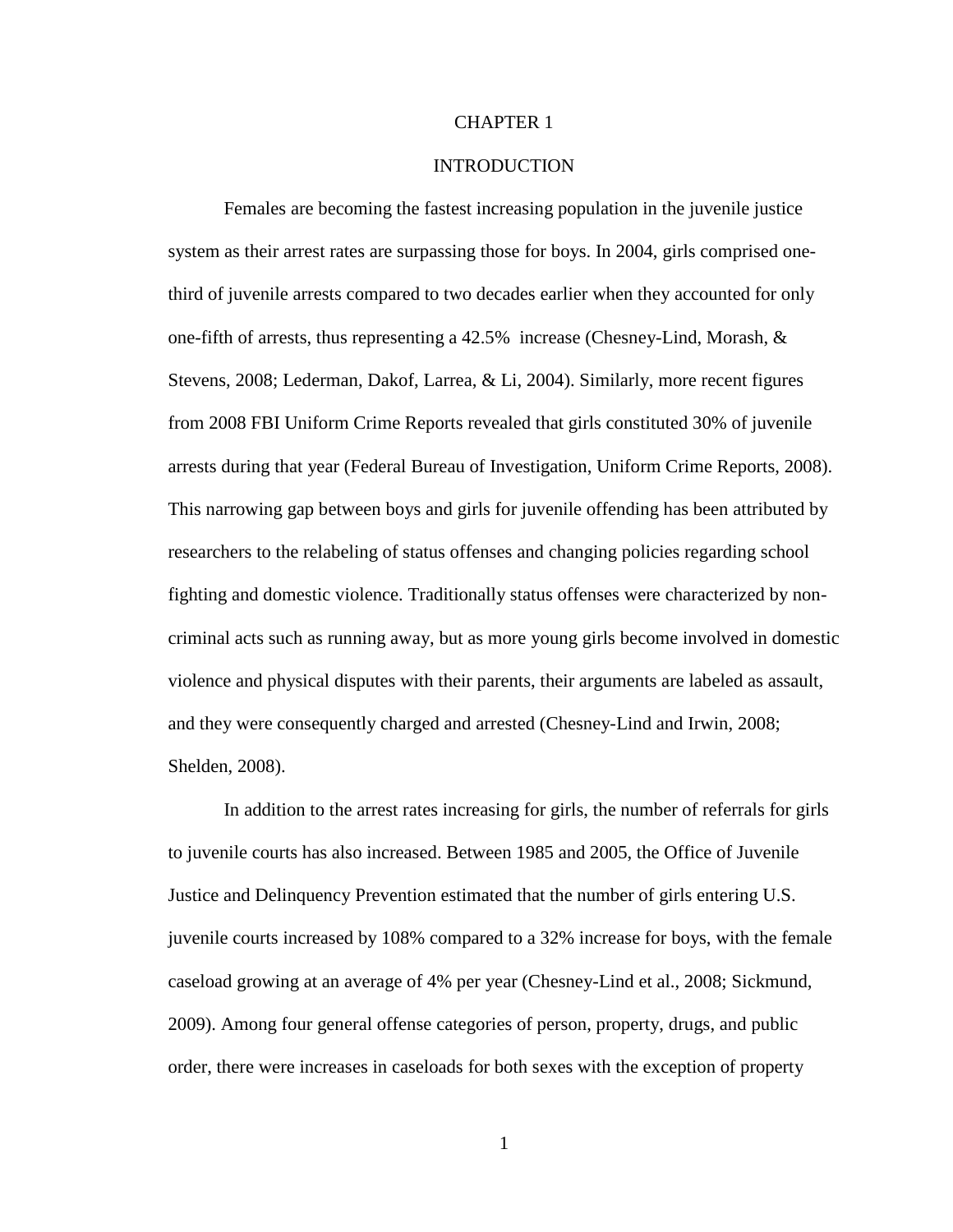offenses, but the percent change was greater for females during that time period. Interestingly while property offenses for females grew, they actually declined for males (Chesney-Lind et al., 2008; Sickmund, 2009). Due to such high increases in arrest rates and caseloads involving females, one could expect a growth in programs designed to prevent girls from entering the juvenile justice system; however, this is not the case.

The increase in use of juvenile detention is evidence that there is a lack of appropriate alternatives for youths during the adjudication process. To make matters worse, studies show that upon arrest delinquent females are already experiencing a vast array of problems and have risk factors for delinquency for which there are also a lack of programming. Historically, research on risk factors has focused on males with a critical lack of attention on girls. However, research has emerged providing evidence that delinquency is outlined by a pattern of interconnected problems and experiences that distinguish adolescent females from their male counterparts (Chesney-Lind et al., 2008; Gavazzi, Yarcheck, & Chesney-Lind, 2006; Goldstein et al., 2003). Girls face problems regarding school, family dysfunction, trauma, poor mental health, substance abuse, involvement in high-risk sexual activity, and high rates of physical and sexual abuse (Chesney-Lind, 2001; Lederman et al., 2004). The Office of Juvenile Justice and Delinquency Prevention report that nationally 35% of girls are victims of sexual abuse, and 40% are exposed to domestic violence. Girls often run away to escape the abuse which leads to deviant strategies for survival including theft, drug dealing, and prostitution. (Chesney-Lind, 2001; Chesney-Lind et al., 2008). Furthermore estimates reveal between 70% and 80% of girls on the streets have run away from home to escape the violence and abuse on more than one occasion (Chesney-Lind, 2001).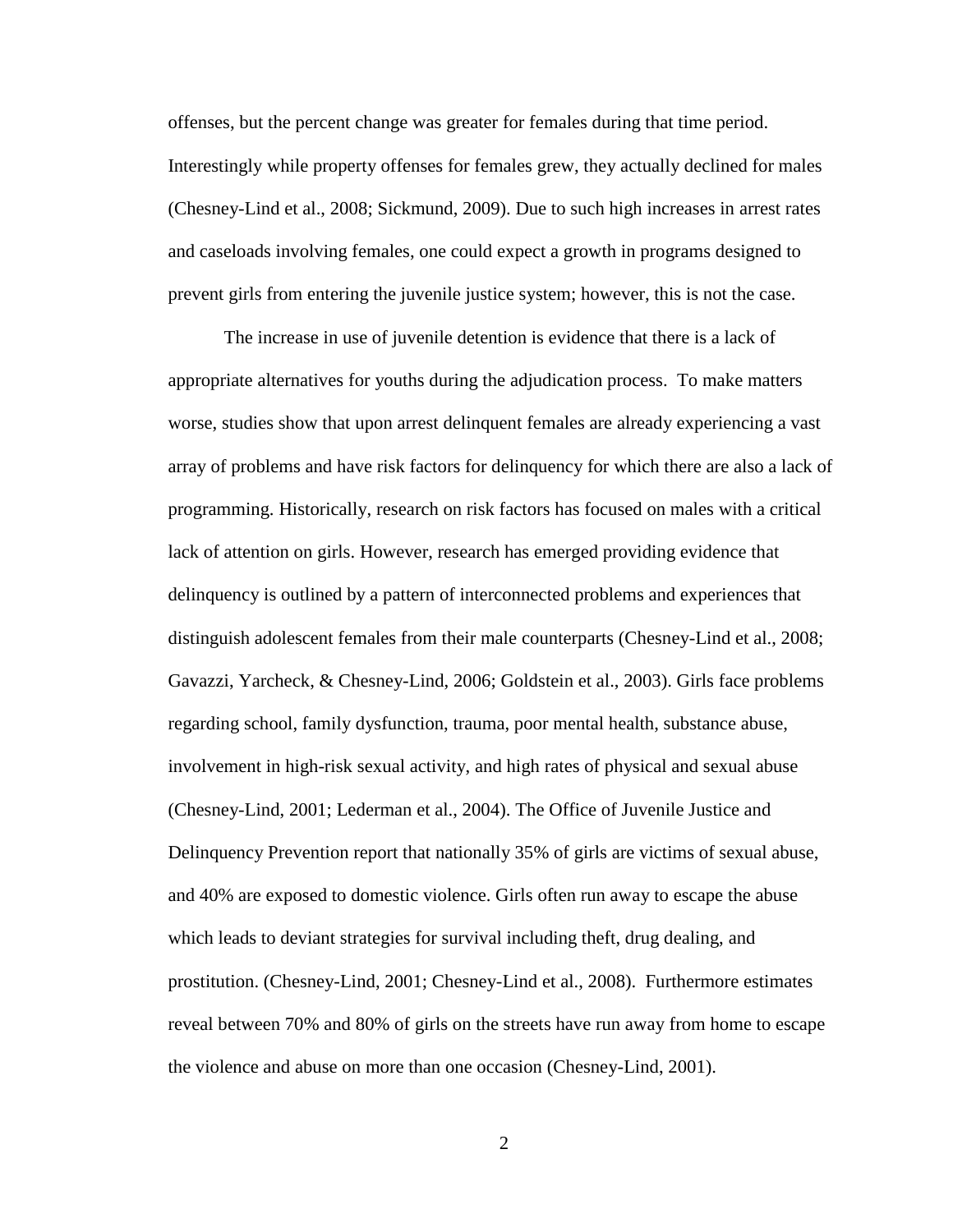These statistics suggest that girls involved in the juvenile justice system lack stable family structures. These girls tend to have negative relationships with their parents and unsupportive family members. They are often shuffled between relatives, child welfare services, and temporary placements. Girls in unstable home environments are also vulnerable to outside influences such as gangs, peers, and boyfriends. They turn to these people for support and protection but are often victimized after being pressured to engage in illegal activities such as drug use or sexual "favors" (Chesney-Lind, et al., 2008). Therefore it is not surprising that substance abuse and addiction is a common issue as many girls turn to drugs and alcohol as an outlet for the trauma they experience at home. Likewise girls are also in need of psychological services to treat mental health issues such as depression, anxiety, panic disorder, separation anxiety disorder, self-harm, and possible suicidal issues (Goldstein et al., 2003; Sondheimer, 2001).

Girls' specific needs are either shortchanged or ignored because they are outnumbered by boys in the co-ed prevention programs, and those that are single-sex provide more options for boys as well. Additionally, it has been suggested that programs fail to address the vulnerable period of adolescence during which young girls are easily influenced and struggle with self-esteem. Only a small percentage of programs provide services to girls between 9 and 15, while the majority caters to girls between 14 and 21 (Chesney-Lind, 2008; Shelden, 2008). Another issue with the few existing programs for girls is that they tend to address single problems and focus more on specific or stereotypical issues such as pregnancy or substance abuse (Chesney-Lind, 2001). Programs also tend to focus on girls who are already in trouble. The result is that girls' overlapping issues are ignored, and those who are at risk of engaging in delinquent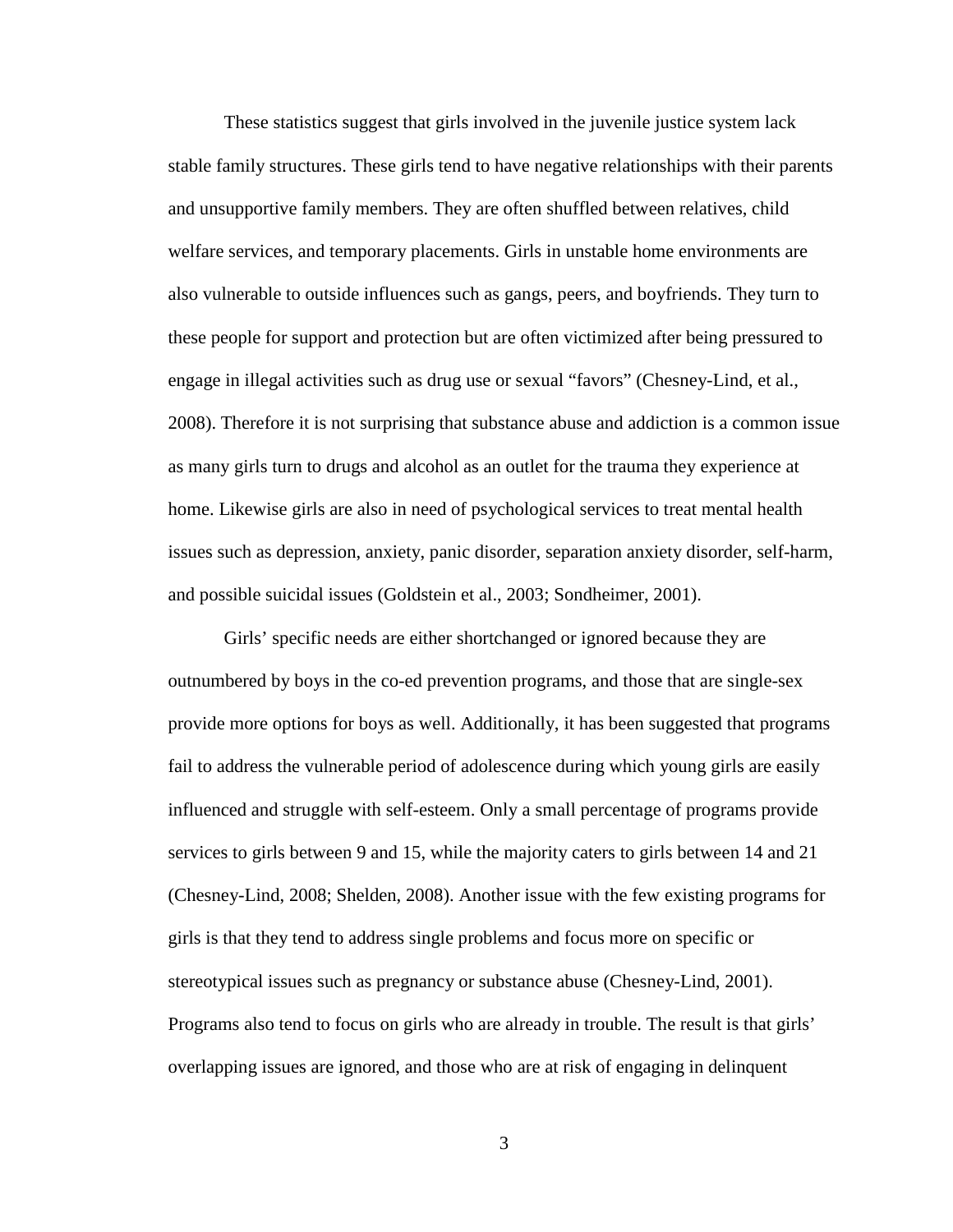behavior are neglected. This poses an additional problem because as the need for an overlap in services increase, public funding has decreased. Hence there is a great need for comprehensive programming within any given system (Shelden, 2009).

With the decrease in available public funding and lack of extensive programming, it is evident that there is a gap between the services girls need and the services they are actually receiving. When examining this gap from the girls' perspective it is apparent that they need someone with whom they feel comfortable confiding in and someone who listens to them. It has also been revealed that services are lacking in counseling for mental health, abuse, sex education, and parenting. Other unavailable services include help with anger management, problem-solving skills, family counseling, and general health education. It has been suggested that the lack of programming to suit girls' specific needs is attributed to the lack of national detailed research. What is known affirms that girls need comprehensive programs adapted to their family and social context. Furthermore, these services need to be available early on before girls become deeply entrenched in the juvenile justice system (Chesney-Lind et al., 2008)

 Among the overlapping challenges that girls have which distinguish them from adolescent boys, their history of abuse is the most evident. Research provides evidence that such victimization has a strong association with subsequent involvement in prostitution (Mullis, Cornille, Mullis, & Haber, 2004). Prostitution is a serious risk behavior that needs to be examined because there are few programs to address the physical and psychological problems associated with their experiences of sexual exploitation (Shelden, 2008). Likewise young girls may turn to the streets as an escape from family dysfunction and abuse.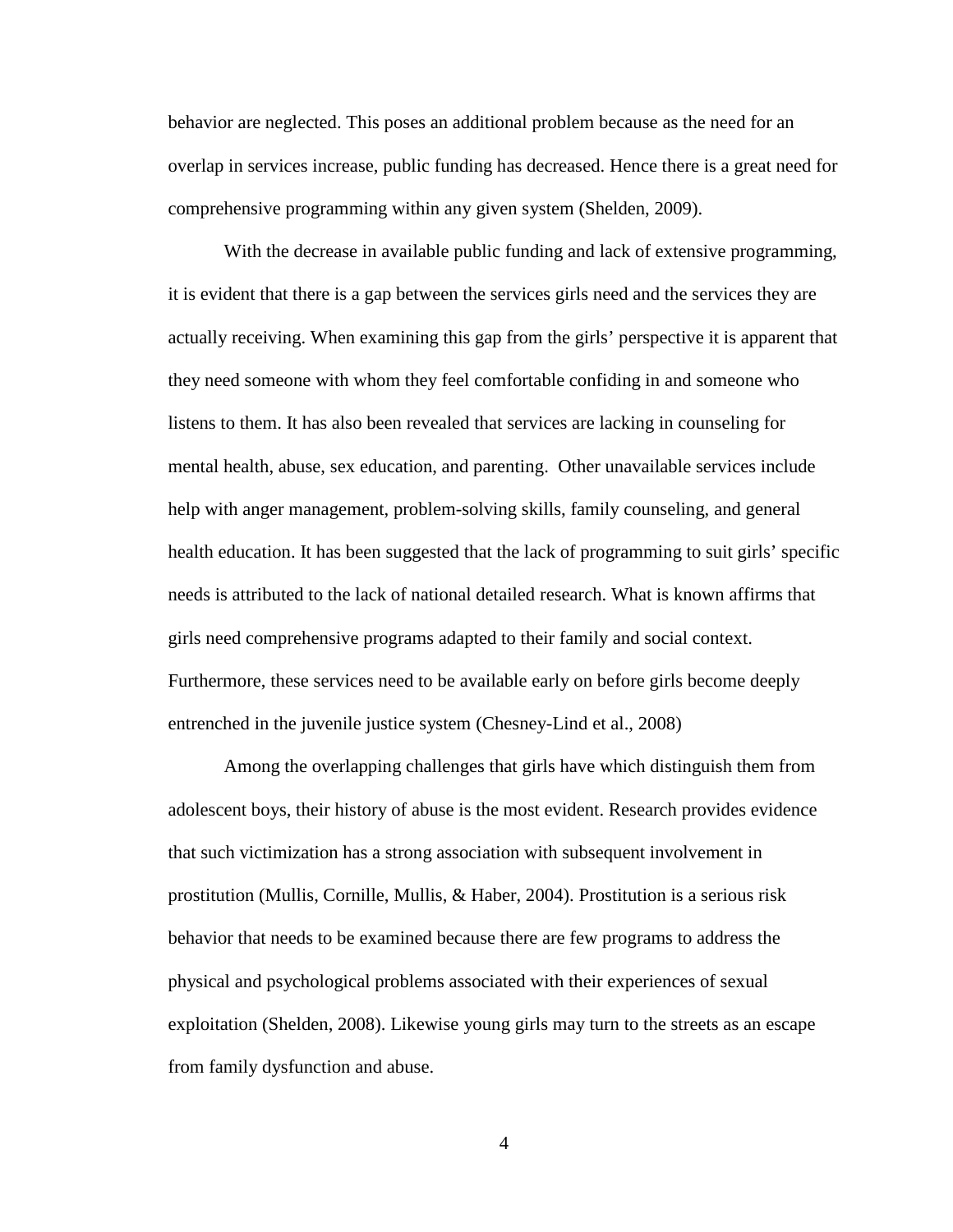Homeless and delinquent youth who turn to prostitution for financial survival also tend to turn to drugs and alcohol to deal with the stressful events in their lives (Schissel & Fedec, 1999). Unfortunately, life on the streets can become more abusive and problematic than what the girls were experiencing at home, and the abuse continues if they are drawn into child sex trafficking (Schissel & Fedec, 1999). To illustrate the severity of this problem, in Nevada alone a government report on domestic minor sex trafficking revealed that over 400 prostituted children were identified on the streets of Las Vegas in May 2007 (Kennedy & Pucci, 2007). Additionally, since 1994, between 150 and 200 children have been arrested every year in Las Vegas. These children are often trafficked from other states, and a fifth of them are 15 or younger, which is below the age of sexual consent in Nevada.

 As the abuse of these young females becomes a better recognized and greater priority, it is apparent that there is a lack of research into the health issues faced by this segment of the population, particularly their physical and mental health needs. The little research that has been done shows that girls have more complex needs compared to boys and ultimately their victimization and delinquent behavior becomes an endless cycle. Compared to male juvenile offenders, females tend to have higher levels of psychopathology and familial risks as well as an increased suicide risk (Alemagno, Shaffer-King, & Hammel, 2006). Furthermore, adolescent females are more likely to suffer from a series of social and interpersonal problems including trauma, involvement with other deviant peers, high-risk sexual behavior, and co-morbidity in mental health problems such as depression and anxiety disorder (Alegmano et al., 2006; Lederman et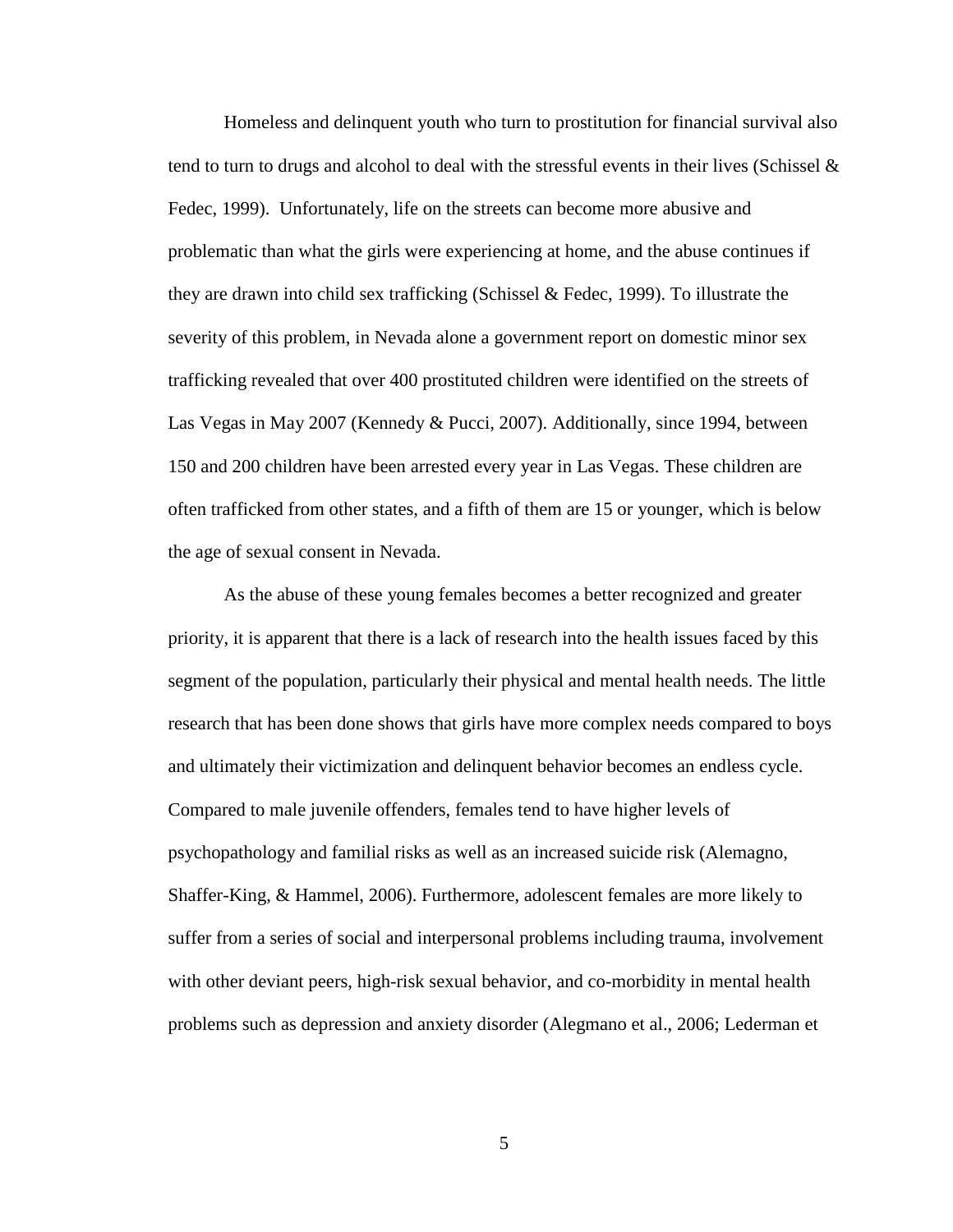al., 2004) As these girls' issues become more overlapping thus warranting multiple services, public funding to assist them has decreased (Shelden, 2008).

Children who run to the streets and survive through prostitution are not always recognized as victims. Those caught on the streets are arrested and locked away in detention for a variety of offenses but not offered the help they need due to a critical lack of rehabilitative programs for these girls (Kennedy & Pucci, 2007; Lederman et al., 2004). To end these cycles of abuse, it is important to examine the high-risk behavior and challenges faced by this population so professionals can develop the right programs to assist these girls and keep them off the streets and out of detention centers.

#### Purpose of the Study

 The purpose of this study is to gain a better understanding of the population of female youth involved in the juvenile delinquency system in Clark County. More specifically the goal is to examine the extent of sexual exploitation through prostitution of these girls in crisis. While studies have shown clear differences between boys and girls in the juvenile delinquency system, this study will focus on comparing the characteristics of adolescent girls involved in prostitution to girls who are not involved, and determining which characteristics are risk factors. Few studies have examined this specific population of girls and explored possible influencers for involvement in prostitution. From a review of the literature it is apparent that victims of prostitution suffer from a multitude of issues, but as there is a lack of research detailing their specific needs, further progress into their rehabilitation is being impeded.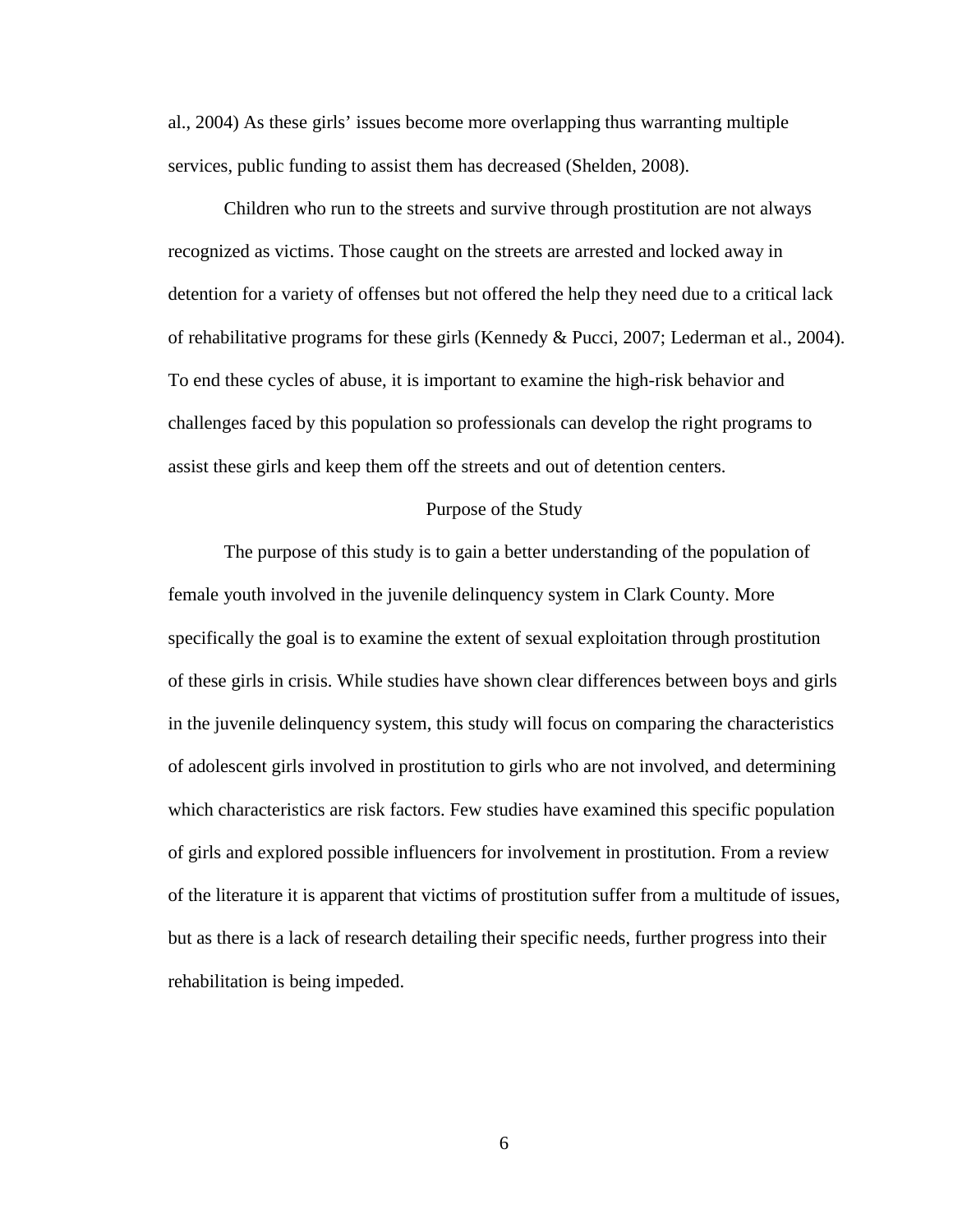#### Research Questions

To examine the extent of sexual exploitation through prostitution of girls in Clark County the following research questions will be addressed.

- Is involvement in prostitution related to drug use including factors such as age of first use and type of drug?
- Is involvement in prostitution related to a prior history of child abuse including sexual physical abuse, emotional abuse, and or neglect?
- Are experiences of family dysfunction and upheaval including type of guardianship when growing up, criminal history of parents, and parental substance abuse or addiction among family members– related to involvement in prostitution?
- Is having a history of poor mental health as indicated by diagnoses of mental disorders and suicidal ideation related to involvement in prostitution?

## Significance of Study

 The findings of this study could have important implications for future programs and services offered to assist young girls who are victims of prostitution. Additionally the study can shed some light and provide a more detailed framework on the various issues faced by this population. Furthermore these results can demonstrate the urgent need for raising the necessary funding to design successful programs and services. If however, the results of the study do not reveal any significant differences between the two groups of girls, these findings will still be beneficial in demonstrating that consolidated programs would be effective in rehabilitating the girls. If evidence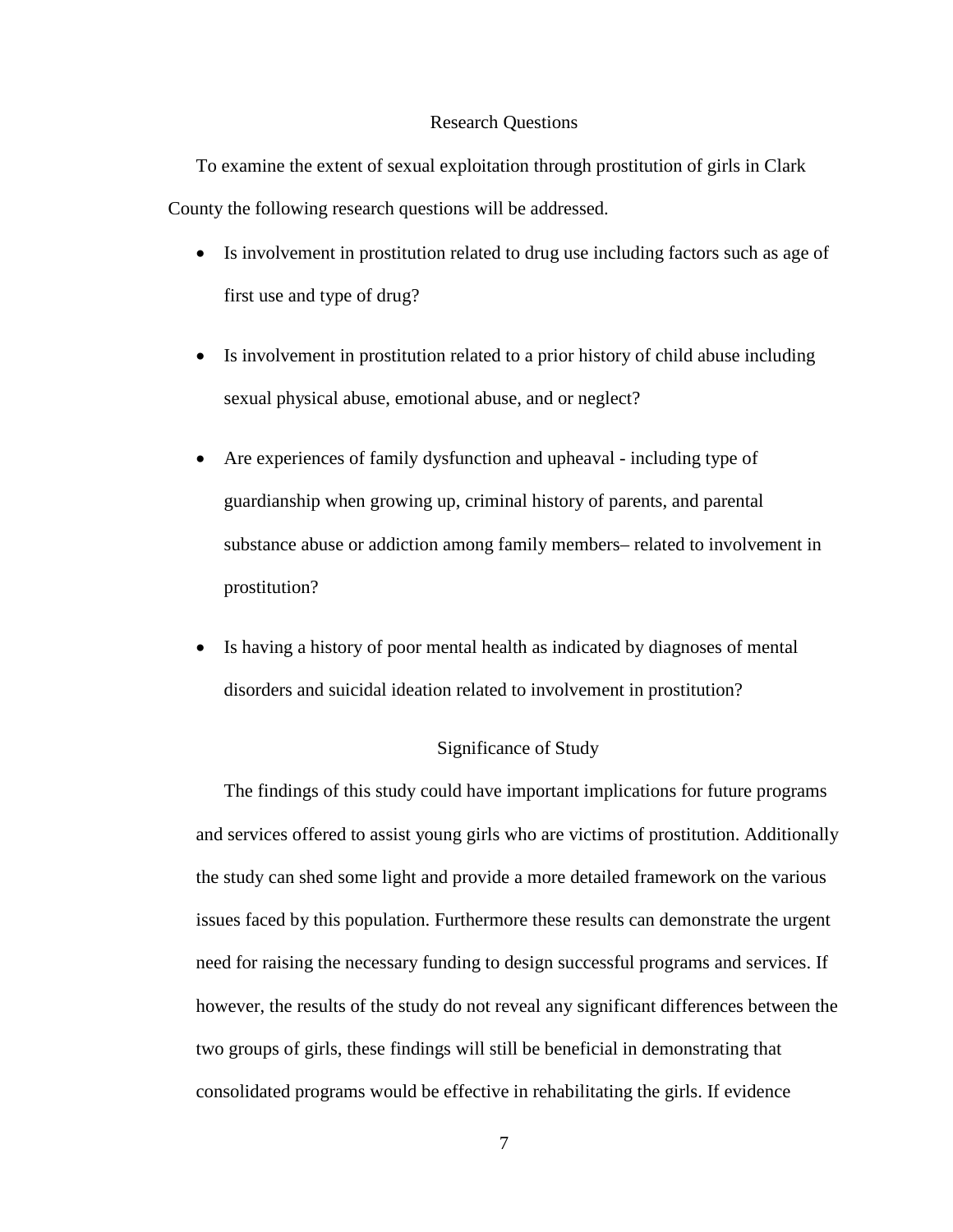indicates that the two groups are identical across the different risk factors then consolidated programs, as opposed to having separate programs for each group, may be more efficient in offering a succinct path toward recovery. In either case the ultimate goal of this study is to gain a better understanding of adolescent girls who have become victims of prostitution.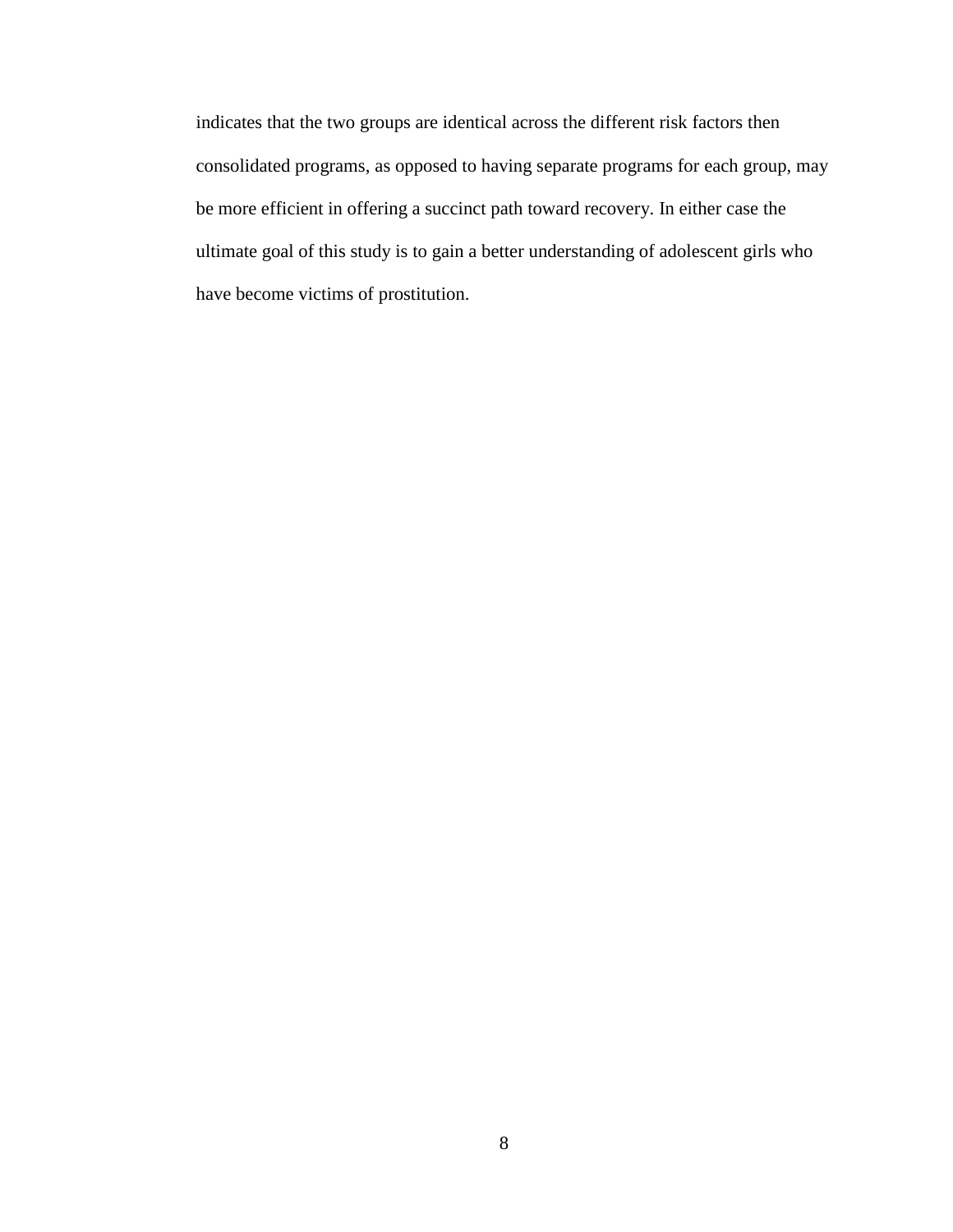#### CHAPTER 2

#### REVIEW OF RELATED LITERATURE

## Gender Differences

Research has consistently shown that juvenile boys and girls being held in detention drastically differ in their types of criminal offenses as well as their risk factors for delinquency including personal, educational, and family backgrounds. As the percentage of juvenile females arrests increases, the types of crimes they are committing are increasing also. In the past years female juvenile delinquency was commonly characterized by minor crimes such as running away and shoplifting or status offenses like sexual misconduct and curfew violation (Mullis, Cornille, Mullis, & Haber, 2004). However, in recent years they have had a greater involvement in violent offending including simple and aggravated assaults, armed robbery, gang activity, burglary, and prostitution (Lederman et al., 2004; Mullis, et al., 2004). Interestingly though, despite their increased involvement in these crimes they are still considered less violent and serious than offending juvenile males.

 Although juvenile males and females both have risk factors that increase their probability for delinquency, those for girls are more extensive. Compared to male delinquents, females have greater family dysfunction such as parental rejection, parentadolescent conflict and parental substance abuse. Girls also have a higher incidence of mental health problems including major depression, anxiety disorders, and substance abuse disorders. Furthermore they have more school-related problems such as higher drop-out rates and fewer grade completions. Lastly, girls engage in high-risk sexual behaviors more frequently (Lederman et al., 2004). In 2006 a research study took a closer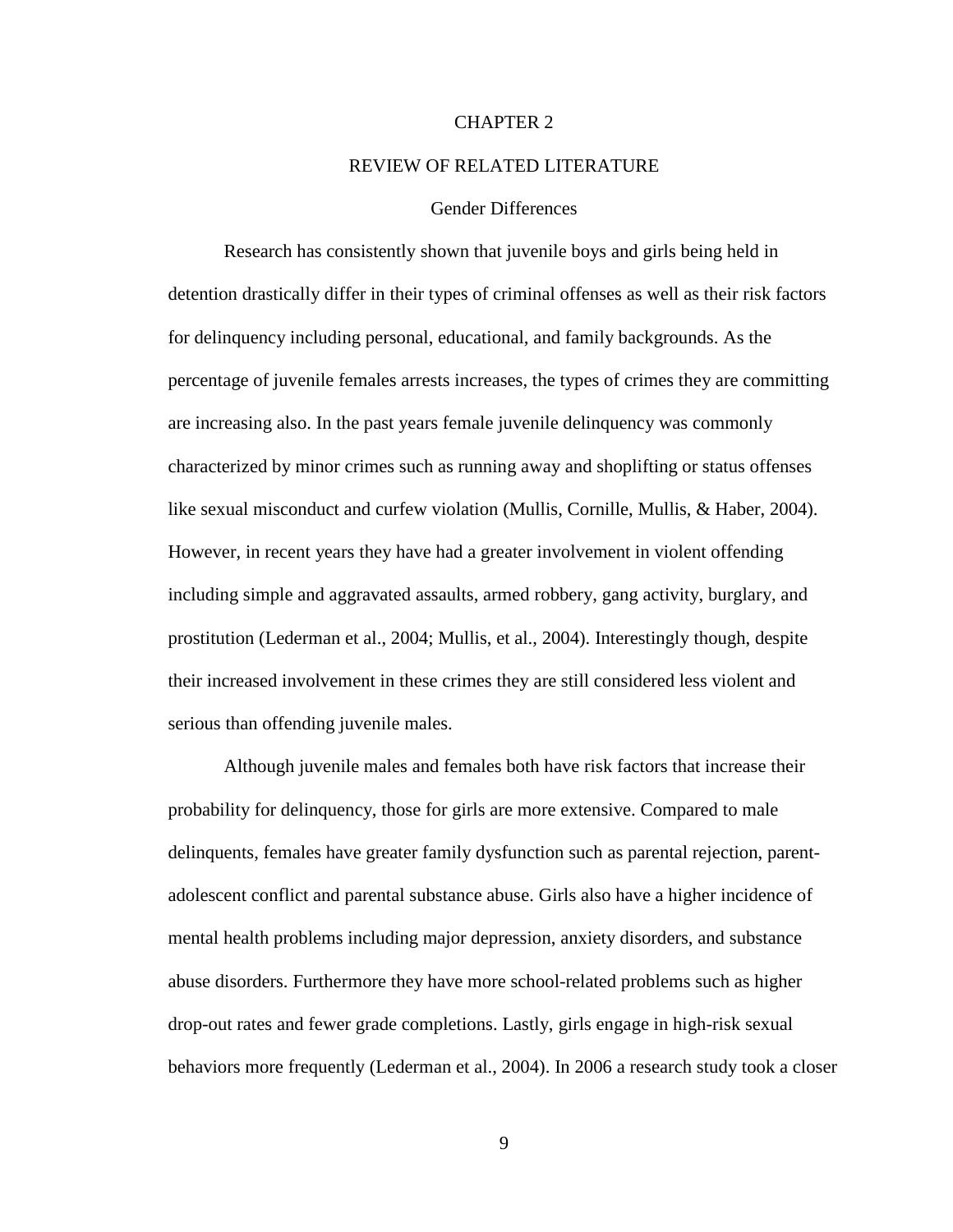look at these differences by comparing males and females across a spectrum of general and mental health, substance abuse, violence, family, and sex risk. For the study 256 juveniles (146 male, 110 female) in a detention center in Ohio completed a computerized interview designed to assess ten different dimensions including risk of drug and alcohol use, symptoms of mental disorders, suicide, sexual abuse, and family support (Alemagno, Shaffer-King, & Hammel, 2006).

 Results of the Alemagno et al. study revealed significant differences in mental health, substance abuse, and home environment. Females had a greater utilization of mental health services and prescription medication for emotional problems compared to the males. Females also reported suicidal thoughts and attempted suicide more frequently with rates of 37% and 26% respectively compared to only 14% and 6% for juvenile males. In regards to substance abuse, rates of drug and alcohol use were similar, but girls reported a greater likelihood of drinking alcohol at levels that disrupted their daily activities. Additionally female juveniles revealed a greater likelihood of exchanging sex for drugs and money or anything else. Consequently girls were also more likely to report having an STD within the past 6 months (Alemagno et al., 2006).

 Consistent with previous research findings, the juvenile females in the Alemagno et al. study indicated more broken home environments compared to the males. Physical fights and violence in the home were more common in girls causing them to leave home more often due to fear. Related to their fear was unwanted sexual contact in which 40% of females compared to 2% of males reported this occurrence. Overall, females were fifteen times more likely to report unwanted sexual contact, bad tempers, physical violence at home, and overall less family support. Based on these results the researchers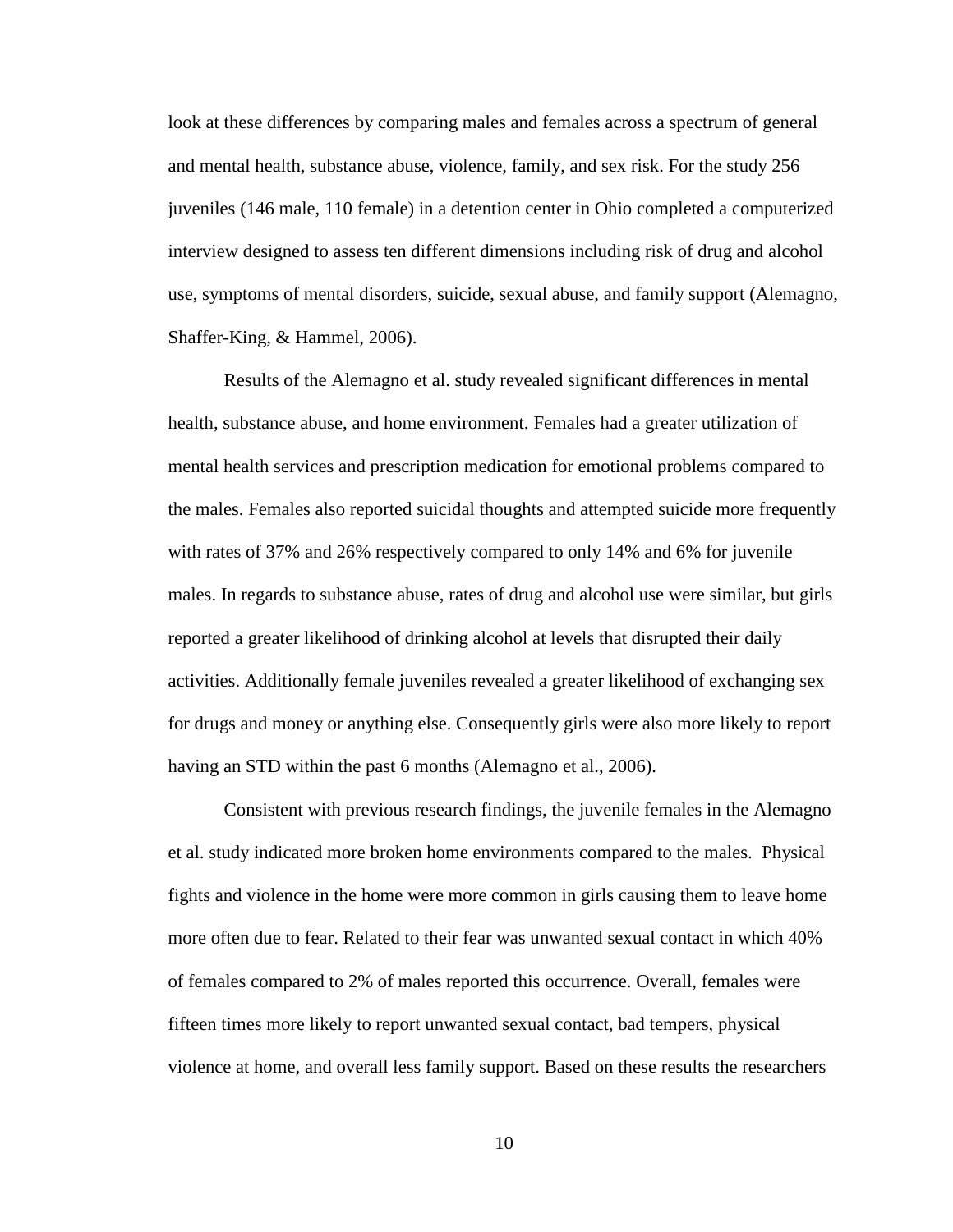concluded that it is important to acknowledge gender differences and create the necessary and appropriate services for women. Furthermore, due to female participants' greater likelihood of exhibiting co-existing disorders, the researchers also recommended the development of integrated services related to addiction, psychological disorders, and trauma for all female offenders (Alemagno et al.,2006).

 In a more recent 2009 study, researchers took a similar approach in examining differences between gender and risk factors for delinquency, but they also explored the impact of these risk factors on serious, violent, and chronic offending (Johansson & Kempf-Leonard, 2009). The method of this study was a secondary data analysis from 10,405 youth aged 12-16 who were referred between 2002 and 2003 to a Juvenile Court in Texas. Data included information recorded by the juvenile department at intake and self-reports from youths, parents, and police documents. The independent variables and risk factors measured were child abuse, mental health problems, running away, gang involvement, and juvenile justice involvement.

Johansson and Kempf-Leonard (2009) revealed that females outnumbered and experienced more problems than males on four of the five variables. Juvenile females experienced more abuse and maltreatment, and they had more mental health problems in which they showed more symptoms of depression and anxiety. A greater percentage of females also had more suicide ideation and more runaway charges. Gang involvement was the only independent variable in which males outnumbered females, and interestingly it was only by 5%. In terms of different types of offending, researchers found that cumulatively the risk factors, with the exception of gang involvement, increased the risk of serious, violent, and chronic offending for both males and females.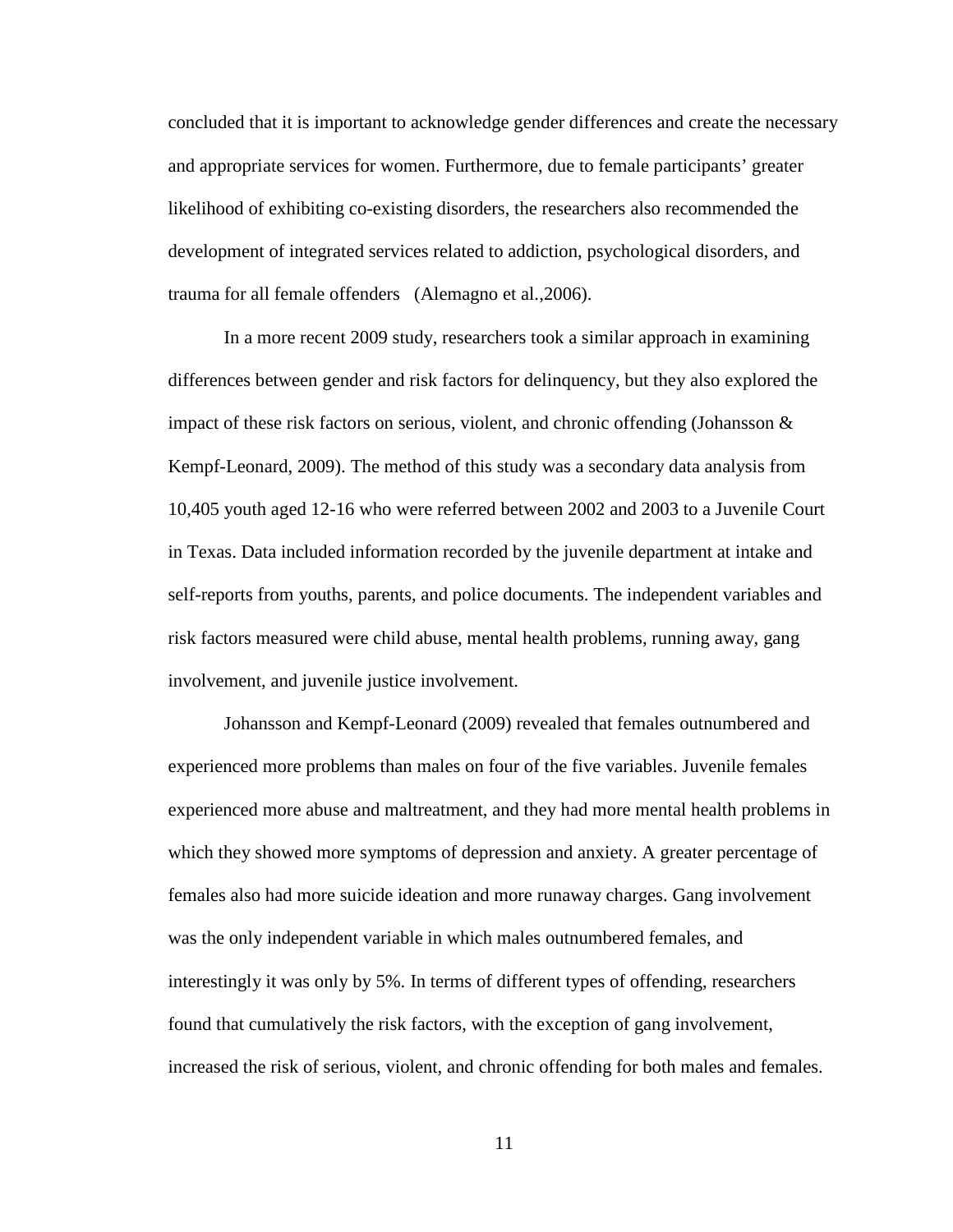Inconsistent with previous research findings however, abuse and maltreatment was negatively related to serious and or violent offending in both groups. The study still provided evidence that juvenile females have more complex needs than boys that health professionals need to recognize in order to appropriately assist in rehabilitating them (Johansson & Kempf-Leonard, 2009).

#### Characteristics of Female Juvenile Delinquents

When focusing on female juvenile delinquents, studies show that the challenges faced by these girls are truly multifaceted, extending far beyond just mental and physical health or family functioning. In addition to these risk factors, one study also examined the effects of trauma experiences, high-risk sexual behaviors, educational functioning and peer relations. Additionally the researchers examined the effects of being previously detained. Lederman, Dakof, Larrea, and Li (2004) recruited 493 girls between age 10 and 17 from a short-term juvenile detention facility in the U.S. who were waiting for trial or long term placement. Participants were interviewed for an hour within five days of intake in the detention center. Similar to previous research methods the interview was designed to assess specific areas in family functioning, substance abuse, sexual history, and peer relationships, but the results were far more extensive than other studies.

Lederman and colleagues (2004) found that 61% of females reported that a parent or family member had previously been involved in the criminal justice system. Thirtytwo percent of the girls had family members with alcohol problems, 29% with drug problems, and 2% revealed a family history of mental health issues. Not surprisingly 44% of the girls had run away from home. When assessing the girls' experiences with trauma 84% disclosed struggling with a major trauma including witnessing a violent attack on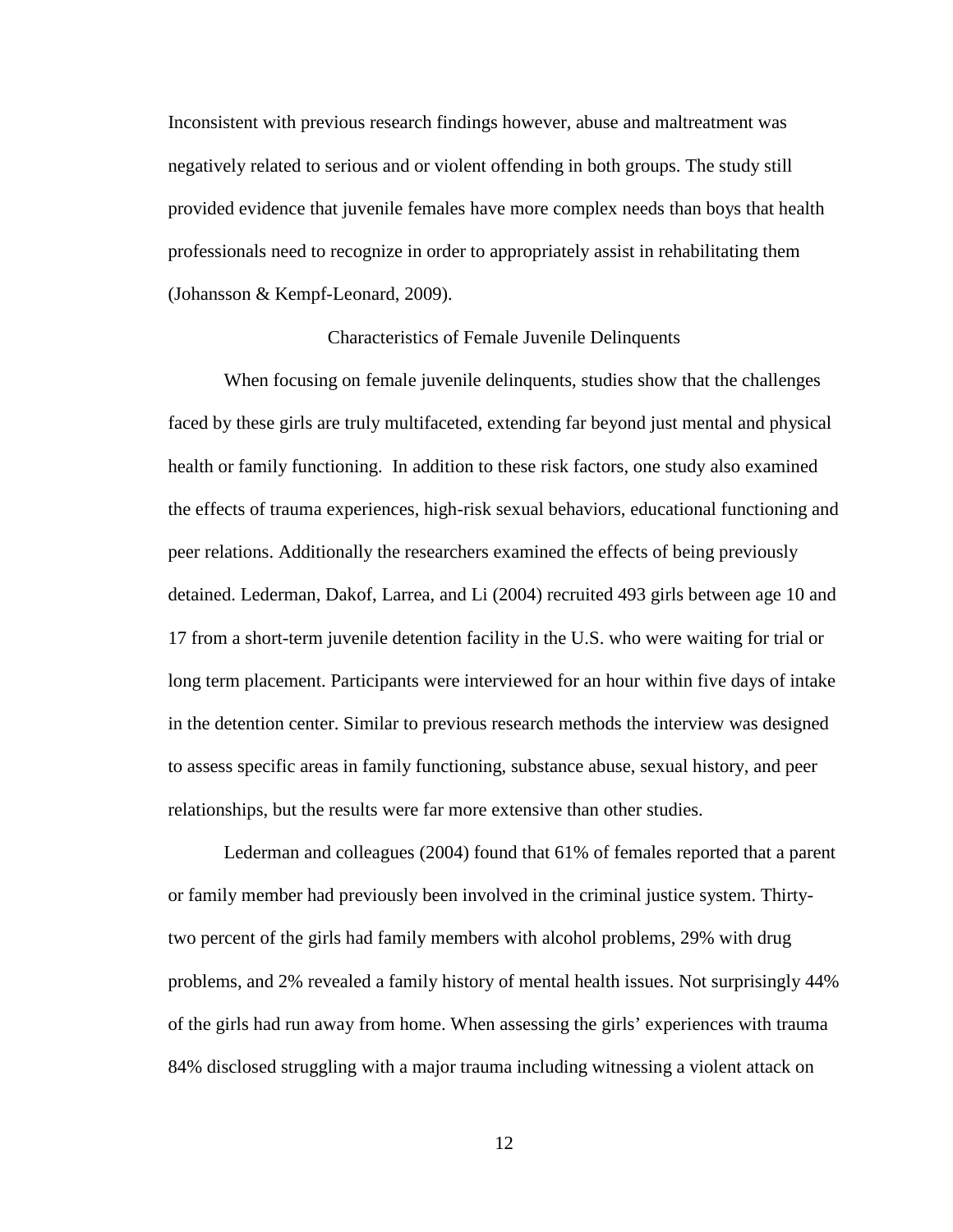someone else, fear that they themselves or someone close to them was going to be hurt badly, and previously being threatened with a weapon. Twenty-five percent acknowledged being a victim of sexual abuse. Mental health examinations revealed that the girls were extremely in need of psychological services. Participants exhibited comorbidity in three different disorders including anxiety disorder, major depressive disorder, and attention deficit hyperactive disorder with rates of 59%, 36%, and 34% respectively. For substance abuse 61% reported alcohol and or drug use and 34% of the girls met criteria for substance dependence.

As noted earlier this study also revealed significant and distinguishing findings about the girls' sexual behavior, educational functioning, and peer relations (Lederman et al., 2004). Three-quarters of the girls admitted to being sexually active with 13 being the average age of their first sexual experience. Fourteen percent reported ever having an STD and 32% were previously or currently pregnant at the time of the interview. Their educational functioning was somewhat contradictory because although records indicated poor academic performance with failing GPA's, the majority of the girls reported that they liked school. Their inadequate performance in school may have been related to their association with other deviant peers. The majority of the participants' peers were also engaged in problem behaviors including having been previously arrested or detained, quitting school, having babies, or drug abuse.

Another distinguishing feature of this study was the researchers' examination of the differences between girls who had been detained for the first time and those who had been detained in the past (Lederman et al., 2004). Findings revealed that the latter group reported more family problems such as alcohol use and being victims of abuse or neglect.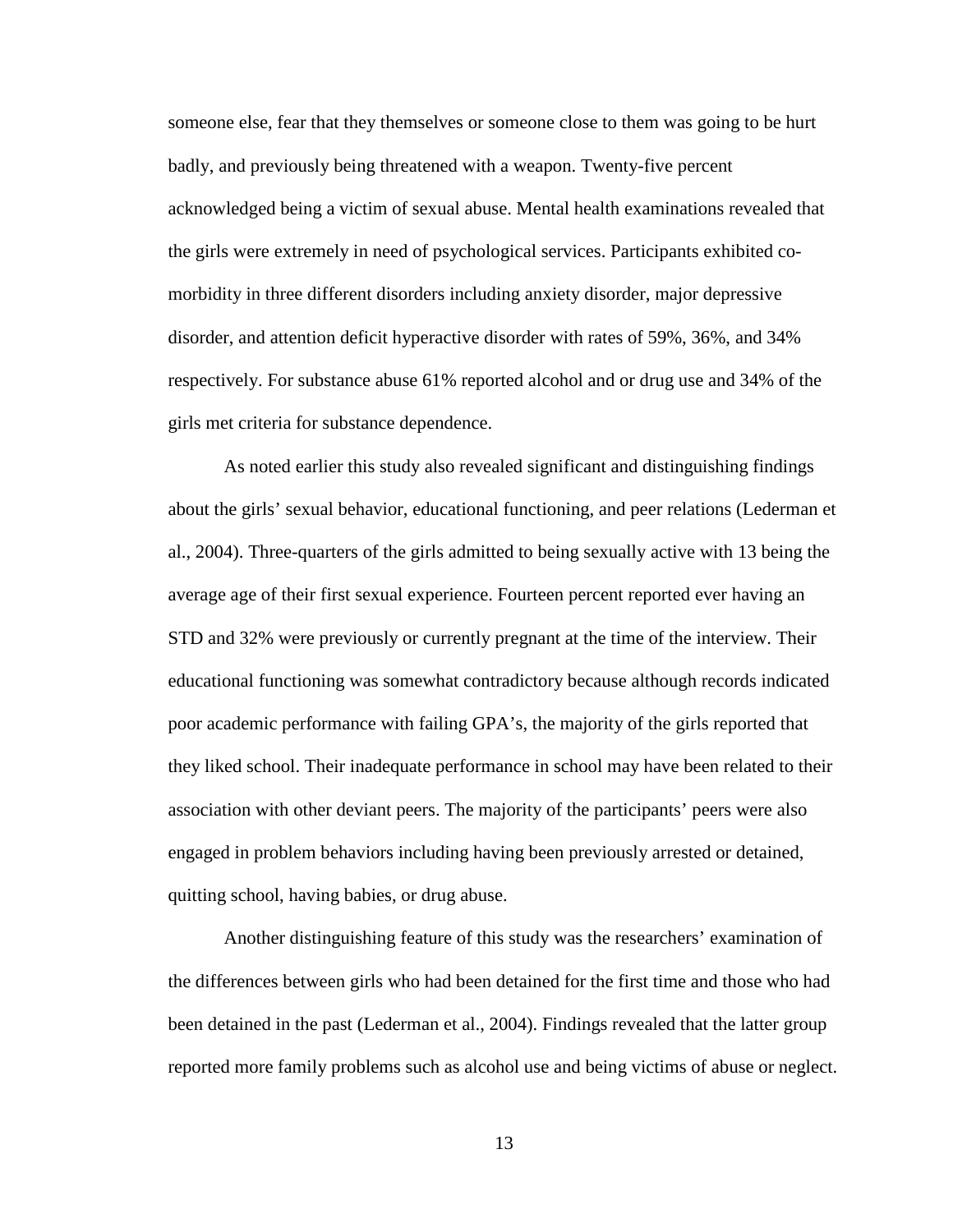These girls also admitted to more substance abuse and a greater likelihood of being sexually active. Lastly, this population had lower GPAs and lower educational goals. Researchers concluded that the higher incidence of these problems among those who had previously been detained is a strong indicator of recidivism among adolescents in general. They also suggested that differences in the two groups could be attributed to a "deeper involvement with the juvenile justice system more generally." (p. 331) Overall the study was consistent with other findings in proving that detained girls have several related social and psychological problems in different life domains. The researchers concluded that there is a need for comprehensive, female-specific intervention programs that include family therapy, psychotherapy, sex education, and general educational services along with close judicial monitoring.

Given the vast array of problems and challenges faced by female juvenile delinquents it is no surprise that poor mental health is a common co-occurring problem. The majority of research findings indicate that girls in the juvenile justice system have far more mental health problems than boys (Alemagno et al., 2006; Goldstein et al., 2003; Johansson & Kempf-Leonard, 2009; Lederman et al., 2004; Mullis et al., 2004). Few studies however have examined the comorbidity of mental health symptoms. Common psychiatric diagnoses of female delinquents include mood disorders, major depression, anxiety, and conduct disorders. Mental health problems are highly correlated with having a history of abuse which is the most prominent risk factor for female juvenile delinquents. Furthermore, to escape abuse girls often run away from home and end up on the streets where they are often arrested and incarcerated for a status offense (Rhodes  $\&$  Fischer,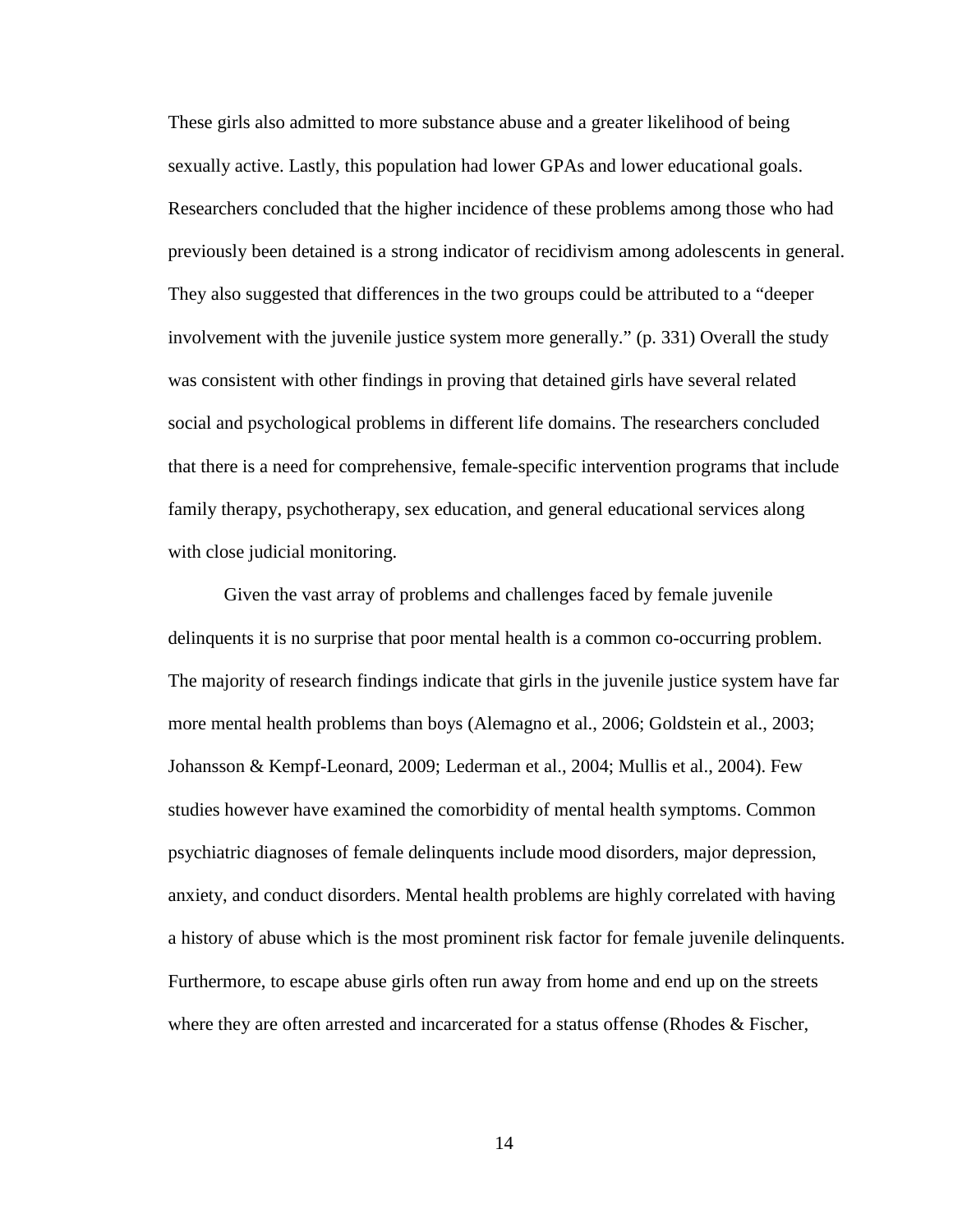1993). Thus it has been suggested that researchers address and study comorbidity to increase the effectiveness of treatment programs.

In a 2003 study, researchers examined patterns of symptom comorbidity hypothesizing that higher levels of depression and anxiety would each be associated with higher rates of substance abuse, family discord, and suicide ideation (Goldstein et al., 2003). The sample consisted of 232 females aged 12-18 years who entered one of two pretrial juvenile detention centers between January and November 1997. Girls were given two of three assessments to complete including the Massachusetts Youth Screening Instrument (MAYSI), the Millon Adolescent Clinical Inventory (MACI), and the Child Behavior Checklist-Youth Self Report. The questionnaires included a variety of scales including frequency of drug and alcohol use, depressed mood, suicide ideation, traumatic experiences, anxiety such as fearfulness or nervousness, family discord, delinquent predisposition, and both internalizing and externalizing problems.

The results of the study revealed that among substance abuse, family discord, and suicide ideation, depression was the only significant and reliable predictor compared to anxiety (Goldstein et al., 2003). However, neither depression nor anxiety predicted family discord. The researchers also discussed the role of externalizing symptoms as predictors of the three variables. For substance abuse it was suggested that the delinquent girls in the study associated with other delinquent peers who exposed them to drugs and alcohol. Furthermore consumption of the two lowers inhibitions thus leading to risky and illegal behavior Because anxiety and depression were not predictive of family discord the researchers concluded that this was instead related to the girls externalizing symptoms such as stealing, arrests, and hyperactivity. Additionally the absence of a relationship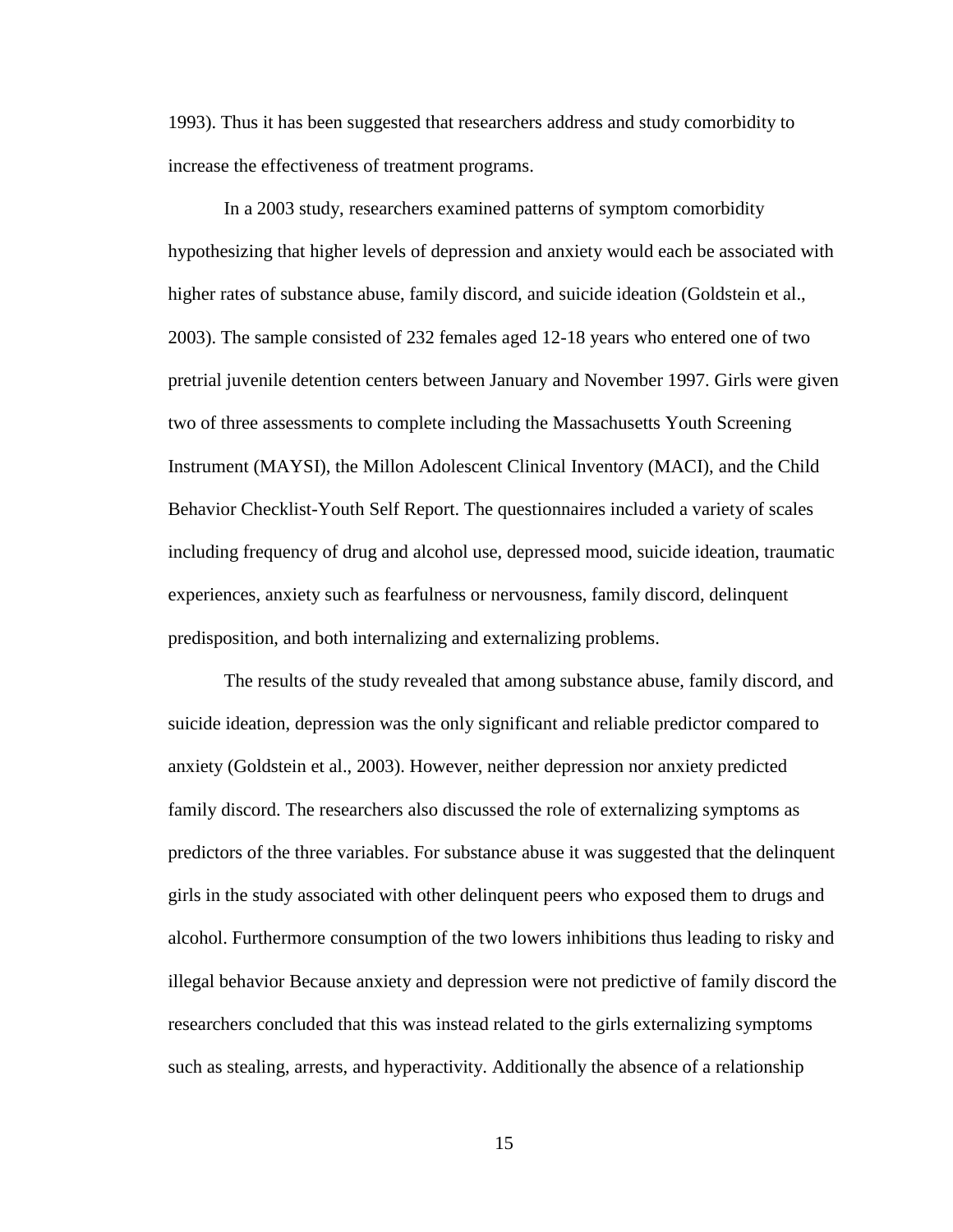between internalizing symptoms and family discord was attributed to the likelihood of parents to be uninvolved in their children's lives. Parents of delinquent children are often preoccupied with their own chaotic lives characterized by substance abuse, incarcerations, or multiple jobs to deal with financial hardships. Thus, parents and other family members are less likely to notice the depression and anxiety experienced by their children. Lastly, although the researchers found depression to be a predictor of suicide ideation, no straightforward relationship was found between this variable and externalizing symptoms.

Despite the findings that anxiety and depression were not predictors of family discord, the study still supported existing literature by confirming that girls involved in the juvenile justice system suffer from a wide range of mental health problems with a large majority experiencing depression or anxiety (Goldstein et al., 2003). Also girls with both internalizing and externalizing symptoms experience additional problems such as substance abuse, family discord, and suicide ideation. Consistent with other studies the current one also demonstrated the need for designing multifaceted treatment programs for girls. The researchers also proposed that creating programs to target girls' specific needs would be more successful in reducing psychological distress and preventing recidivism.

Based on the cumulative findings of several research studies, an overall general profile of the female juvenile delinquent is revealed. Demographically, girls of this population tend to be 16 years of age or younger, of ethnic minority, and come from poor socioeconomic families (Mullis et al., 2004; Sondheimer, 2001). They have complex histories of trauma characterized by substance abuse, physical and sexual abuse which often leads to early sexual activity. These girls also have unmet mental health needs and suffer from low self-esteem, self identity issues, and depression. Academically they have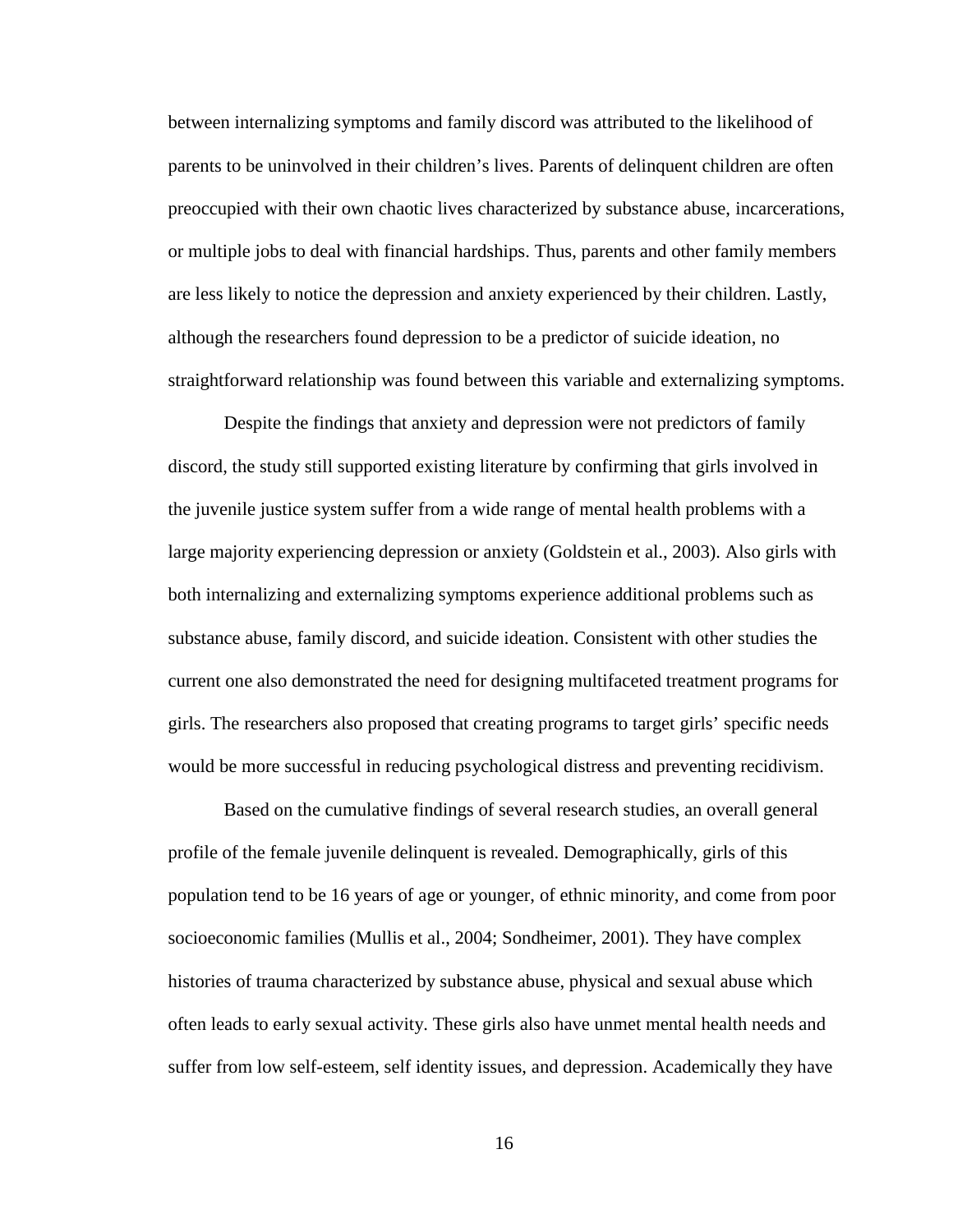poor school performance and a greater likelihood of dropping out. In regards to their family and peers, they often alienate themselves, have unstable relationships, and are antisocial. The friendships they do have, tend to be with other deviant peers who are facing the same challenges as themselves (Sondheimer, 2001). Thus it is clear that the female juvenile delinquent population is in great need of services and programming designed to specifically target their needs.

### Adolescent Prostitution

#### *Defining Adolescent Prostitution and Sex Trafficking*

As discussed earlier prostitution is a common form of delinquency that adolescent girls engage in upon running away from home and trying to escape the stressful conditions in their lives. Once on the streets selling their bodies may become their only means of survival hence this crime may also be known as "survival sex." Adolescent or teen prostitution can be defined as the participation of those under age 18 in sexual acts and services including intercourse, oral/anal sex, and sadomasochistic activities (Flowers, 1998). These sexual favors are sold for different forms of payment including cash, drugs, shelter, clothing, food, jewelry, or other items. This definition may vary however among different agencies and jurisdictions thus making it difficult to respond to the problem with the appropriate services (Shaw & Butler, 1998). The majority of adolescent prostitutes are girls that usually work on the streets, but to avoid being conspicuous they sometimes work out of cheap motels, massage parlors, alleyways, cars, and elsewhere. This makes it difficult for law enforcement to locate them because they are often hidden and sometimes moved (Willis & Levy, 2002). In most cases they have pimps, pimp boyfriends, or someone else in authority (Finkelhor & Ormrod, 2004; Flowers, 1998).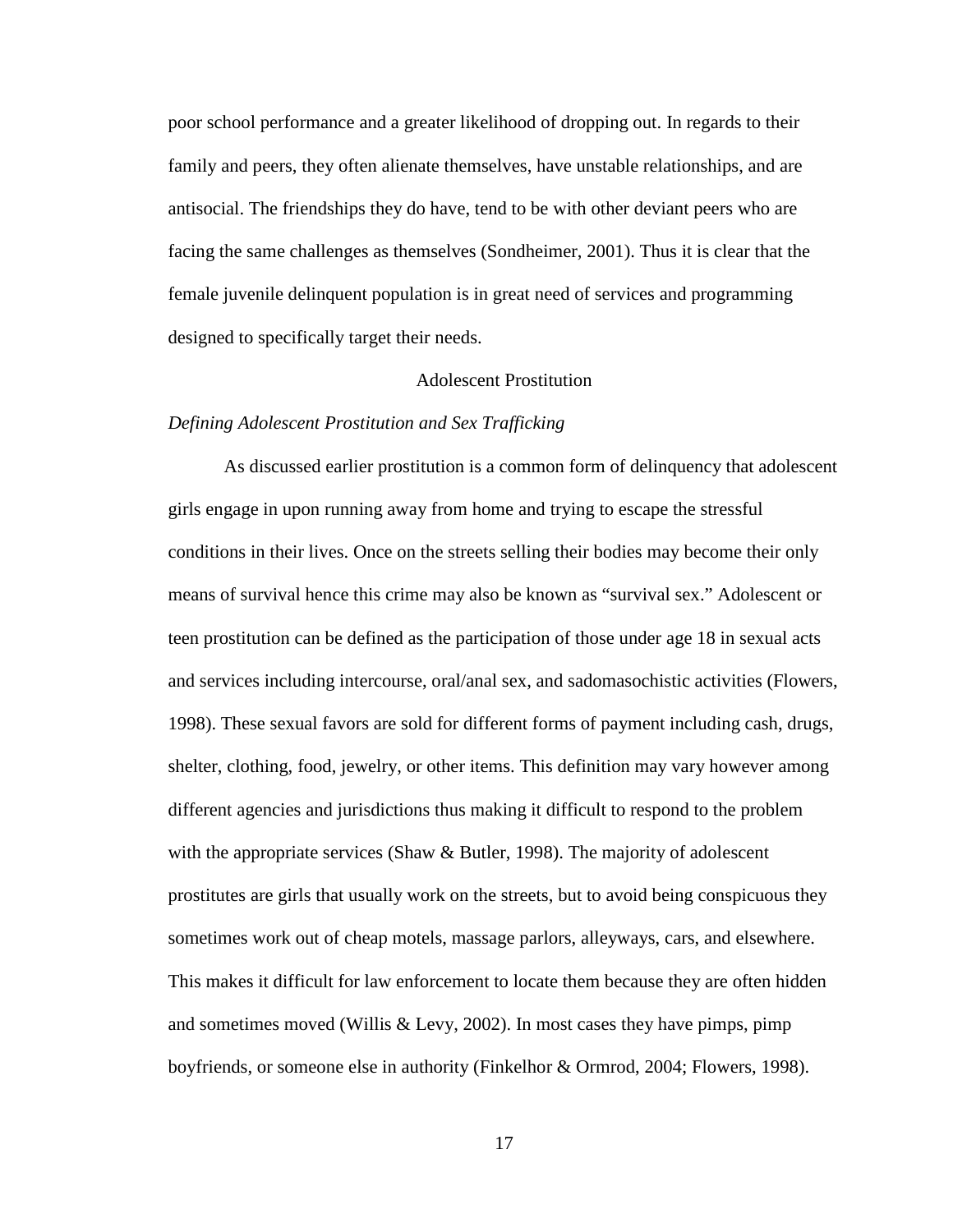The pimp is often seen as a source of protection from the physical violence by clients, but often times the pimp can be the source of danger themselves (Shaw & Butler, 1998). Among runaways and homeless youth, pimps frequently recruit drug addicted teens and force them into prostitution in exchange for a place to live (Finkelhor & Ormrod, 2004).

 A common denominator amongst these girls shows that a majority are racial and ethnic minorities, and come from a low socioeconomic background. Although usually recruited, young girls are sometimes acting of their own free will and engage in prostitution for the money and so called adventure. They may work individually or in groups (Finkelhor & Ormrod, 2004; Flowers, 1998). Whatever their motivation, they are ultimately selling their bodies in exchange for the things they need to live on the streets. Although it becomes their only method of survival it is still a crime, thus prostitution can be seen as a double-edged sword. Welfare and reform organizations primarily view adolescent prostitutes as victims but police and other criminal justice officials sometimes view them as willing participants of an illegal trade (Finkelhor & Ormrod, 2004). However, recording prostitution as an offense can be difficult for police officers because of the ambiguity in the adolescent's situation. Although exchanging sex for money is a criminal offense the girl may also be a victim of a statutory or other type of sex crime. Additionally when the juvenile is being pimped by an adult they are viewed as a victim, but when taking a more active role like pimping out another adolescent, they are seen as the offender (Finkelhor & Ormrod, 2004).

 Sex trafficking is a form of prostitution in which adolescents under age 18 are recruited, harbored, or obtained for the purpose of commercial sexual exploitation. The adolescent is forced or coerced into prostitution, child pornography, or sexual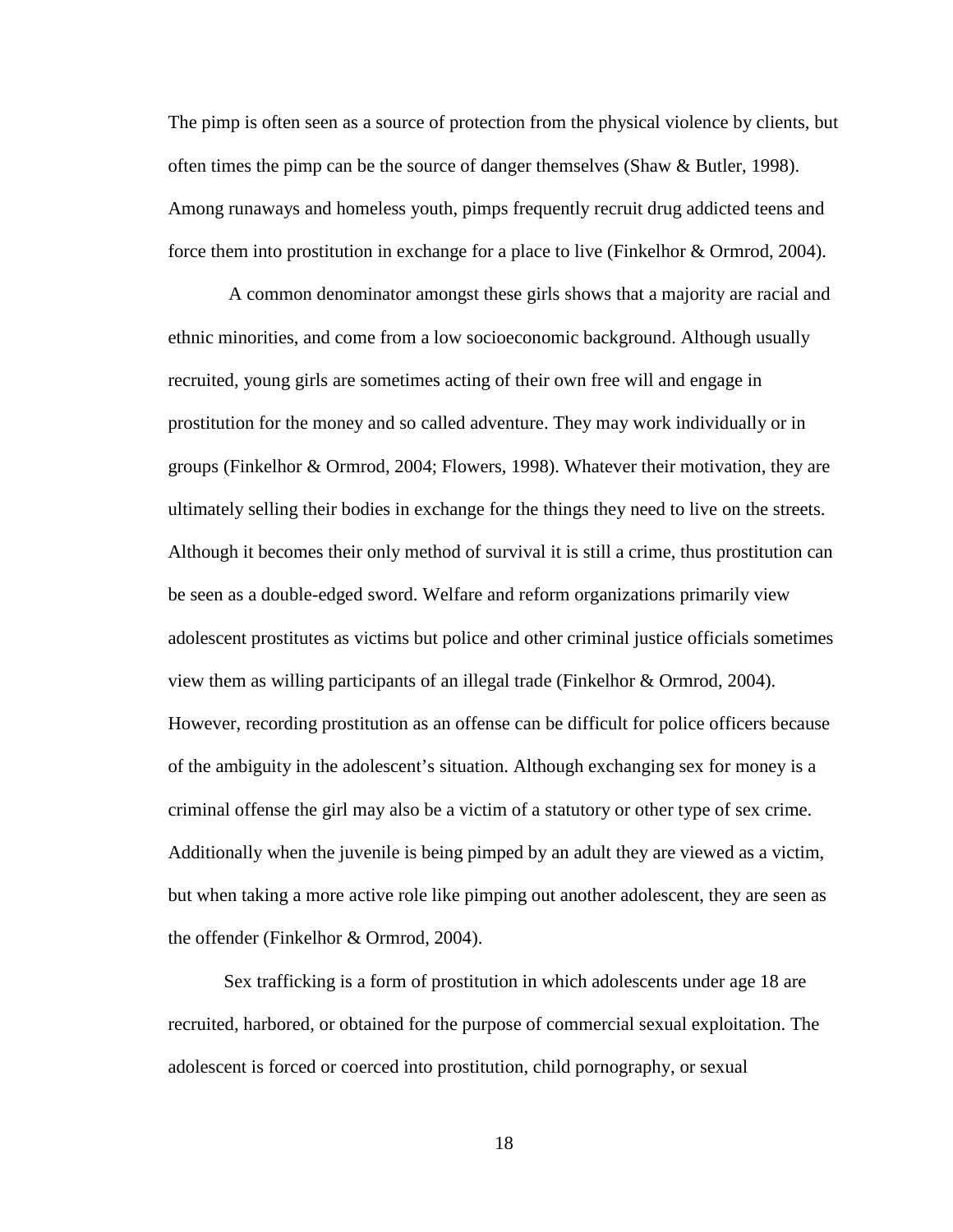performance for compensation (Kenndey & Pucci, 2007). Girls are trafficked both internationally and by interstate crime operations with promises of employment and money (Finkelhor & Ormrod, 2004). Similar to adolescent prostitutes there is also ambiguity in sex trafficking. Domestic trafficked minors are usually recognized as victims, and law enforcement understand that they are suffering from severe trauma. However, the children are still arrested and placed in detention where they are often held for days before seeing a judge usually because of the lack of alternative shelter facilities (Kennedy & Pucci, 2007). For some police officers and officials, charging the juveniles with a crime and putting them in detention is the only way to keep them in a secure place (Finkelhor & Ormrod, 2004). Although separating the prostitute or trafficked minor from the pimp is a vital step in rehabilitation, the detention centers and facilities that young girls are placed in lack appropriate services and programs they need. Aside from the immediate issues of food, shelter, and clothing these girls also need medical care, psychological help, and trauma counseling (Kennedy & Pucci, 2007). Until adequate services can be provided these adolescents are at risk of being trapped in a cycle of victimization and delinquent behavior.

#### *Prevalence of Adolescent Prostitution*

Child prostitution and sex trafficking are global issues with an estimated 80,000 to 500,000 juvenile prostitutes in countries across the world including Thailand, India, the Philippines, Brazil, Canada, and Japan (Flowers, 1998). In a British study, police and Home Office revealed that there are 2,000 adolescents involved in prostitution in any one year in the U.K. (Cusick, 2002). In the U.S. sexually exploiting children is a multimillion dollar industry in which the Department of Health and Human Services estimates that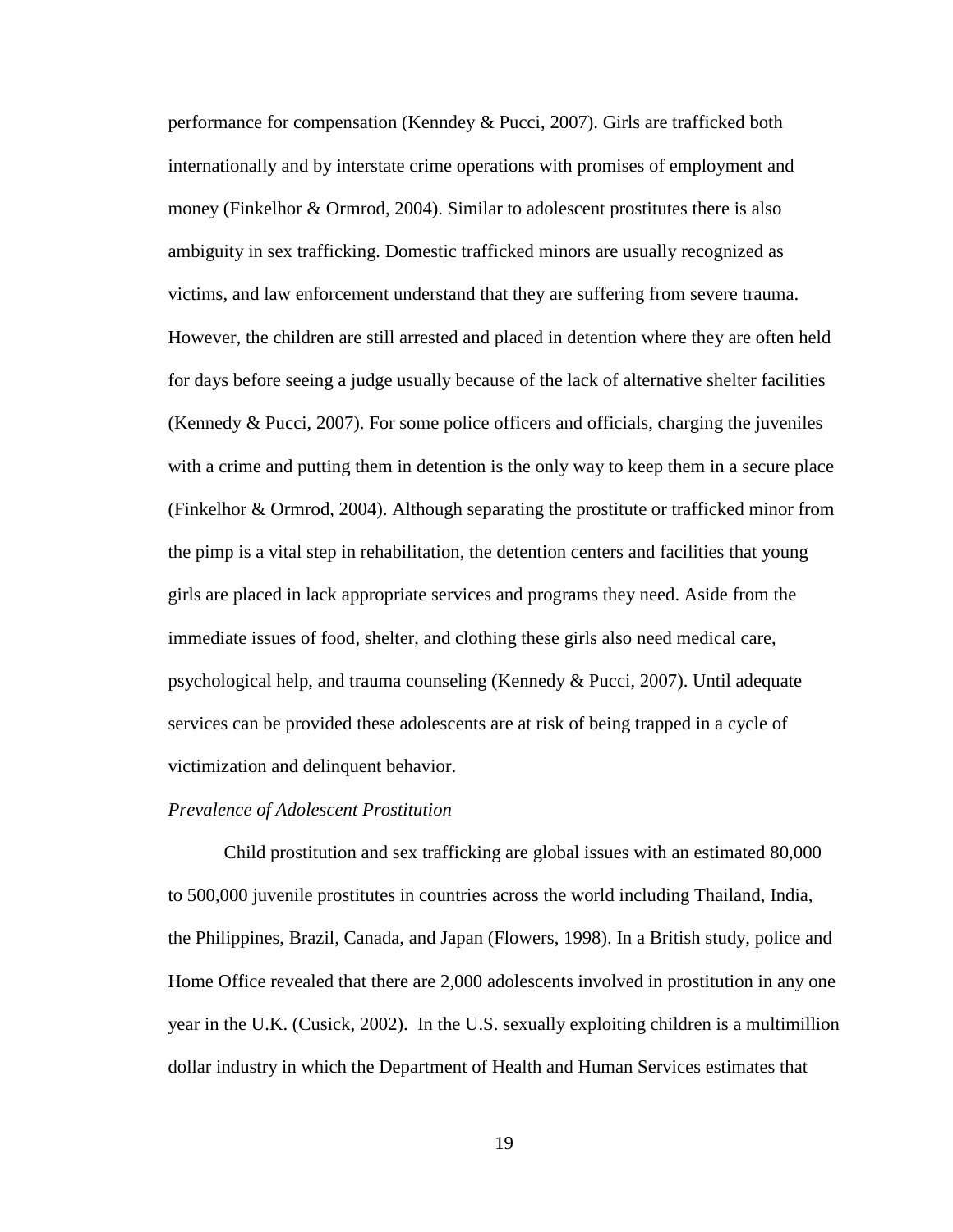there are 300,000 prostitutes under 18. The numbers will continue to grow as the sex industry thrives and expands (Flowers, 1998).

The majority (about two-thirds) of adolescent prostitutes in the United States are females. One of the most reliable sources of statistics is the Uniform Crime Reports compiled by the FBI. In 2008 the reports revealed 849 arrests of adolescents for prostitution. Astonishingly, that same year close to 62,000 persons under 18 were also arrested as runaways. This is significant because studies indicate that a large portion of adolescent prostitutes are runaways (Federal Bureau of Investigation, Uniform Crime Reports, 2008). In a more recent government report from the U.S Department of Justice, FBI arrest statistics revealed that between the year 2000 and 2006 a total of 10,600 juveniles under 18 were arrested for prostitution and commercialized vice in the U.S. In Nevada alone, a total of 563 juveniles were arrested during the same time period (Office of Juvenile Justice and Delinquency Prevention, n.d.).

#### *Prevalence of Sex Trafficking*

Similar to prostitution the numbers for victims of sex trafficking in the U.S. are extremely high with estimates between 18,000 and 20,000 victims annually. Additionally sex trafficking generates five billion dollars a year in revenue (Kennedy, n.d.). Shared Hope International, an organization dedicated to awareness of and preventing sex trafficking, conducted a field assessment in Las Vegas and found staggering results (Kennedy & Pucci, 2007). From 1994 through July 2007 1,496 minors were charged with prostitution-related status offenses of which 1,483 were females. Additionally between 1996 and July 2007 the Las Vegas Metro Police Department arrested 435 pimps. Researchers pointed out that prosecuting the traffickers and pimps can be a formidable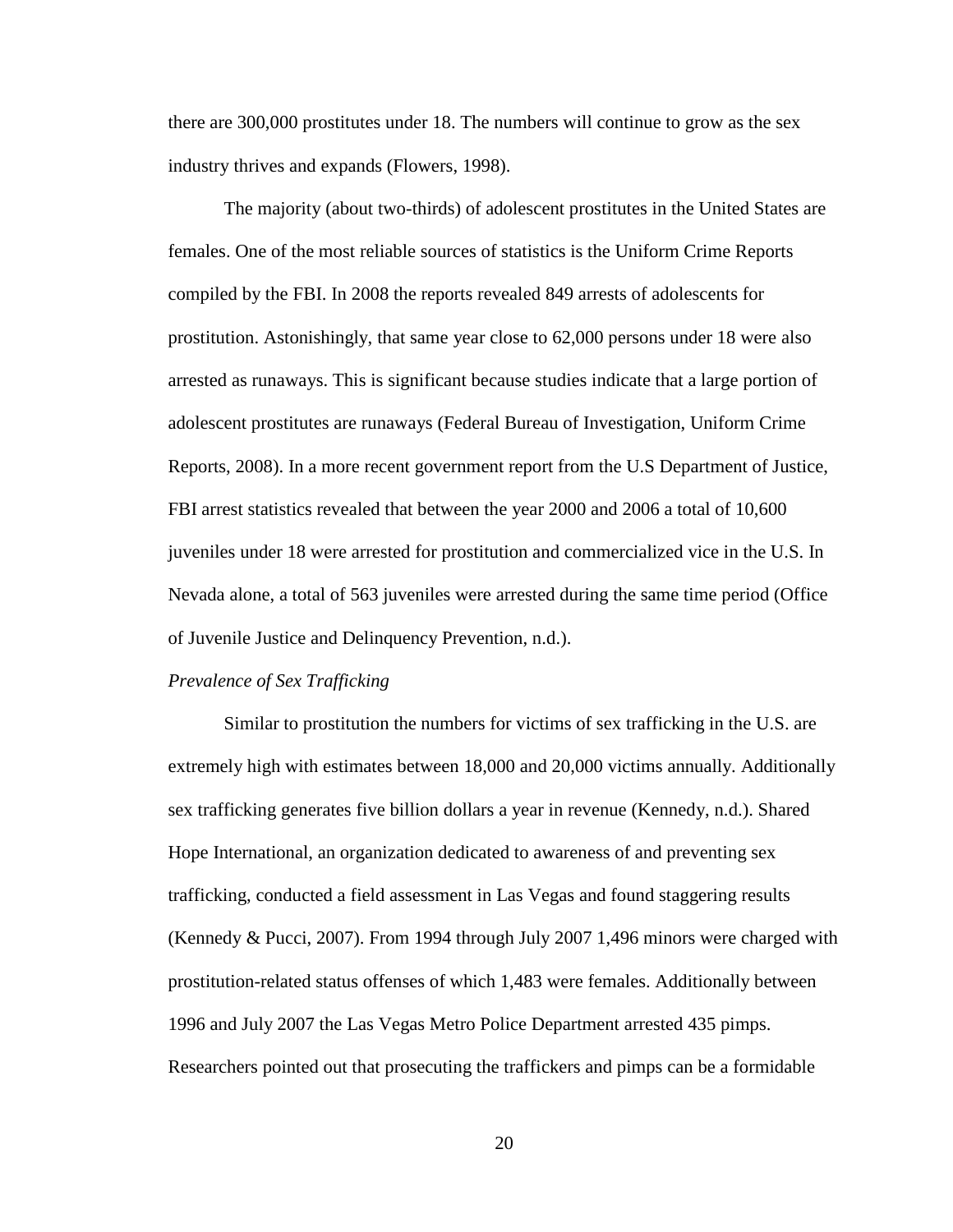task because the trafficked minors often make fragile witnesses and the pimps are rarely denied bail (Kennedy & Pucci, 2007).

#### *Pathway of Entry*

The most commonly identified form of entry into prostitution is running away. Studies indicate that a high percentage of adolescent female prostitutes run away from home to escape abusive family situations in which they have experienced trauma such as domestic violence, and physical or sexual abuse (Kaufman & Widom, 1999). Those girls who are not running away from poor living and family conditions run for the thrill or excitement and independence (Flowers, 1998). In any case the majority end up in prostitution. Studies show that over two-thirds of runaway girls end up as prostitutes and most are between age 13 and 16. Moreover, more than half of youths who runaway do so repeatedly with three or more previous occasions from anywhere between several days and several months (Flowers, 1998; Martinez, 2006). Using FBI arrest statistics again, it has been shown that between 2000 and 2006 there were 725, 000 total arrests for runaways in the U.S. (Office of Juvenile Justice and Delinquency Prevention, n.d.). This number includes both males and females but as noted earlier the majority of juvenile prostitutes are girls.

 In studies examining the motivation for girls running away, some of the reasons provided included disruptive and erratic home environments, school problems, substance abuse, mental illness, pregnancy, rebellion, independence, and peer pressure. Other reasons included violence in the home, substance abuse by a parent, and just wanting to get away from their problems. The most common reason however was childhood physical or sexual abuse (Fedec, 1999; Flowers, 1998; Martinez, 2006). Martinez (2006)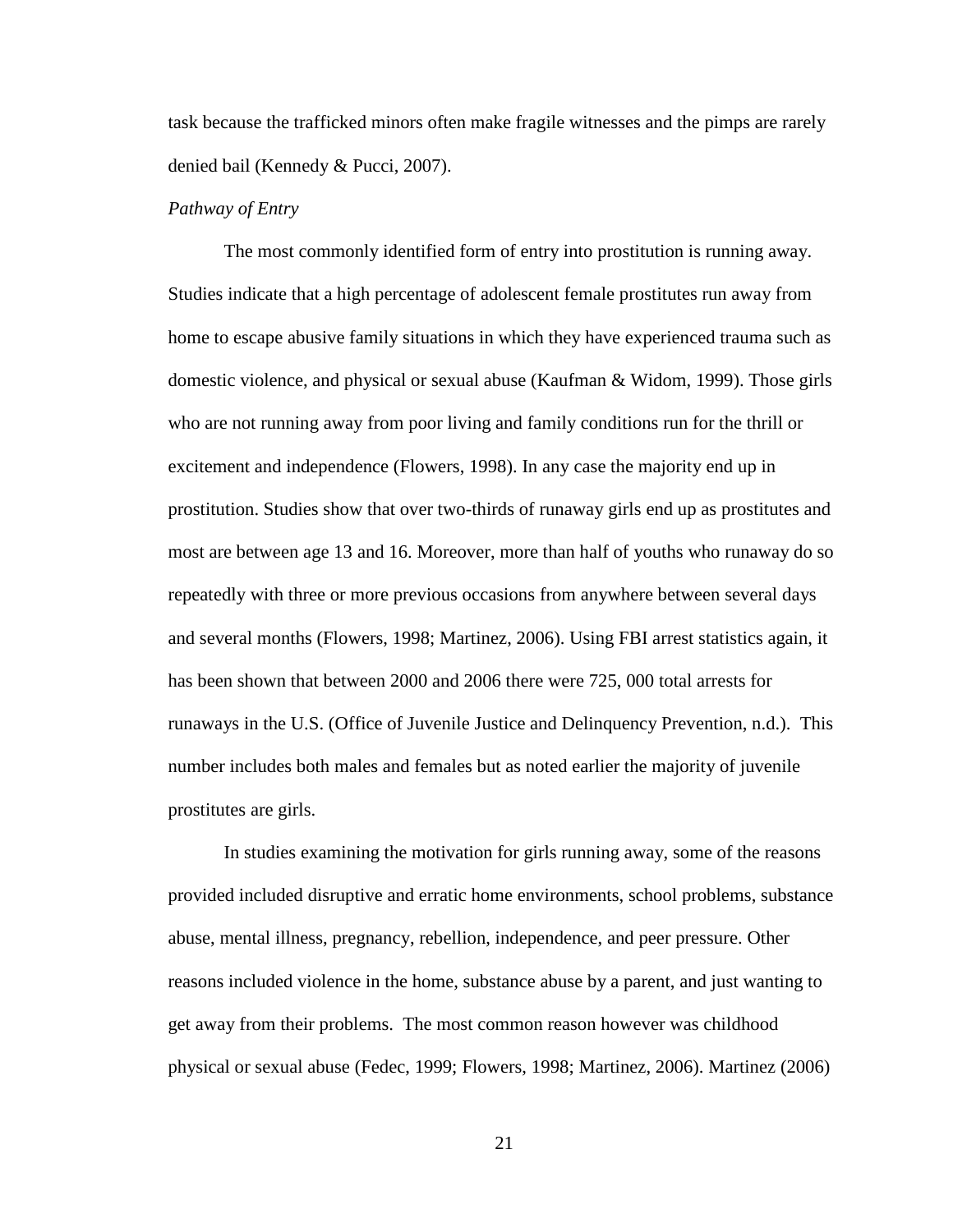also discovered that while on the run many teens use and sell drugs. The drugs are used as a coping mechanism for their harsh and stressful life situations. They serve to numb the pain associated with their depression, suicidal behavior, anxiety, and feelings of rage and anger. In the same study teens identified some of the barriers and inadequacies in the services available to them in shelters. These issues included confidentiality when disclosing personal information, failure to place them in age appropriate groups, high staff turnover leading to trust issues, and lack of assistance in general in helping them off the streets (Martinez, 2006)

While prostitution for most teens is the only way to survive and endure the harsh conditions of street life once running away from home, for some, coming to the streets is a transition from victim to perpetrator as they have to engage in different types of crime. Furthermore street life often becomes more abusive than home life as these adolescents are often lured into sex trafficking (Fedec, 1999). A 2002 study in Britain examined the mechanics of introduction into prostitution in the U.K. and found that a common route was through a boyfriend who eventually becomes the pimp. During this "transformation" the boyfriend becomes possessive, creates dependency by cutting off the girls' other contacts, introduces drug use, and uses violence until he gains total dominance over her (Cusick, 2002). Similar to the results of the British study, in the U.S. it is believed that 90% of female teen prostitutes are coerced by a pimp or eventually develop a relationship with one (Flowers, 1998). Interestingly however, girls may also be introduced into prostitution by a relative or family acquaintance. This occurs in four out of every 100 girls. Another 20% of runaway girls become prostitutes through acquaintances with other female adolescent prostitutes who are themselves pimps, recruits, or just trying to help a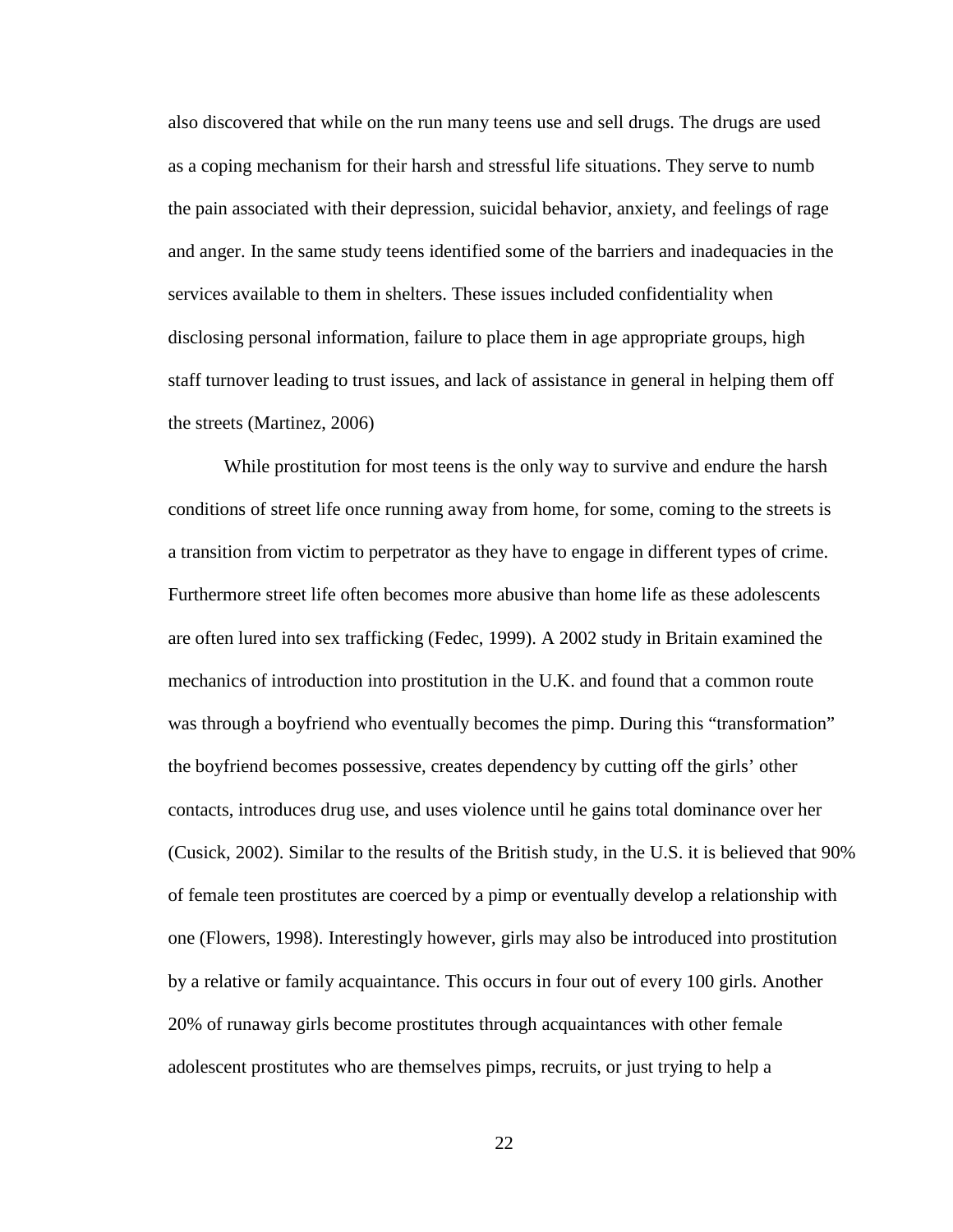runaway survive the streets (Flowers, 1998). Given the alternative of starving to death, prostitution is an alluring way out.

Risk Factors and Challenges for Adolescent Prostitutes *Dysfunctional Family Background* 

The majority of adolescent prostitutes come from broken homes and dysfunctional families characterized by multiple problems including absence of one or both parents during upbringing, stressful or conflictual parental relationships, and parental neglect or rejection. Teen prostitutes also describe relationships with their parents as poor or very bad (Flowers, 1998). Cusick (2000) discovered that other family issues revealed by this population included parental promiscuity, particularly by the mother, having a mother with a history of prostitution, and poor socioeconomic background. Furthermore home environments have been described by adolescent prostitutes as chaotic characterized by defective parenting, lack of strong family ties, and parental alcohol abuse. Evidence indicates that between 35% and 58% of teen prostitutes report having parents who are alcoholics or frequently drink (Nadon, Koverola, & Schludermann, 1998).

#### *Childhood Abuse and Victimization*

It is highly common for girl prostitutes to have suffered from some form of childhood victimization including molestation, assault, familial sexual and or physical abuse, rape, and child pornography. These girls have also been known to be victims of domestic violence and child battering (Flowers, 1998; Kaufman & Widom, 1999; Kramer & Berg, 2003; Simons & Whitbeck, 1991; Widom & Ames, 1994). In 1999 a Canadian study examined the link between abuse and prostitution with the theory in mind that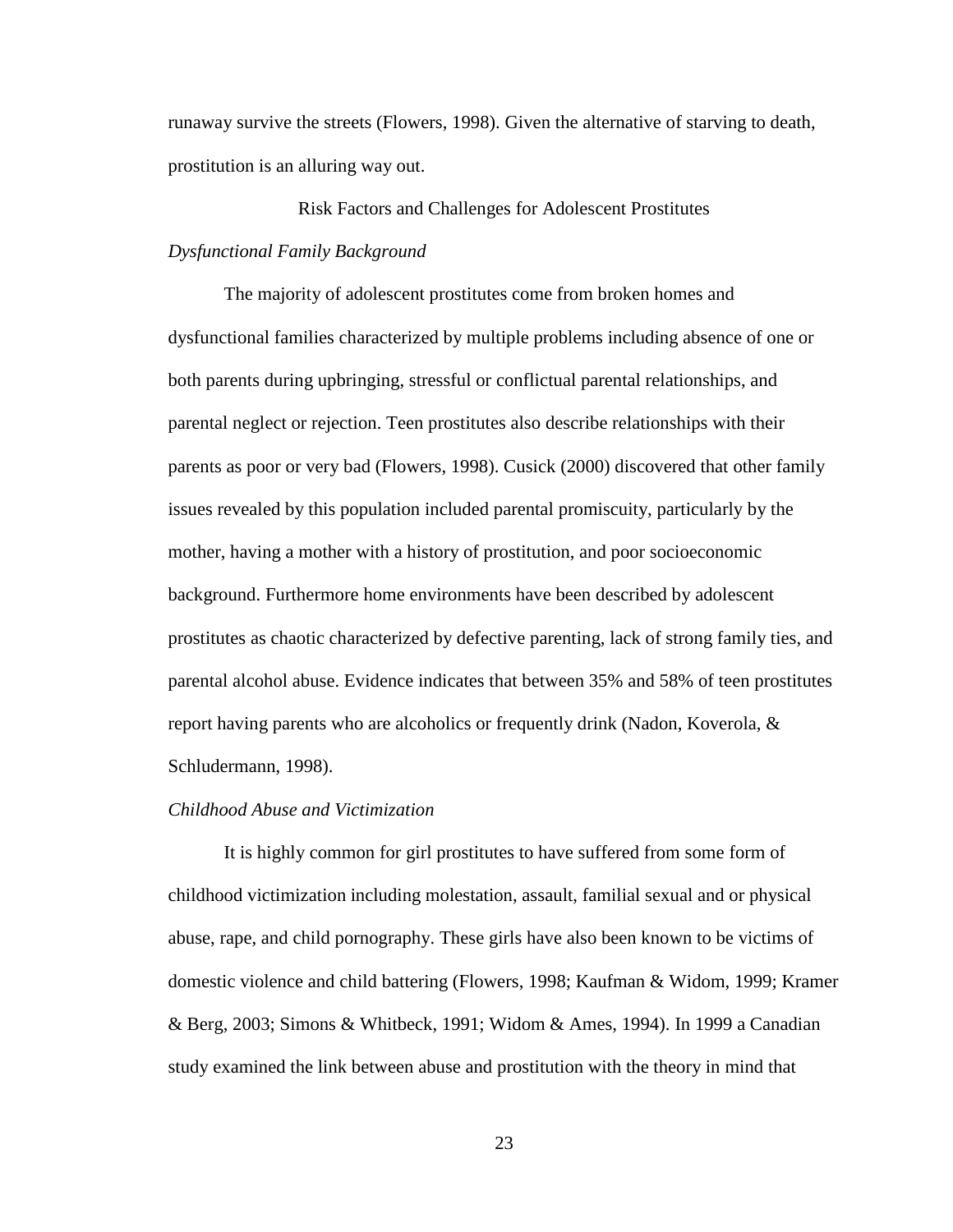childhood sexual abuse leads to future sexual exploitation because they have been made vulnerable to sexual advances. Psychologically the authors predicted that when young girls have been victimized in the past by family members they are more likely to believe that it is acceptable for strangers to exploit and abuse them also. Furthermore these girls hold a distorted view of themselves in which they define their worth by the success of using their bodies as sexual objects. They are also somewhat enticed by their ability to sexually manipulate men (Fedec, 1999).

Study data was gathered from probation files for young offenders that had been compiled by the Department of Social Services in two Canadian cities. Results revealed that greater levels of childhood physical and sexual abuse were correlated with more involvement in prostitution. The researchers also examined the relationship between the severity level of abuse and involvement in prostitutions. Findings indicated that *level* of severity however, did not make a difference, but the act of abuse itself predisposed children to prostitution (Fedec, 1999).

## *Substance Abuse*

Drug and alcohol use is very common among prostitutes and in some cases the girl was using either one before becoming a prostitute (Brawn & Roe-Sepowitz, 2008). Findings estimate between one-fifth and one-half of underage prostitutes use drugs regularly and 70% consume alcohol (Flowers, 1998). Adolescent prostitutes are also introduced to drugs though pimps or other prostitutes which can lead to addiction, sharing dirty needles, and ultimately HIV infection. Reasons for drug use included relaxation, enhancing sexual performance, coping with fear of pimps or customers, to make the act of selling sex tolerable, maintaining an addiction, and to feel good (Flowers, 1998).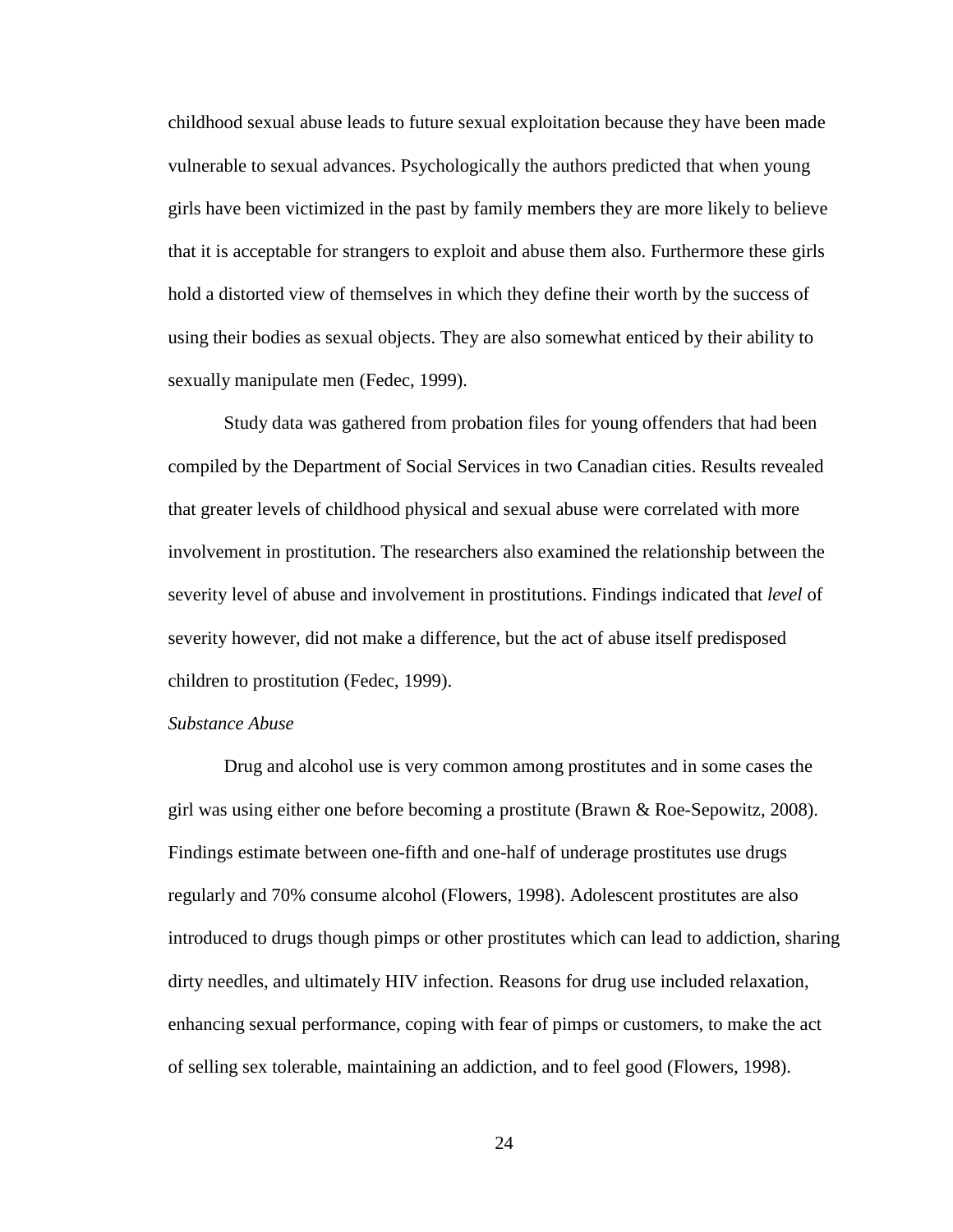Fedec (1999) theorized that substance abuse is both a cause and effect of prostitution. It is a cause when teens use drugs or alcohol to deal the stress and anxiety in their lives and consequently engage in prostitution to financially support their habit. It is an effect when they use them as a way to endure the pain and humiliation of selling their bodies (Fedec, 1999). In the 2002 British study researchers learned that drugs also helped adolescent prostitutes bear the long and late hours of work. Although drug use seems to make prostituting more bearable it also increases the risk for violence (Cusick, 2002).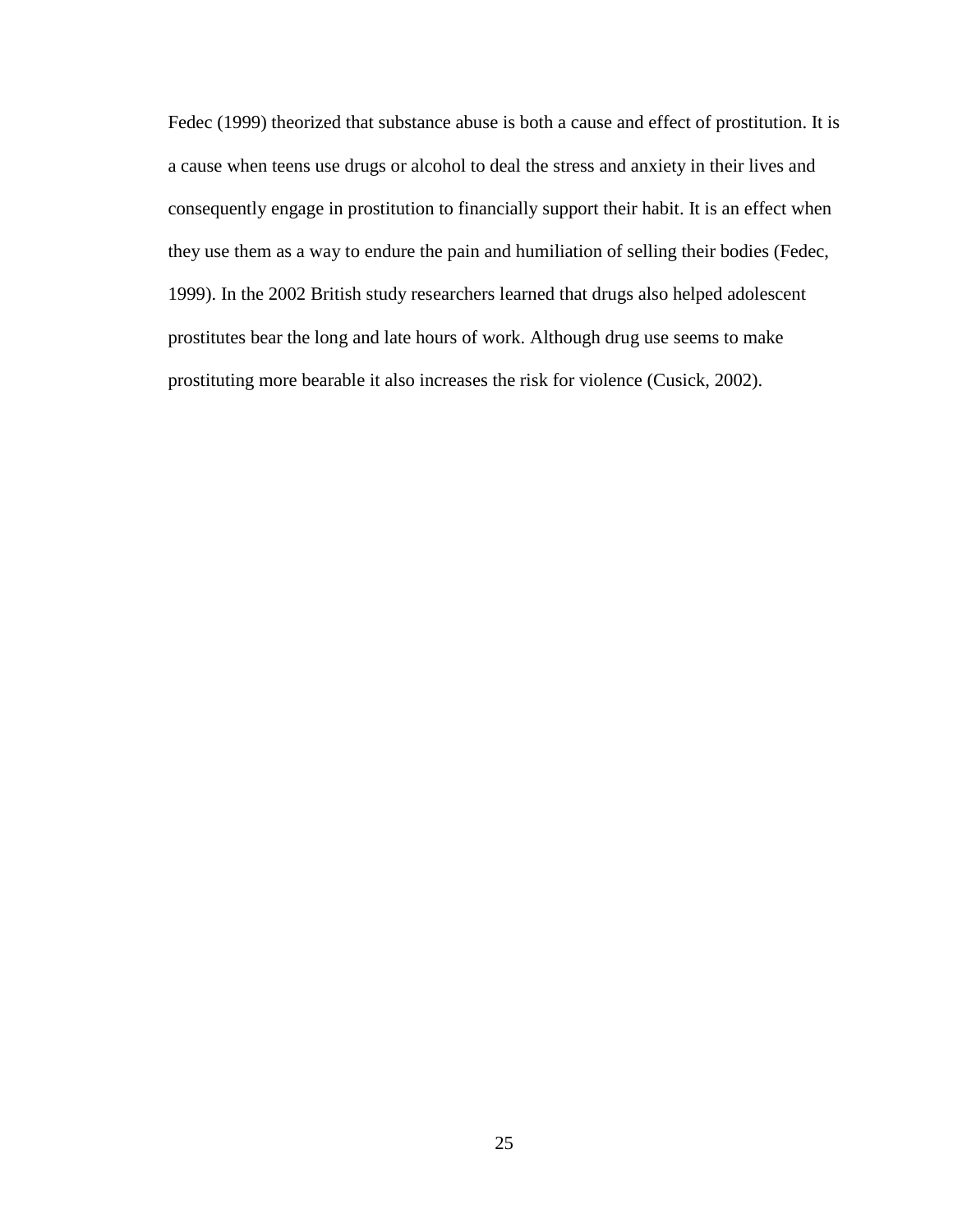#### CHAPTER 3

#### METHODOLOGY

#### Collection of Data

To better understand these victims, the current study analyzed secondary data collected from the Clark County Department of Juvenile Justice Services (DDJS) for the Juvenile Detention Alternatives Initiative (JDAI). JDAI is a reform initiative designed to improve the conditions and management of juvenile justice systems. Its goals include reducing the number of children being wrongfully detained, decrease the number of youth failing to appear in court, redirect public funds toward successful reform strategies, and improving confinement conditions. The Nevada Institute for Children's Research and Policy created a 247 question survey that was administered to a total of 161 juvenile girls between March 2007 and July 2008. The survey was conducted with 116 girls being held in the Clark County Juvenile Detention Center (CCJDC) and 45 girls being held in Caliente Youth Center. This research was approved by the University of Nevada Institutional Review Board (OPRS# 0903-3072).

The CCJDC temporarily houses youth aged 8 to 18 who, pending legal action, are accused of criminal misconduct and require a secured environment for either their own safety or that of the public. Programs and services offered include medical and mental health treatment, education, self-esteem, drug awareness, gang intervention, life skills training, conflict resolution, and leisure activities. Caliente Youth Center is the Nevada state facility for female juvenile delinquents between 12 and 18, and the average stay is between 6 and 9 months. During that time the youth participate in a series of programs focusing on education, vocational studies, and interscholastic activities. Upon completion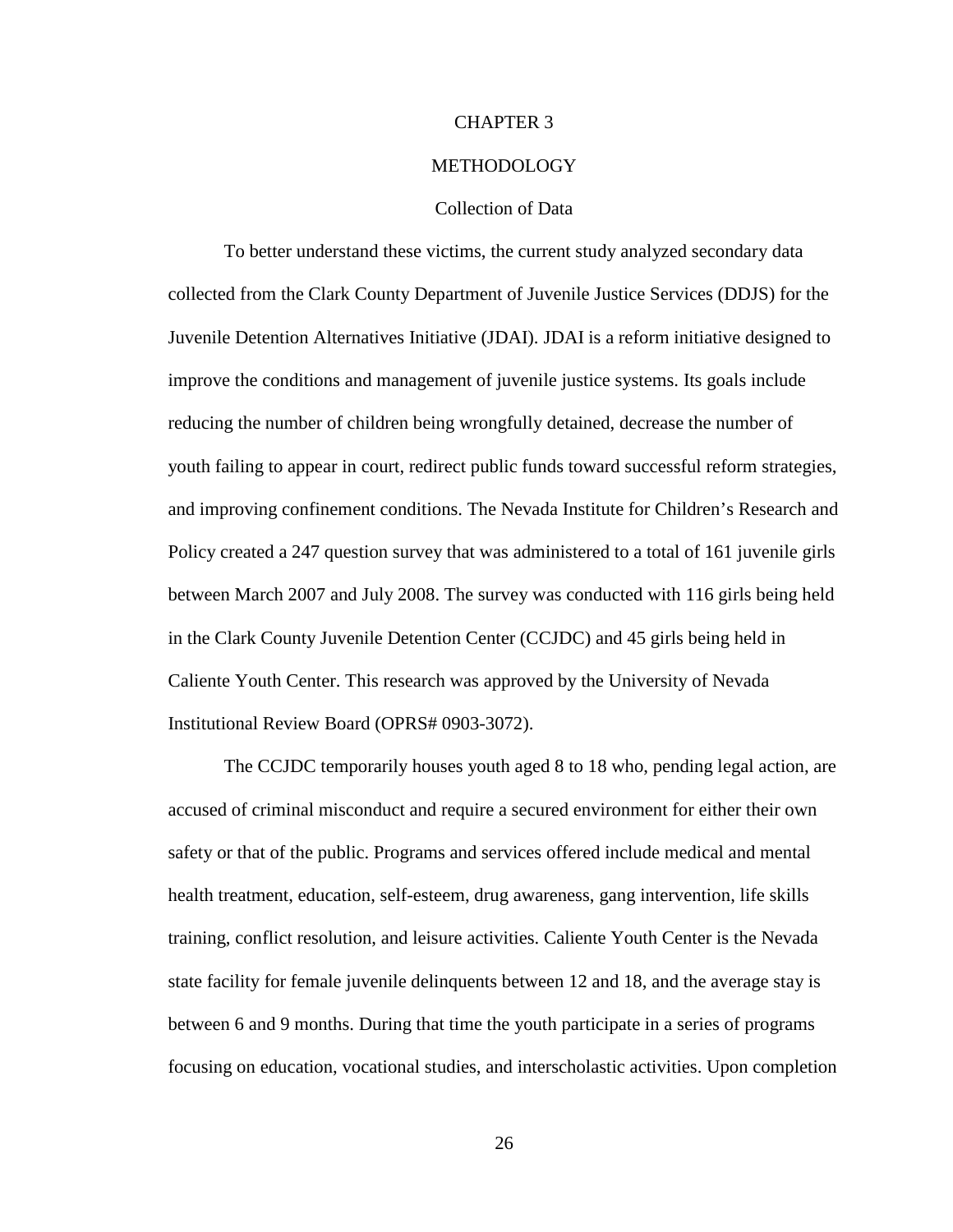of the programs youth are released back into the community under supervision and case management services by Youth Parole.

The surveys were administered individually with visual and hearing privacy by trained graduate students, faculty or researchers. Each survey took between 30 minutes and 3 hours to complete and they were one-on-one. The survey was composed of 12 different sections that assessed demographics, family background, education, work history, general interests, physical and mental health, abuse history, delinquency history, and substance abuse. For the purposes of this study only a few of the sections were examined.

#### Description of Variables

The dependent variable was involvement in prostitution, and this was measured through the respondents' disclosure of activities through a series of questions. For example, respondents were asked if they had ever been charged with prostitution or accused of the crime upon detainment, whether they had sex in exchange for something, if they had sex because someone else asked them to, if they worked in Las Vegas for clients and whether or not they identified themselves as a prostitute. All of the questions were used as an indication of involvement in prostitution. The group of girls involved in prostitution was classified as commercially sexually exploited children (CSEC) while the girls not involved were classified as non-CSEC.

The independent variables of the study were demographics, substance abuse, history of child abuse, family dysfunction, and mental health. These were also measured through disclosure of certain activities and behaviors discussed in the survey. Demographics included the respondents' age, race, length in detention, and whether or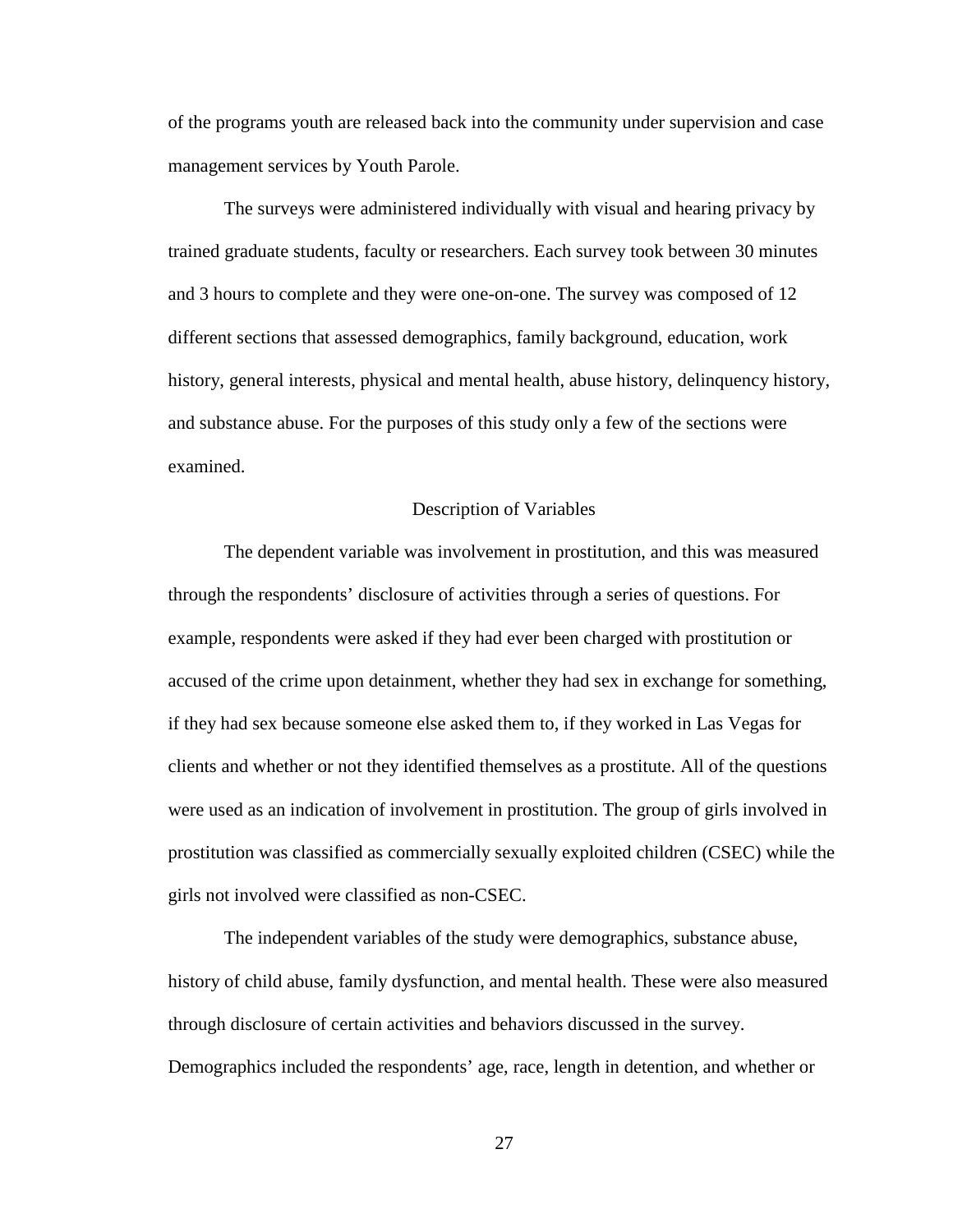not they have been detained before. Substance abuse was measured by the respondents' indication of using alcohol, marijuana, cocaine, methamphetamines, heroine, or prescription drugs. The study also included age of first use and type of formal or informal sanctions such as cause for arrest and accusation of drug use upon detainment. To measure history of abuse the study used respondents' answers of "yes" or "no" to questions asking if they have ever experienced physical, emotional, or sexual abuse including rape and relationship abuse. The study also examined the age of abuse and whether or not the respondent received counseling or if they would like to. Lastly, the study will explore family dysfunction in the girls' lives. This included how the girls rated their relationships with their families and the people they live with, history of juvenile detention, arrest or imprisonment amongst family members, indication of violence in the home, and history of substance and alcohol abuse by parents or guardians. Additionally the study looked at history of running away by respondents.

#### Sample

## *Demographics*

Of the total sample of 161 girls, 52 indicated being victims of commercial sexual exploitation and 109 girls indicated not being involved in exploitation. Demographic data is presented in separate charts and graphs for each group of girls, and whether differences are significant are analyzed in the following chapter. The age of the girls in the sample refers to their age at the time of the interview. Among the girls who were not sexually exploited, both the average and the modal age were 15 years. Girls of this age represented almost half of the sample (46.8%) of those who have not been sexually exploited. The range was seven years with the youngest girl being age 12. This information is presented

28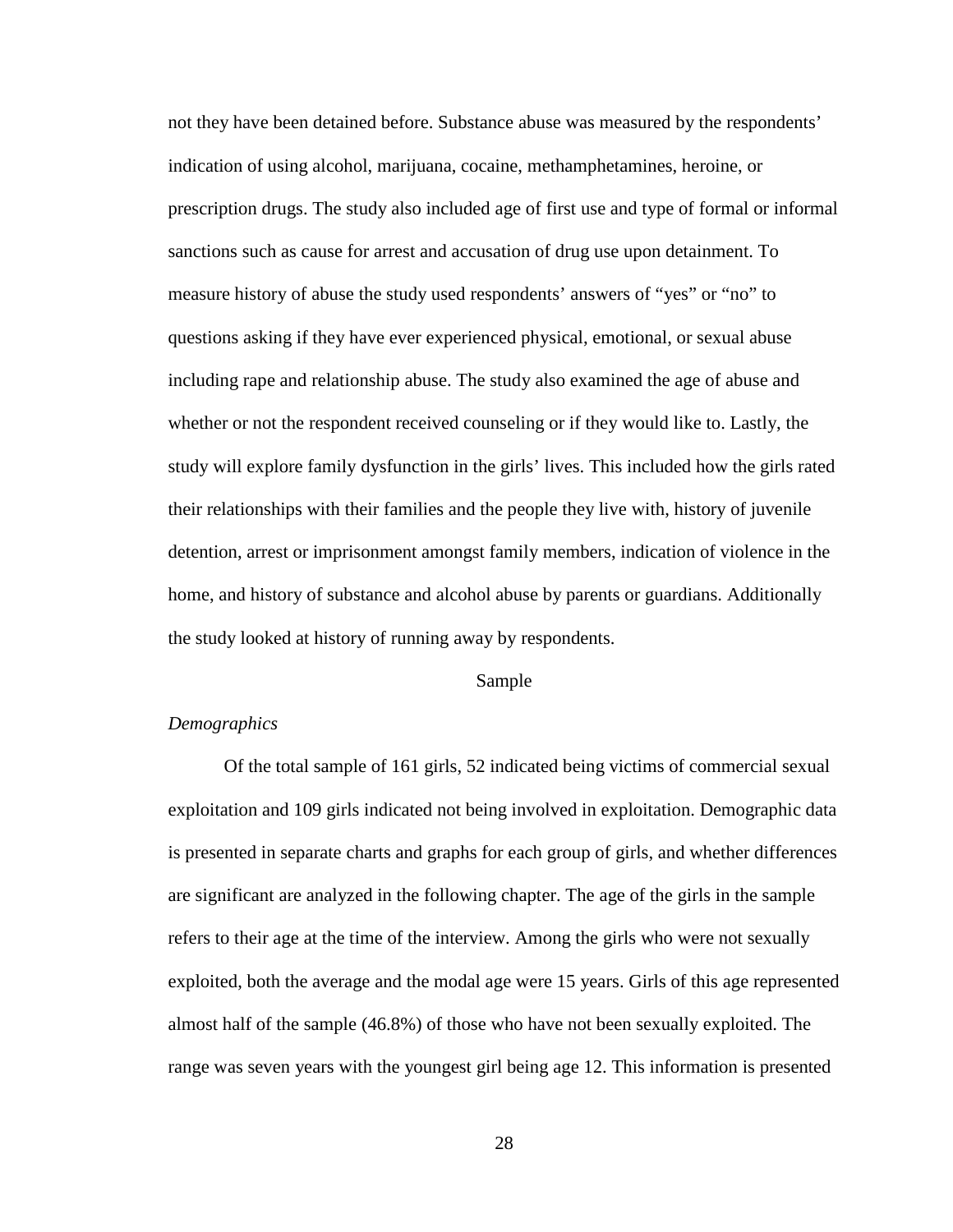in Figure 1. Among girls who had been involved in prostitution, the average age was 16 with the modal age being 17. The range for this group was only five years, but the youngest girl was 13 years old. Additionally just under 40 percent (38.5%) of this group was aged 15 or younger, which is below the age of sexual consent in Nevada. Girls who were of age to consent represented 60% of those who had been sexually exploited.





#### *Ethnicity*

 The majority of the girls in both groups were either Caucasian or African American. However among the girls not sexually exploited the percentages of Caucasian, African American, and Hispanic girls each made up slightly more than a quarter of that population (see Figure 2). As indicated by Figure 3 the percentages for the non-CSEC girls were 26%, 28%, and 27% respectively. Among the girls who were victims of sexual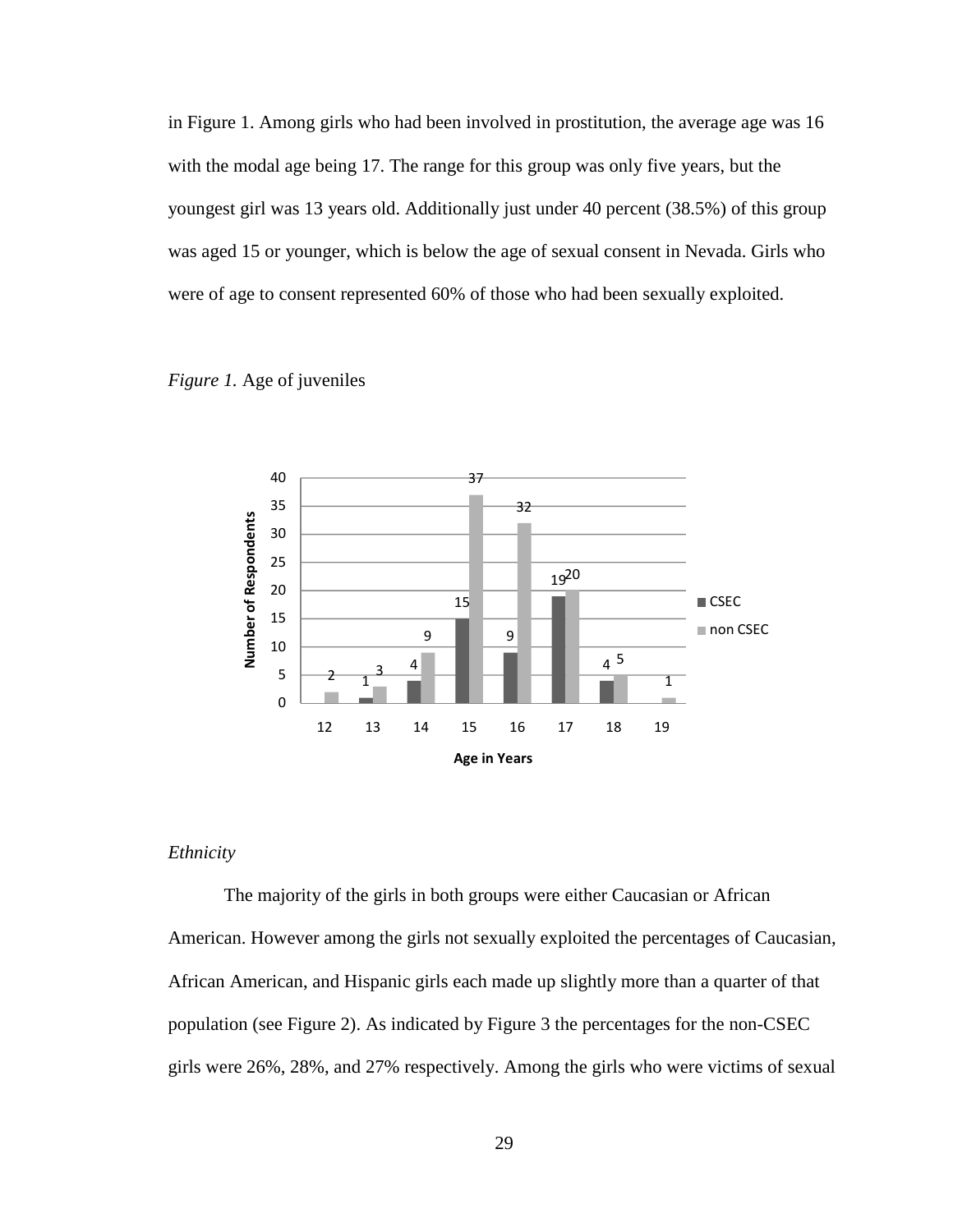exploitation the percentage of Caucasian girls was greater than that of the African American and Hispanics. This is surprising, because several research studies indicate that the majority of adolescent girls involved in prostitution are minorities. However, the percentages of mixed girls was higher among those sexually exploited compared to the girls who were not exploited.

> 36% 27% 11% 2% 0% 8% 8% 6% 2% Caucasian ■ African American Hispanic AI/AN Asian/Pacific Islander Mixed Black and Caucasian

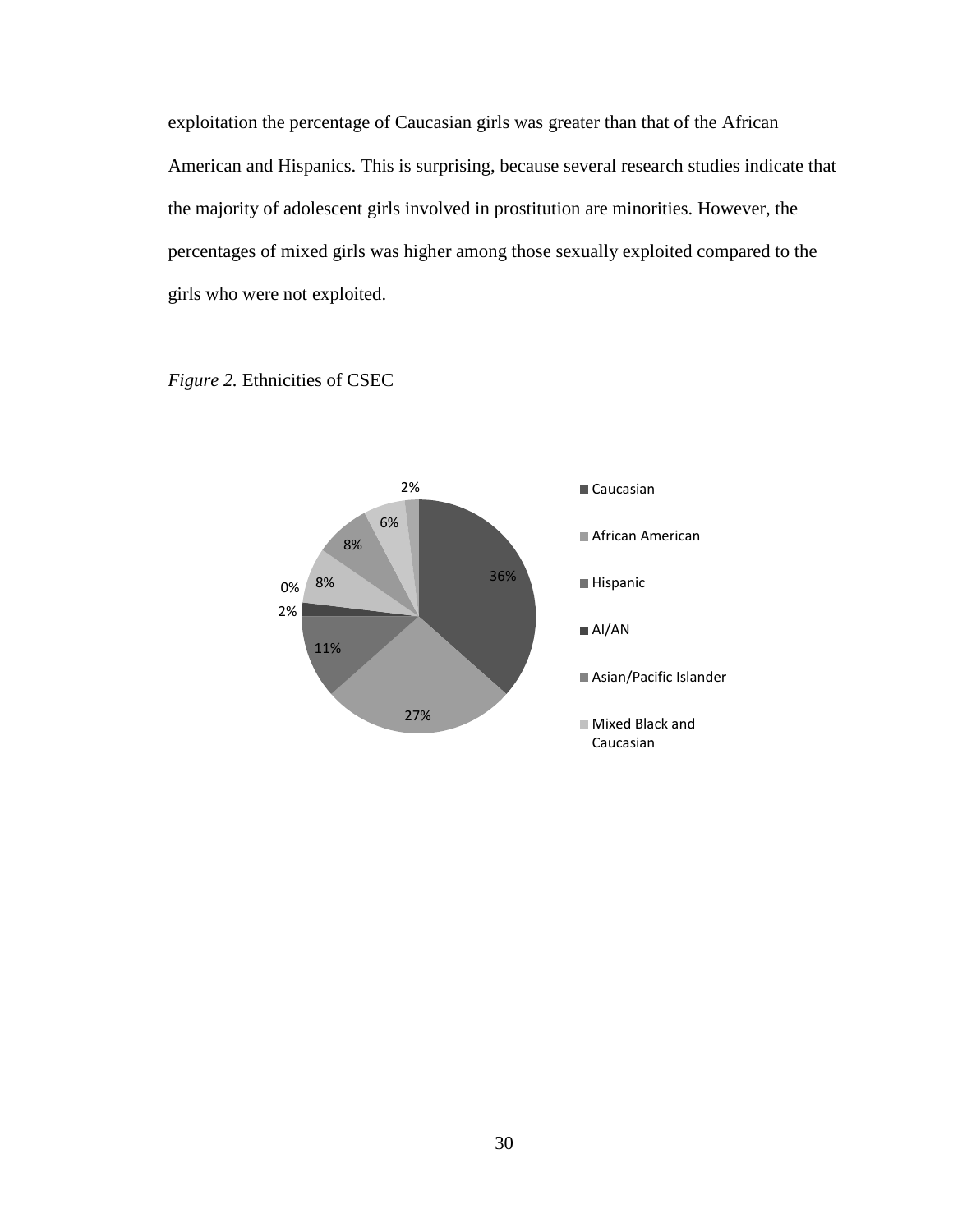#### *Figure 3.* Ethnicities of non CSEC



The time spent in detention referred to the number of days the juvenile had been in detention during their current stay at the time of the interview. Figure 4 shows the longest time spent in detention among both groups of girls was three months or more with the shortest time being less than a week. Initially it appears that there were more sexually exploited girls who spent longer than three months in detention compared to the non-exploited girls with 15 and 11 respectively. However, the non-exploited girls spent more time in detention overall. Similarly, Figure 5 reveals that among both groups of girls the majority of them had been in detention on more than one occasion. Over half the girls in each group indicated that it was not their first time in detention at the time of the interview. This is consistent with previous research findings revealing that juvenile girls in detention have a high likelihood of returning, especially when they have a history of running away from home (Lederman et al., 2004).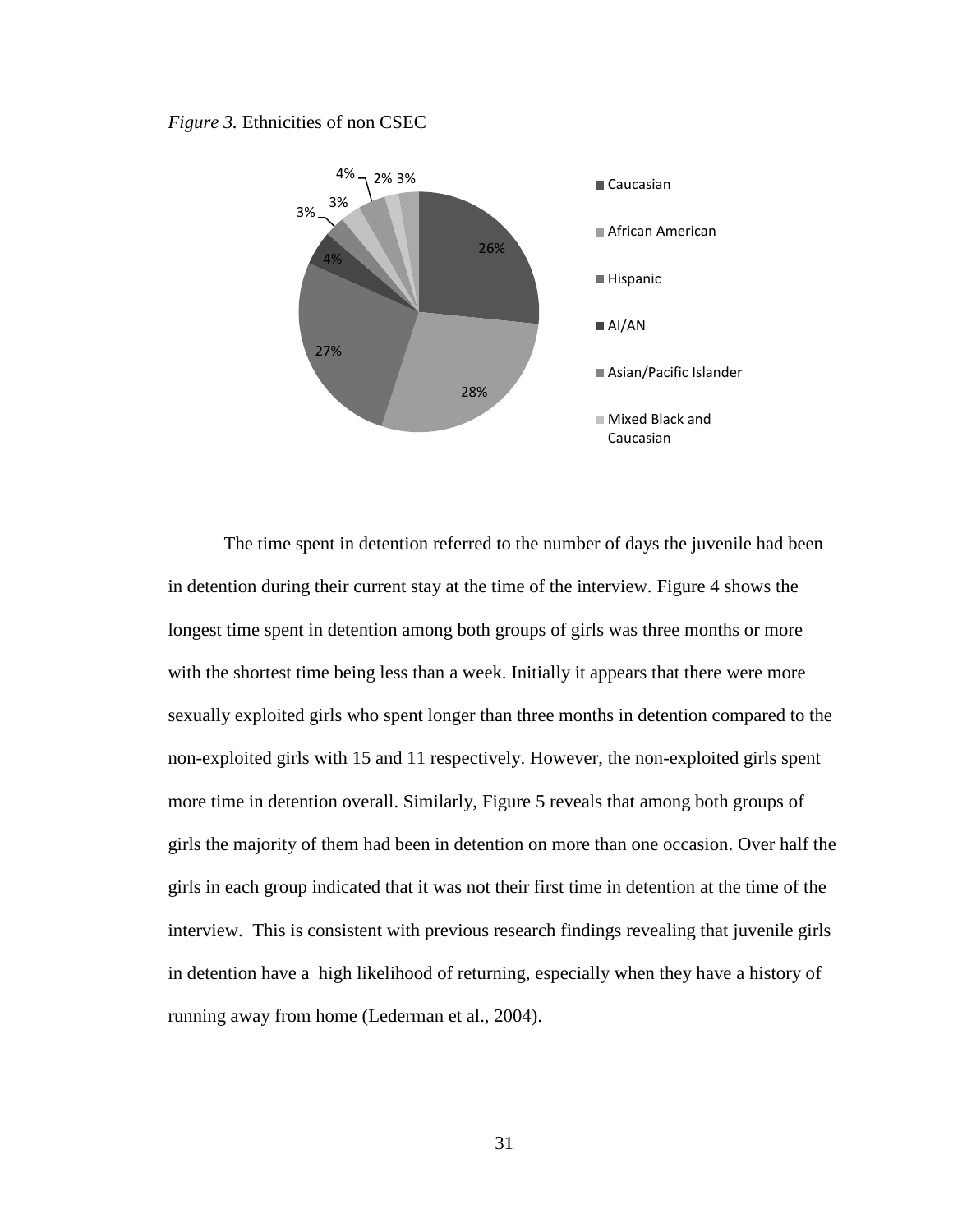*Figure 4.* Time spent in detention



*Figure 5*. First time in detention



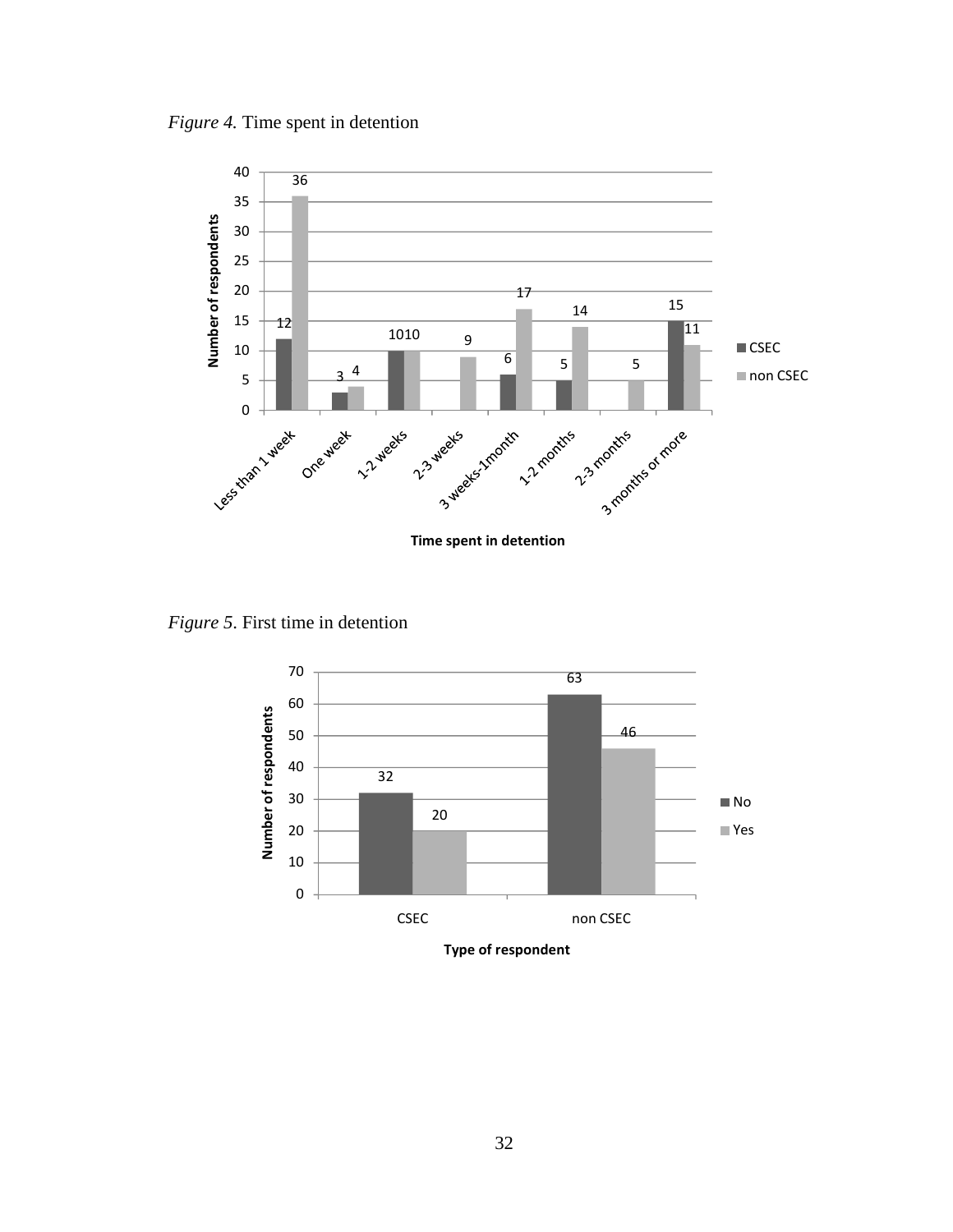## *Family Dysfunction*

To measure the history of family dysfunction the girls were asked questions regarding their upbringing and home environment including who they were raised by, their relationships with family members, and whether or not they had a strong support system. They were also asked about their family members' history of involvement in the criminal justice system along with their history of substance abuse. The results supported previous research in showing that juvenile girls in detention are more likely to come from single parent homes. Among both groups of girls, being raised by the mother alone was the most common with 33% for the sexually exploited girls and 43% for the non-sexually exploited. Figures 6 and 7 also show that just a little less than a quarter of the girls in each group were raised by both parents. Similarly a small percentage of girls among both groups were raised by just their fathers.

Girls were also asked about whether or not they have been taken from their parents or removed from their care by the state and placed in either a foster or group home. Figure 8 shows that a little less than half (46%) of the girls involved in prostitution (CSEC) indicated that they had been taken from their parents. Among the girls not involved in prostitution (non-CSEC) about one third of them indicated being taken also. These results make sense given that among both groups of girls the majority of them were raised by both parents, their mothers, or some other family member.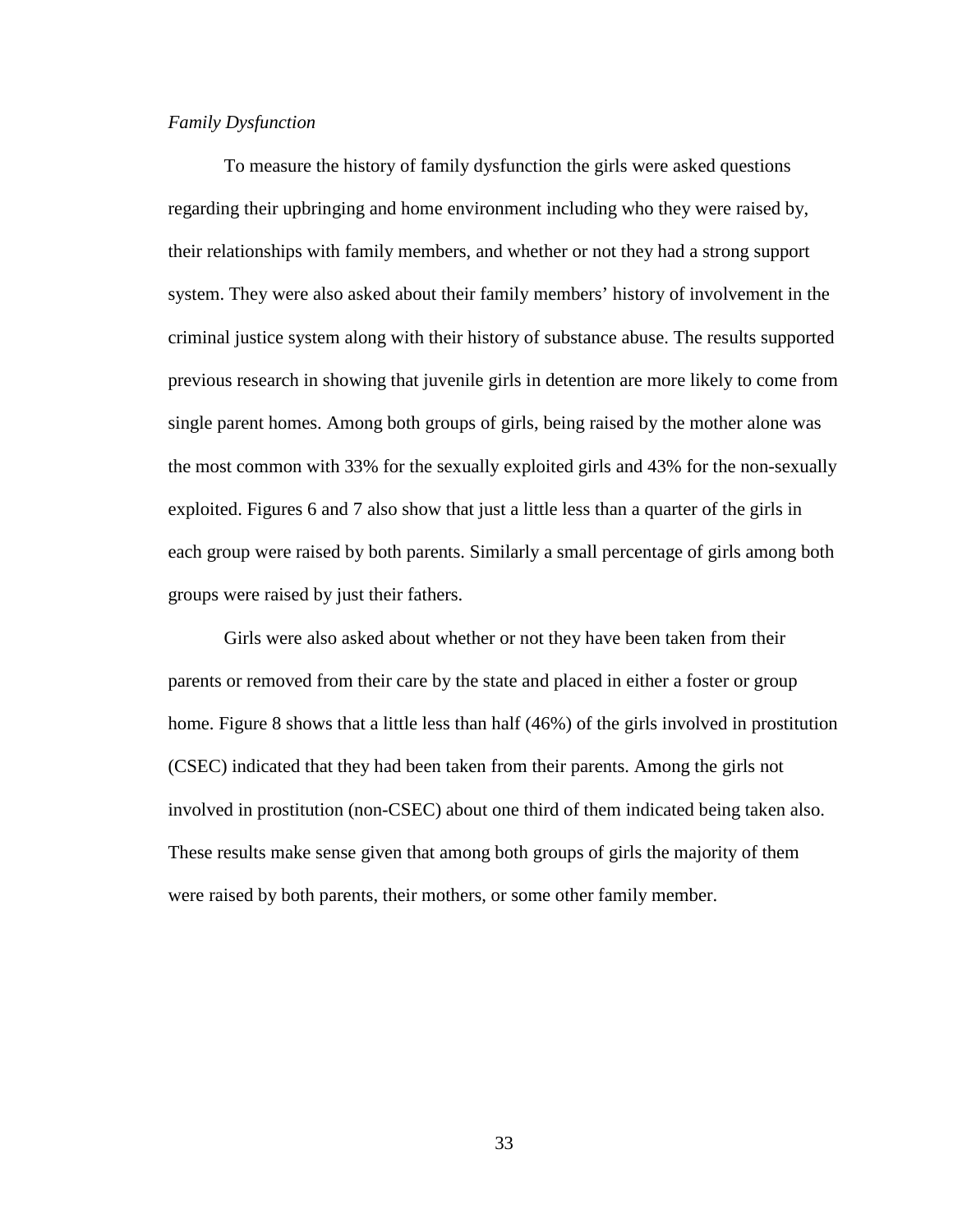*Figure 6.* Who respondents were raised by among CSEC



*Figure 7.* Who respondents were raised by among non-CSEC

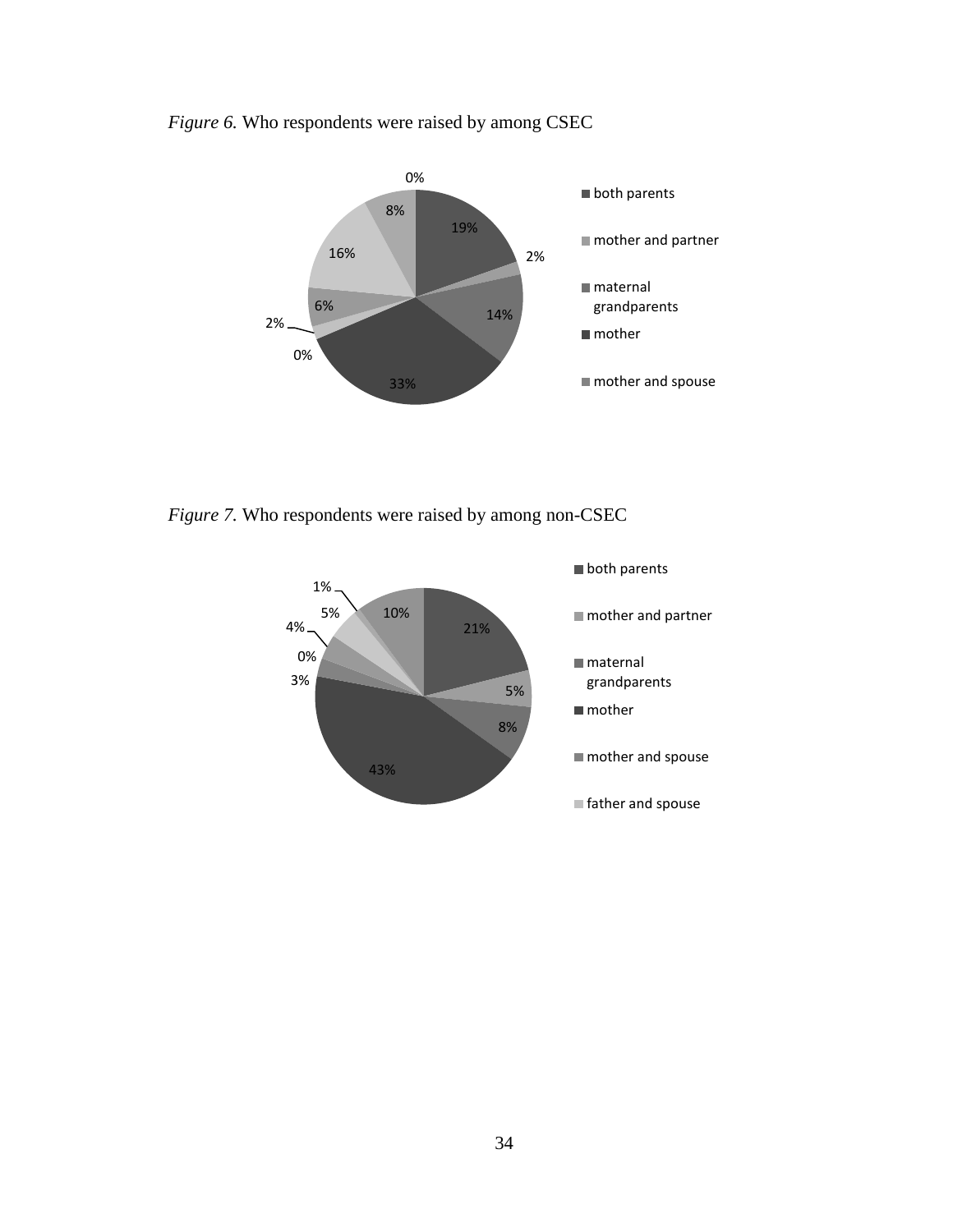## *Figure 8.* Previously been taken from parents



 Whether or not a parent or family member had previously been involved with the criminal justice system was another indicator used to measure family dysfunction. Girls where asked if a family member had been previously involved in detention and whether or not their parents had been in jail or prison. Among both groups of girls over half of them indicated that they had a family member who was previously held in juvenile detention. The percentage for the girls involved in prostitution was 61% compared to 58% for those girls not involved. Figure 9 shows, the majority of those members among the CSEC were either the mother or a sister. The majority of the family members for the non-CSEC were siblings.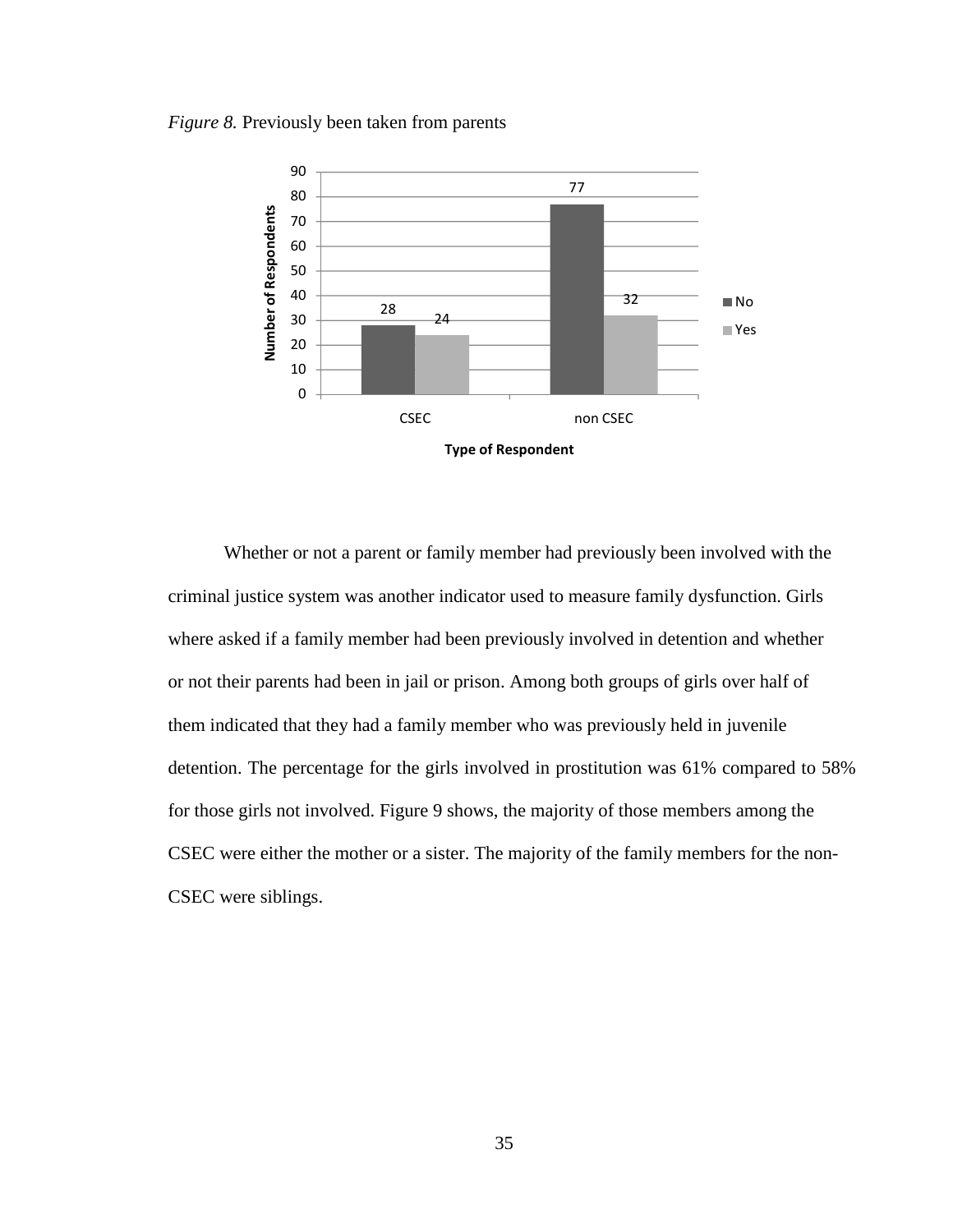

*Figure 9.* Family members previously held in juvenile detention

The majority of the girls indicated a parent had been in jail or prison. Seventy-one percent of the CSEC girls revealed a parent in jail while 54% of the non-CSEC had the same response. Of the girls involved in prostitution it was most common for either both parents or just the father to have previously been in jail. Among the girls not involved in prostitution the numbers for these two categories were the same. Twenty girls revealed both parents in jail while 20 girls revealed just the father. In either group, the mother being the only parent in jail was the least common scenario.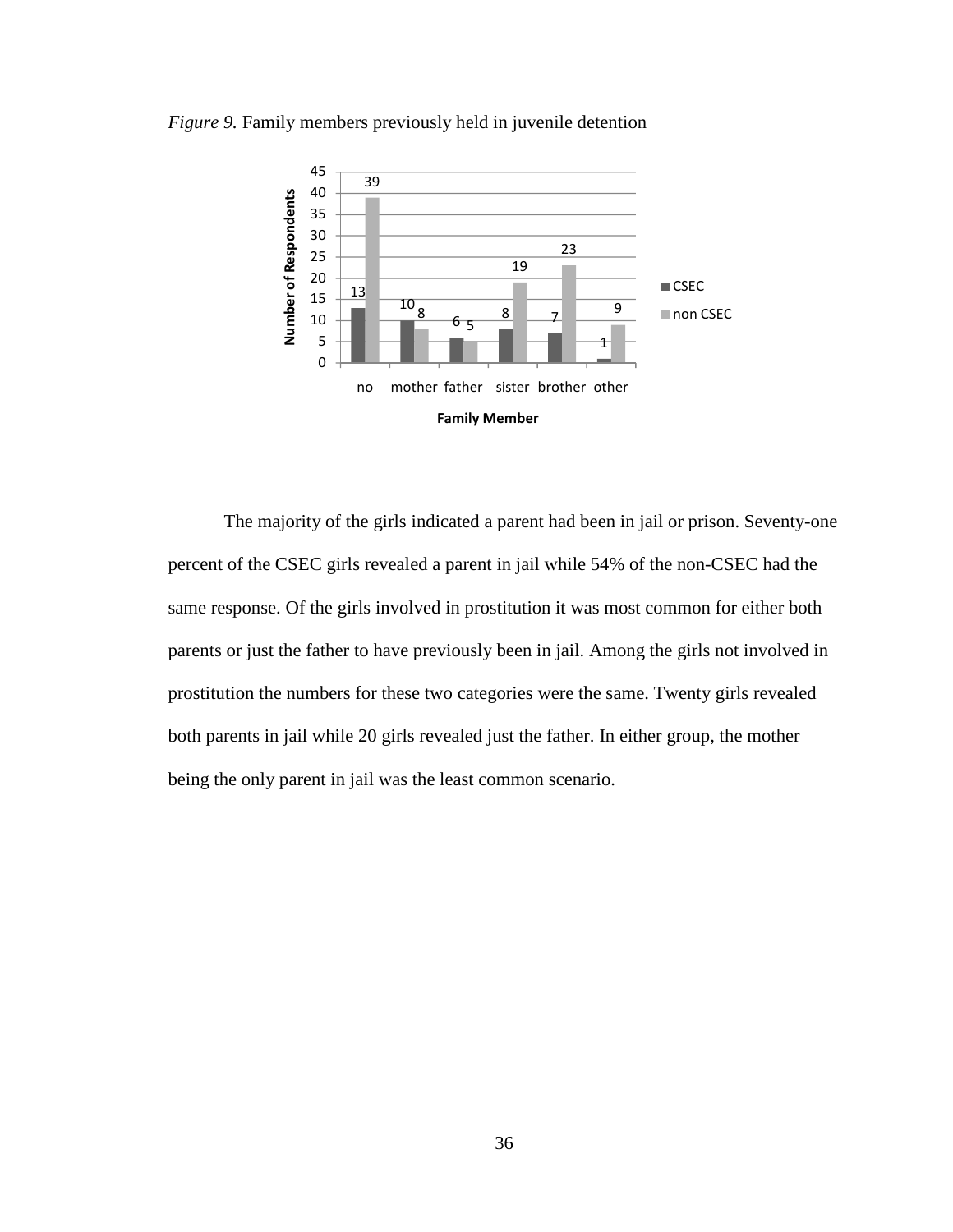



Parent in Jail or Prison

To develop an idea of the financial stability in the home and whether or not this was a source of dysfunction, girls were asked if money was an issue when growing up. This was considered to be a good indicator of dysfunction given that previous research studies show that girls involved in prostitution are more likely to come from families of low socioeconomic status (Mullis et al.,2004; Sondheimer, 200). Figure 10 shows that more than half (59%) of the CSEC girls revealed that money was an issue when growing up. Furthermore the majority of this group of girls indicated that money was an issue all the time. In contrast, a little less than half (47%) of the non-CSEC girls revealed money as a problem, but more specifically only sometimes. Thus the results are consistent with other research findings.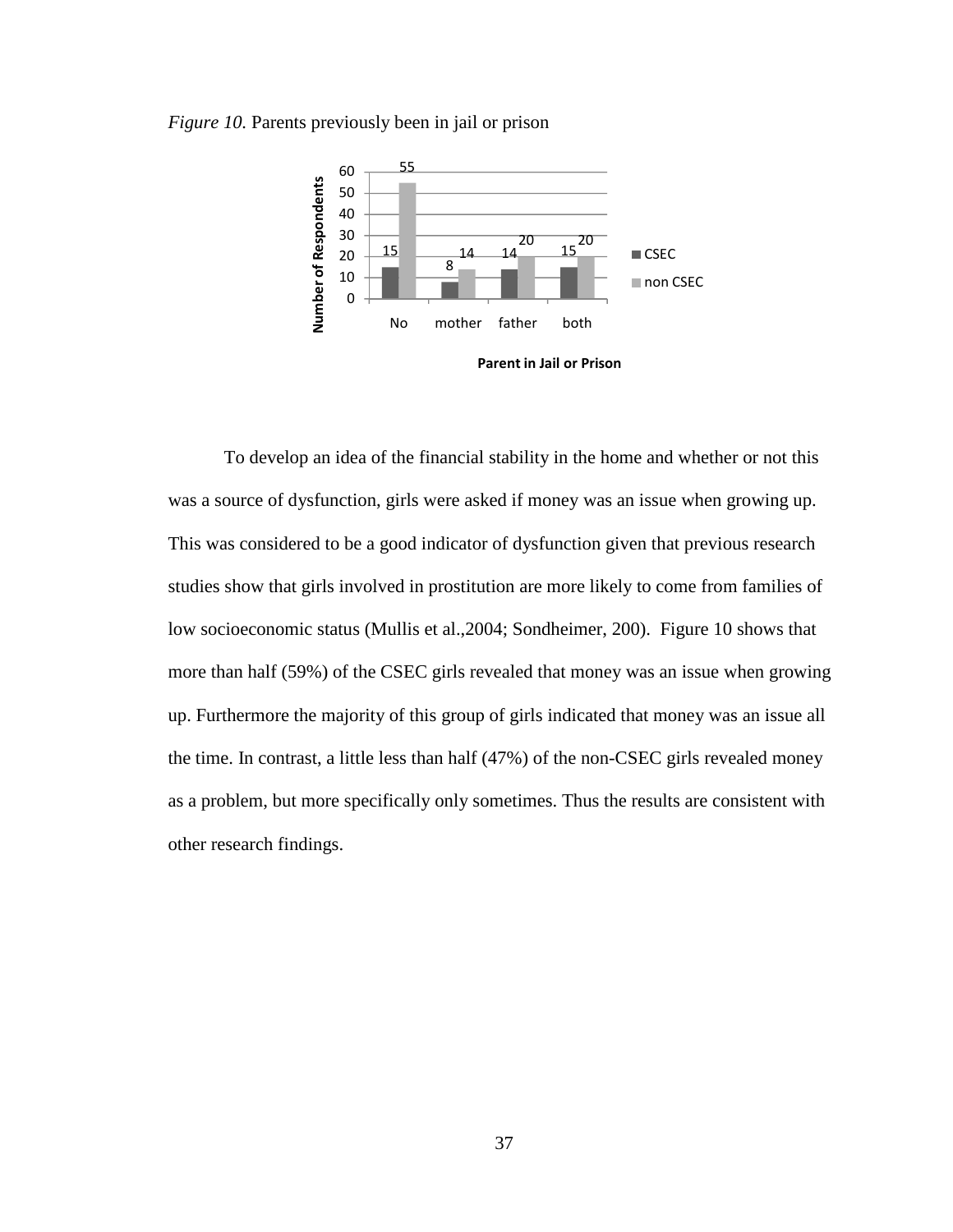*Figure 11.* Money an issue when growing up





 As mentioned previously other indicators of family dysfunction included lack of close ties among family members and whether or not the girls had a strong support system. To measure family ties girls were asked if they had a responsible adult to talk to and whether their family ate together weekly. Surprisingly however, more than three quarters of both groups of girls indicated having a responsible adult to talk to as shown in Figure 11. Similarly more than half of both groups also indicated that their family eats together weekly.



*Figure 12.* Having a responsible adult to talk to

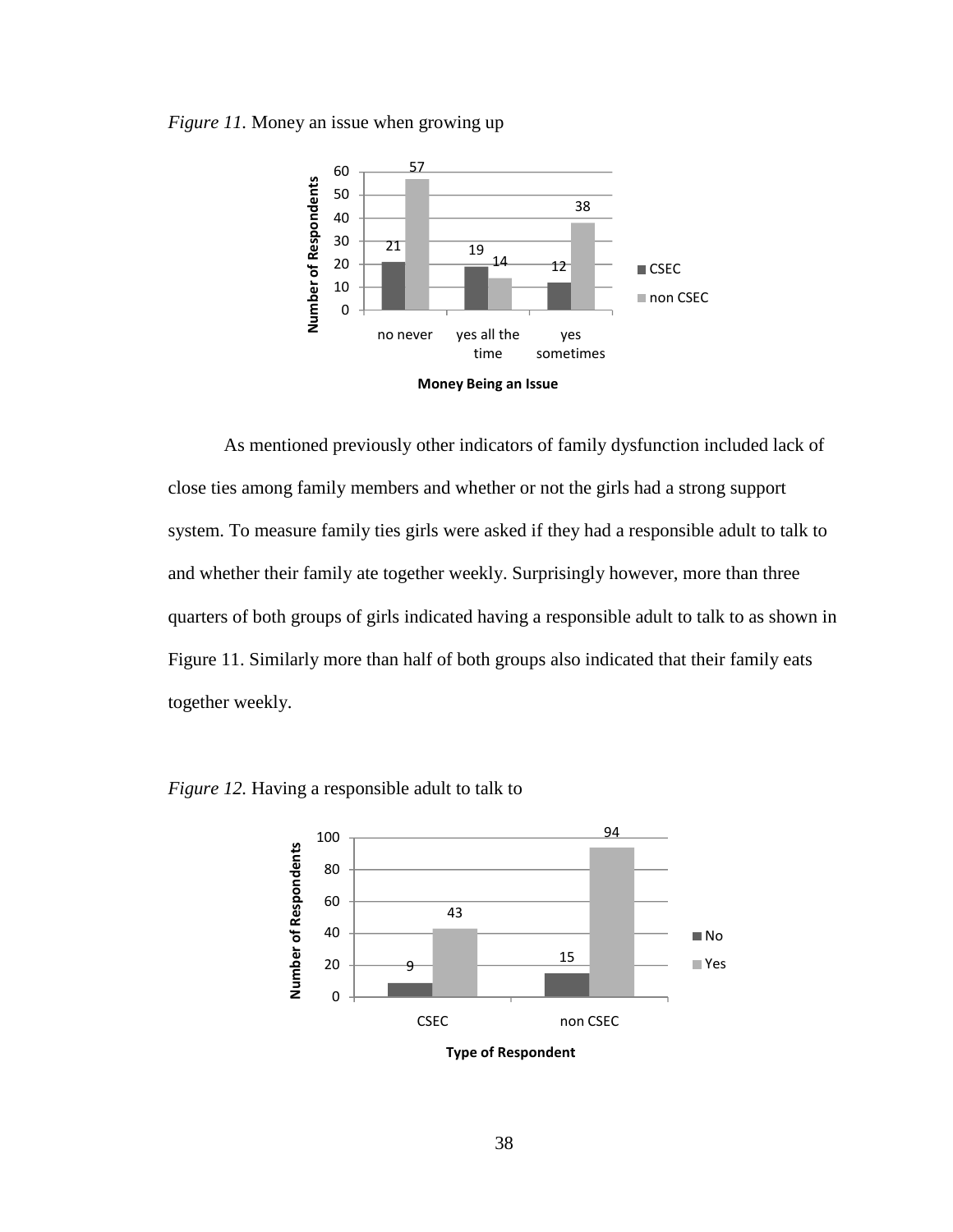*Figure 13.* Family eats together weekly



 In regards to having a strong support system the girls were asked if they had family visits while being held in detention. Among the CSEC girls almost three quarters (73%) of them had not received any visits while the numbers were equal among the non-CSEC girls.

*Figure 14.* Received family visits while in detention



Type of Respondent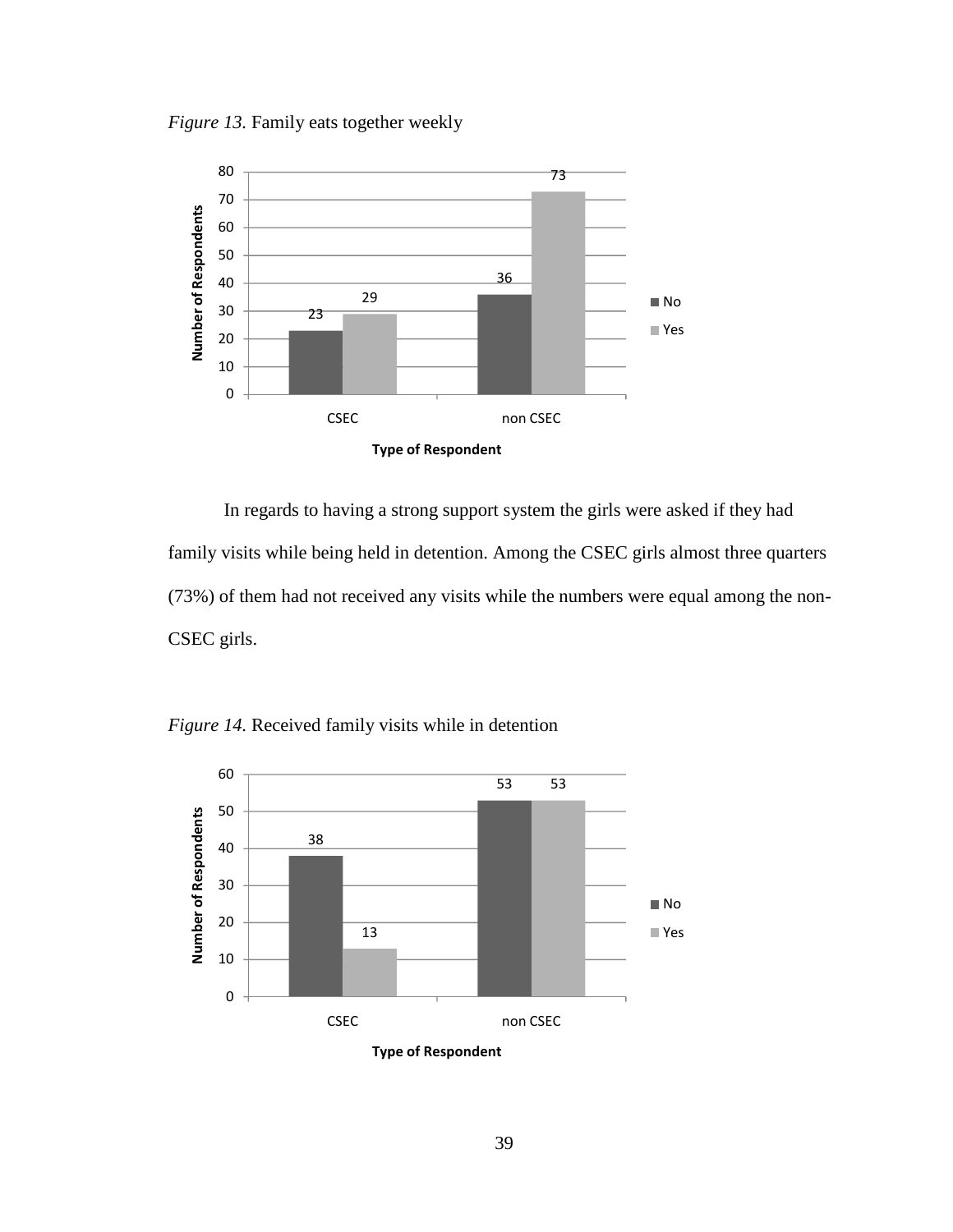The last indicator of family dysfunction was history of substance abuse among family members. The findings of this study were not consistent however with other research studies showing that girls in juvenile detention, more specifically those involved in prostitution, have a greater likelihood of having a history of substance abuse among family members. Figure 14 illustrates that in regards to both alcohol and drugs, more than half the girls in both groups indicated that their parents or guardians did not have a problem with substance abuse.



*Figure 15.* Parents abuse drugs or alcohol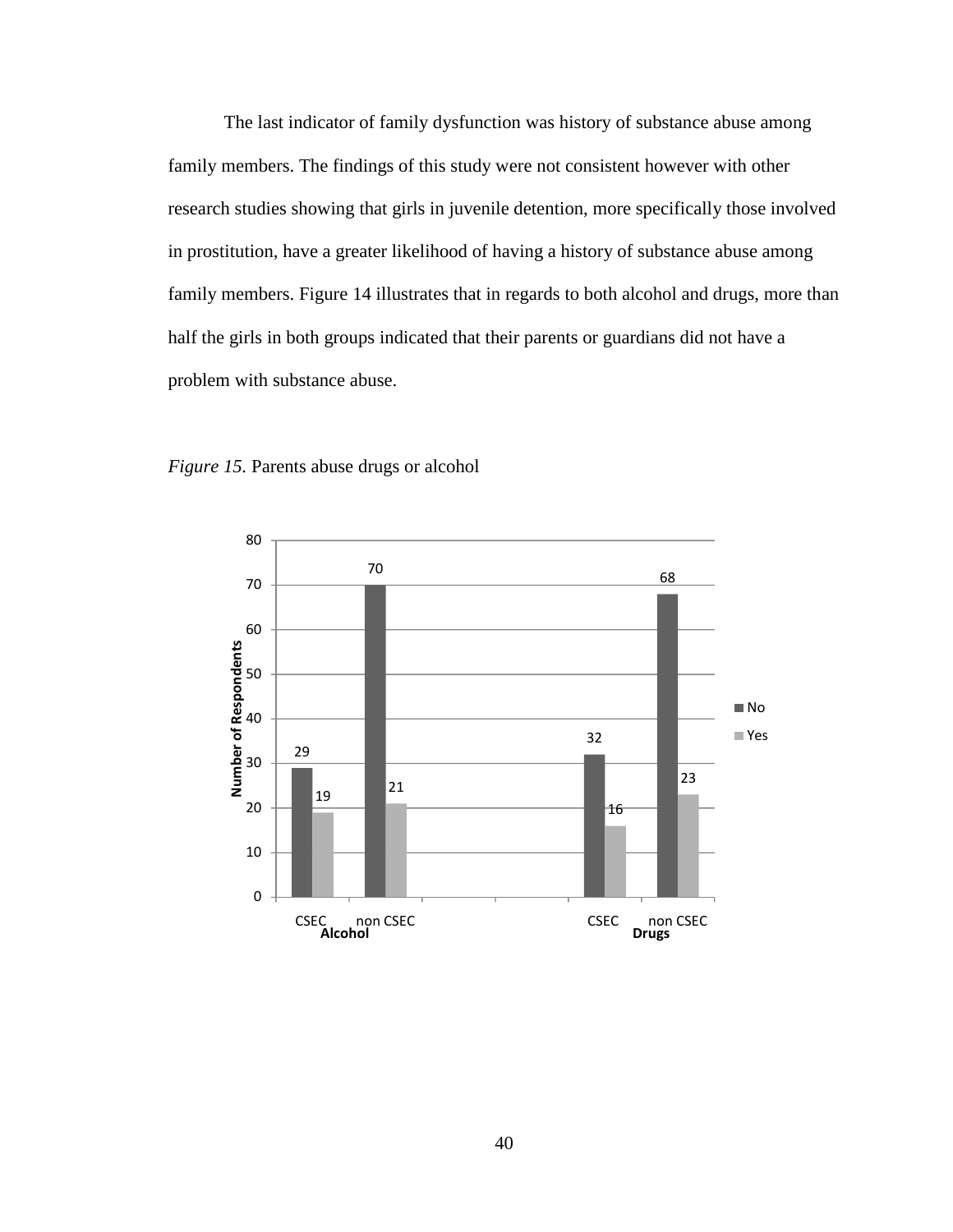# *Mental Health*

One of the biggest distinguishing issues among juvenile boys and girls is their mental health in which the vast majority of studies show that girls have significantly poorer mental health compared to their male counterparts (Chesney-Lind et al., 2008; Gavazzi et al., 2006; Goldstein et al., 2003). The current study wanted to examine whether or not mental health was also a distinguishing factor among those girls involved in prostitution compared to those who were not. When asked to rate their mental health about one-third of the girls involved in prostitution rated their mental health as fair while the other two-thirds rated it as either good or very good. Similarly, two-thirds of the girls not involved in prostitution also rated their mental health as good or very good also. Only 18% of these girls rated it as fair. Among both groups of girls however, less than 10% indicated having bad or very bad mental health.



*Figure 16*. Ratings of mental health among CSEC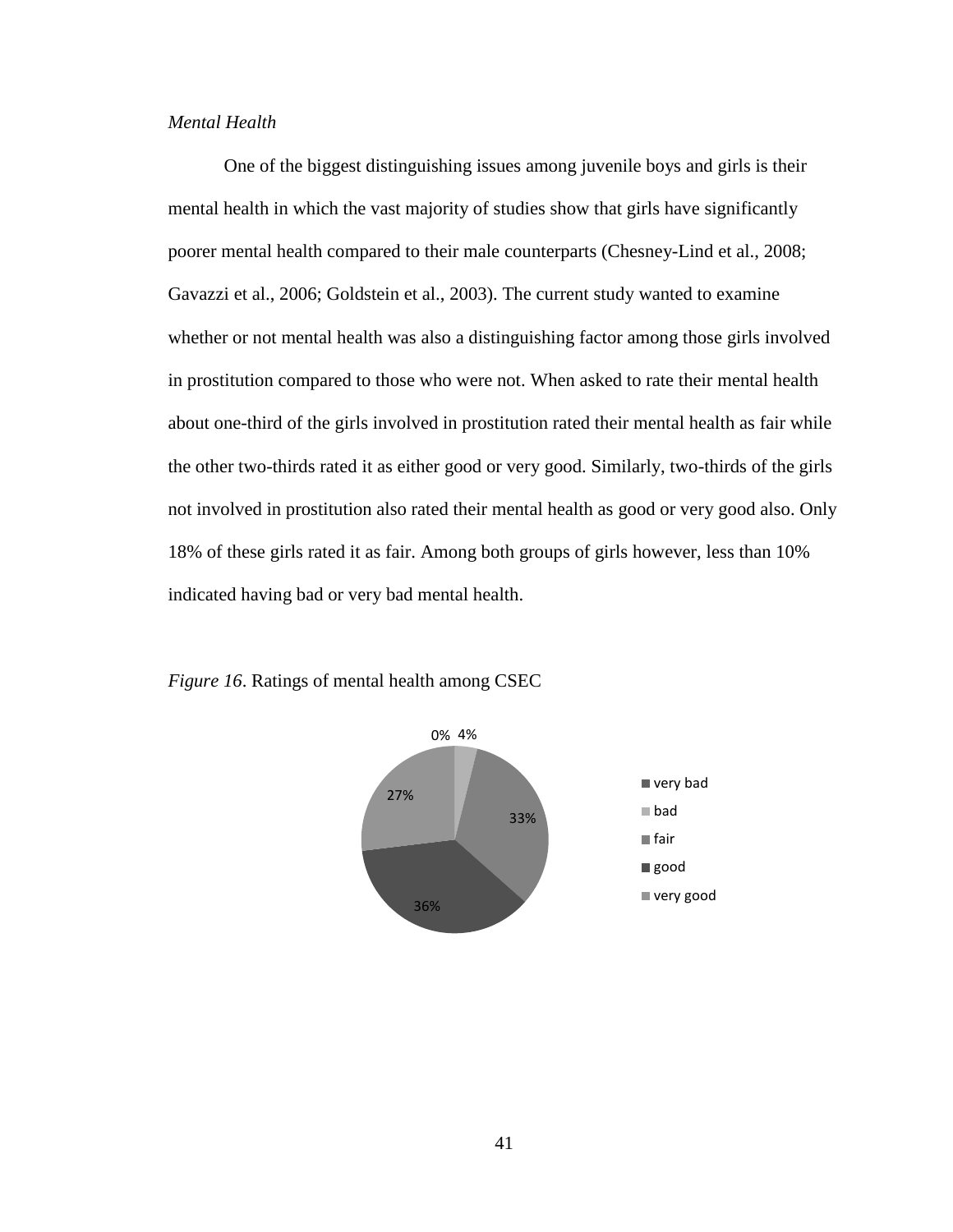



In addition to measuring mental health based on the girls own self-ratings, it was also measured based on more clinical assessments. More specifically the girls were asked about previously receiving counseling for mental health, previous hospitalization for mental health, and actually being diagnosed with a mental illness. The results are illustrated in Figures 17-19. Among the girls not involved in prostitution their results were consistent with their self ratings of mental health. Less than half (44%) of these girls indicated receiving counseling or a previous diagnosis of a mental illness (37%). Additionally less than a quarter (19%) of them indicated being hospitalized. Among the girls that were involved with prostitution, however their results somewhat contradicted their self-reports. Sixty-five percent of these girls indicated that they had received counseling for mental health and 55% indicated being previously diagnosed with a mental illness. These results were shocking considering that 63% of these girls self-rated their mental health as good or very good. When asked about previously being hospitalized though, more than half (55%) of the girls said no.

42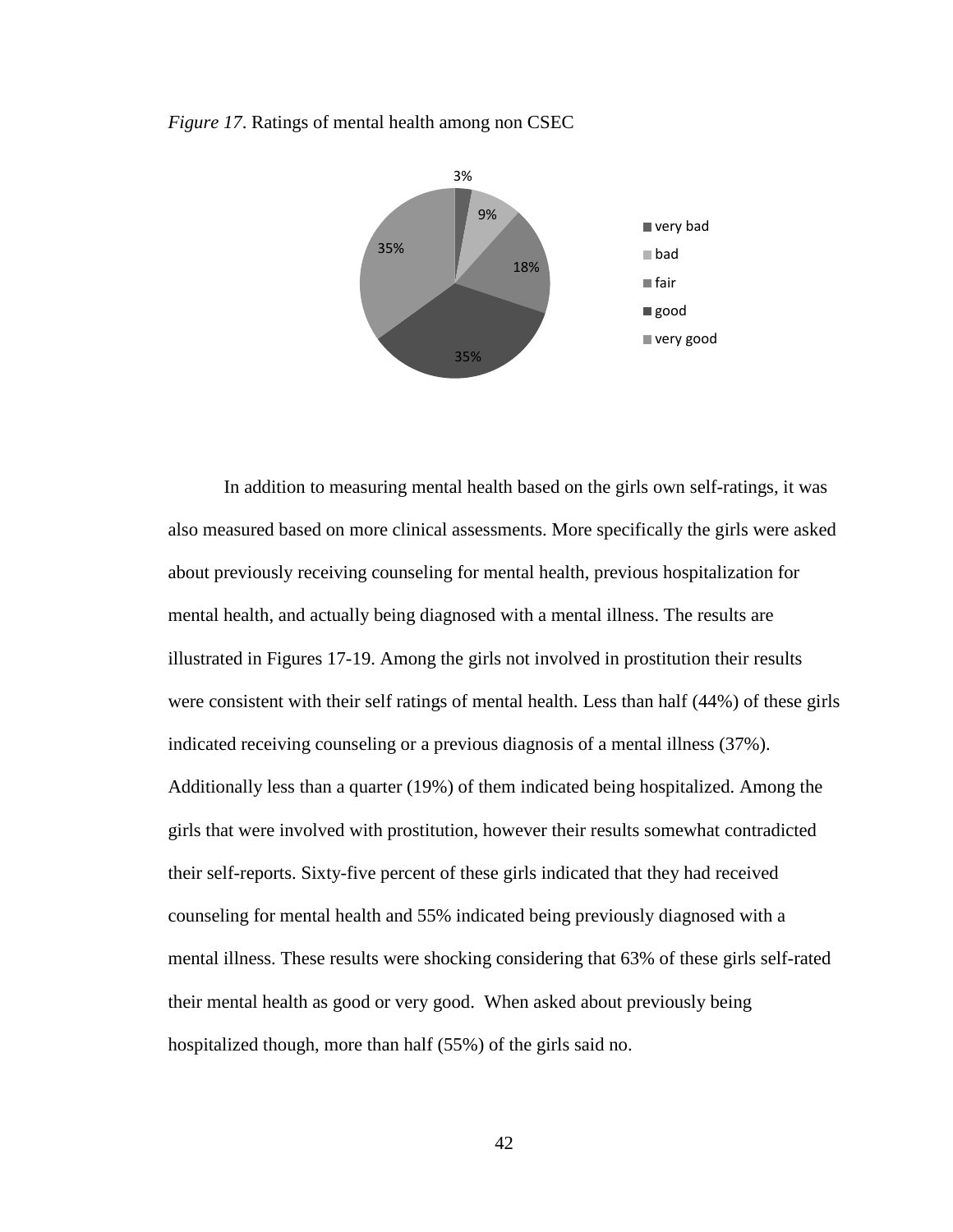*Figure 18.* Previously received counseling for mental health



*Figure 19.* Previously hospitalized for mental health

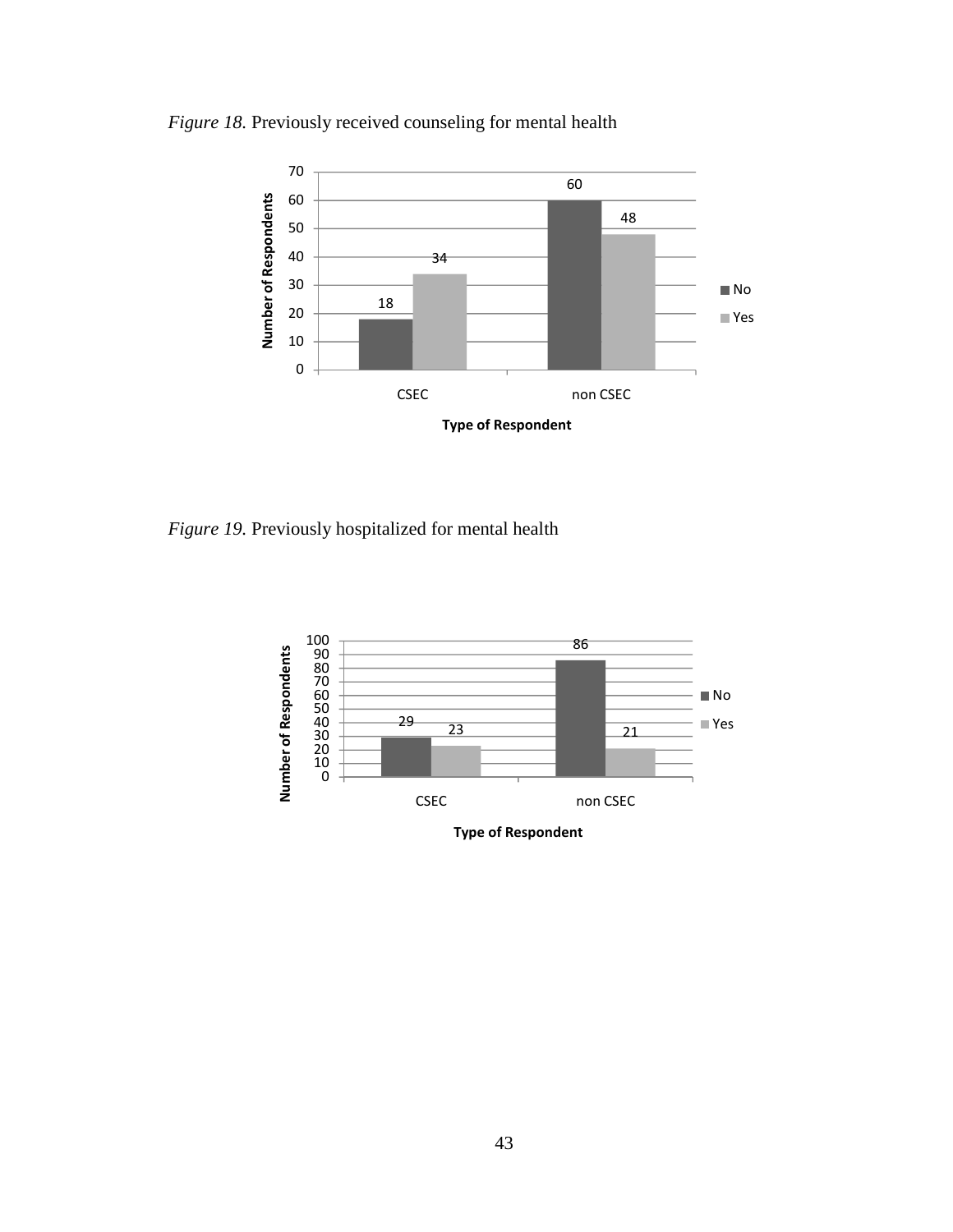*Figure 20.* Previously diagnosed with mental illness



Self-harm and suicide ideations were other indicators used to measure mental health. The girls were asked to indicate if they had thoughts of harming themselves or if they ever had thoughts of committing suicide. For both indicators, more than half the girls in both groups responded no as shown in Figures 20 and 21.

*Figure 21.* Thoughts of harming oneself



Type of Respondent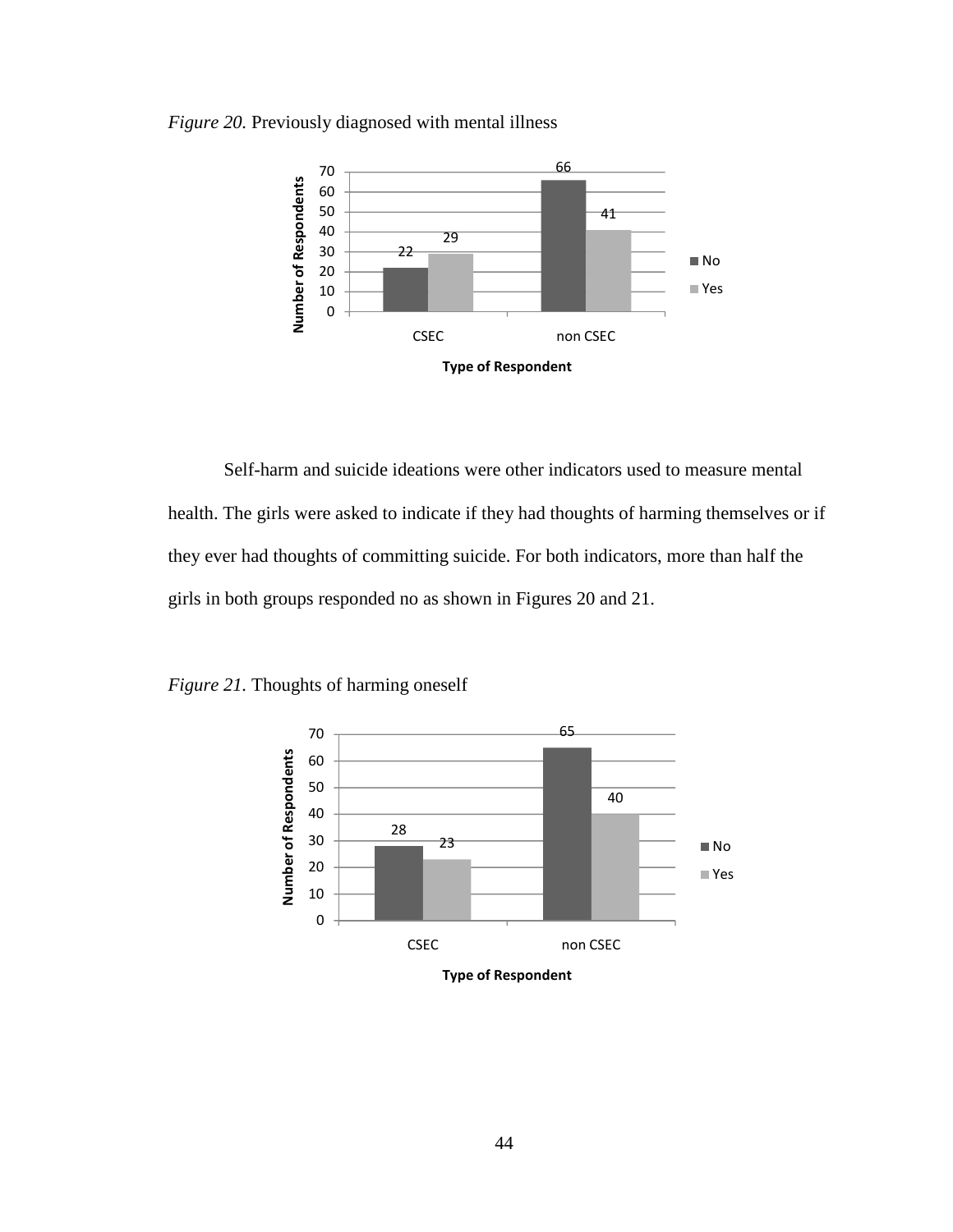## *Figure 22.* Thoughts of committing suicide



## *History of Abuse*

One of the most commonly identified risk factors for adolescent prostitution is having a history of abuse with sexual abuse as the most prevalent type (Cusick, 2002; Fedec, 1999; Flowers, 1998; Martinez, 2006). Furthermore such abuse is also linked with sexual activity at an early age. The current study measured history of abuse by asking girls which types of abuse they experienced if any, whether they had been sexually assaulted or raped, and if they previously received or wanted counseling for the abuse. To gain an idea of the abuse in the home in general, girls were asked if they had ever witnessed domestic violence between their parents or other family members. Surprisingly the numbers were half and half among both groups of girls.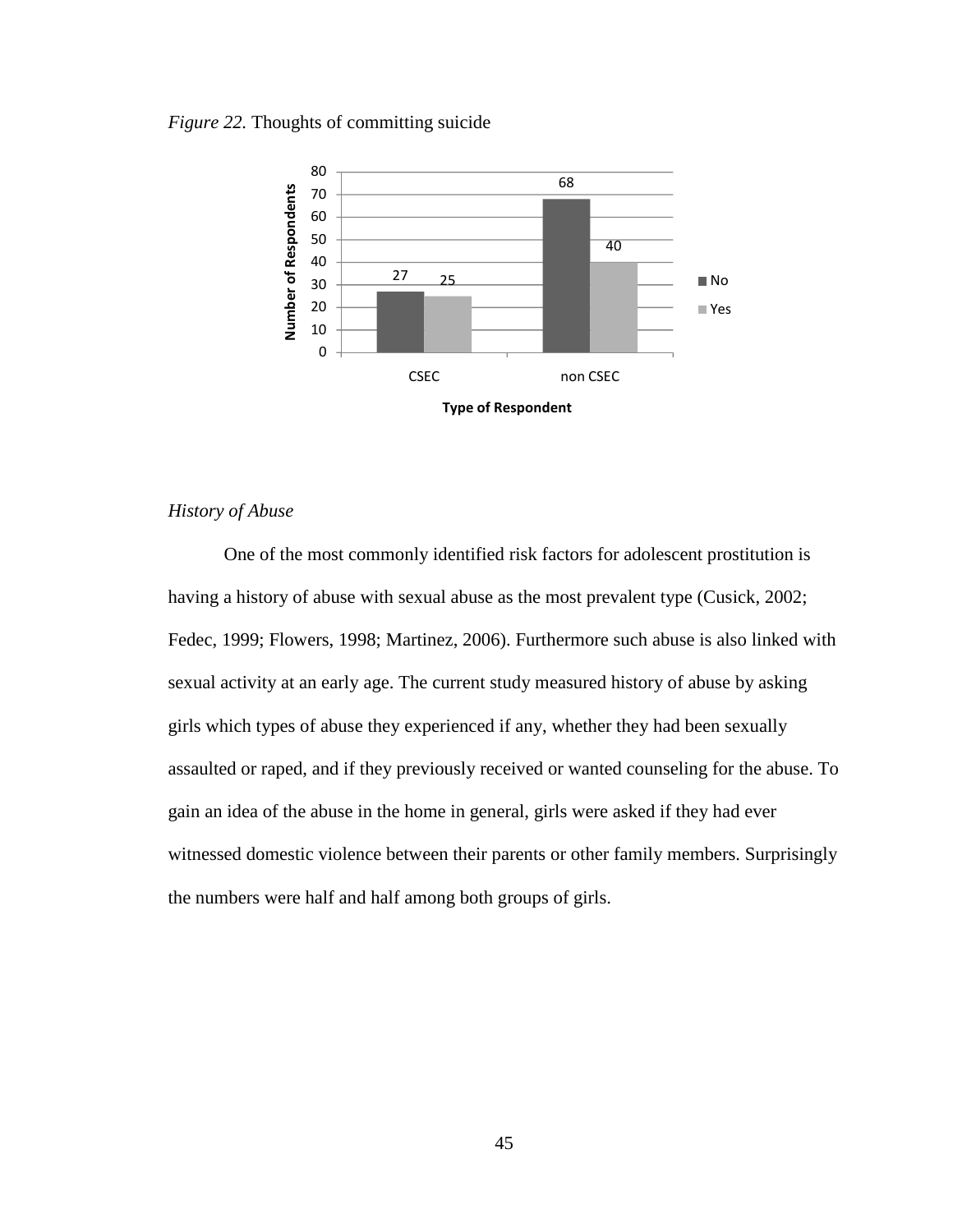*Figure 23.* Witnessed domestic violence



 The girls were asked to indicate if they have ever been victims of three different types of abuse including physical, sexual, and emotional. Among all the three types the number of girls involved in prostitution outnumbered the girls not involved in prostitution. For physical, sexual, and emotional abuse the percentages were 69%, 53%, and 73% versus 39%, 33%, and 56% respectively. Thus, the results were consistent with previous research findings that adolescent prostitutes are more likely to have a history of abuse. Interestingly though, emotional abuse was the most commonly experienced in both groups and not sexual abuse. In addition to inquiring about abuse, the interview also asked the girls about being victims of sexual assault and rape. As shown in Figure 24 a higher percentage of girls involved in prostitution testified to being sexually assaulted or raped compared to the girls not involved in prostitution. The ratio was 69% versus 44%.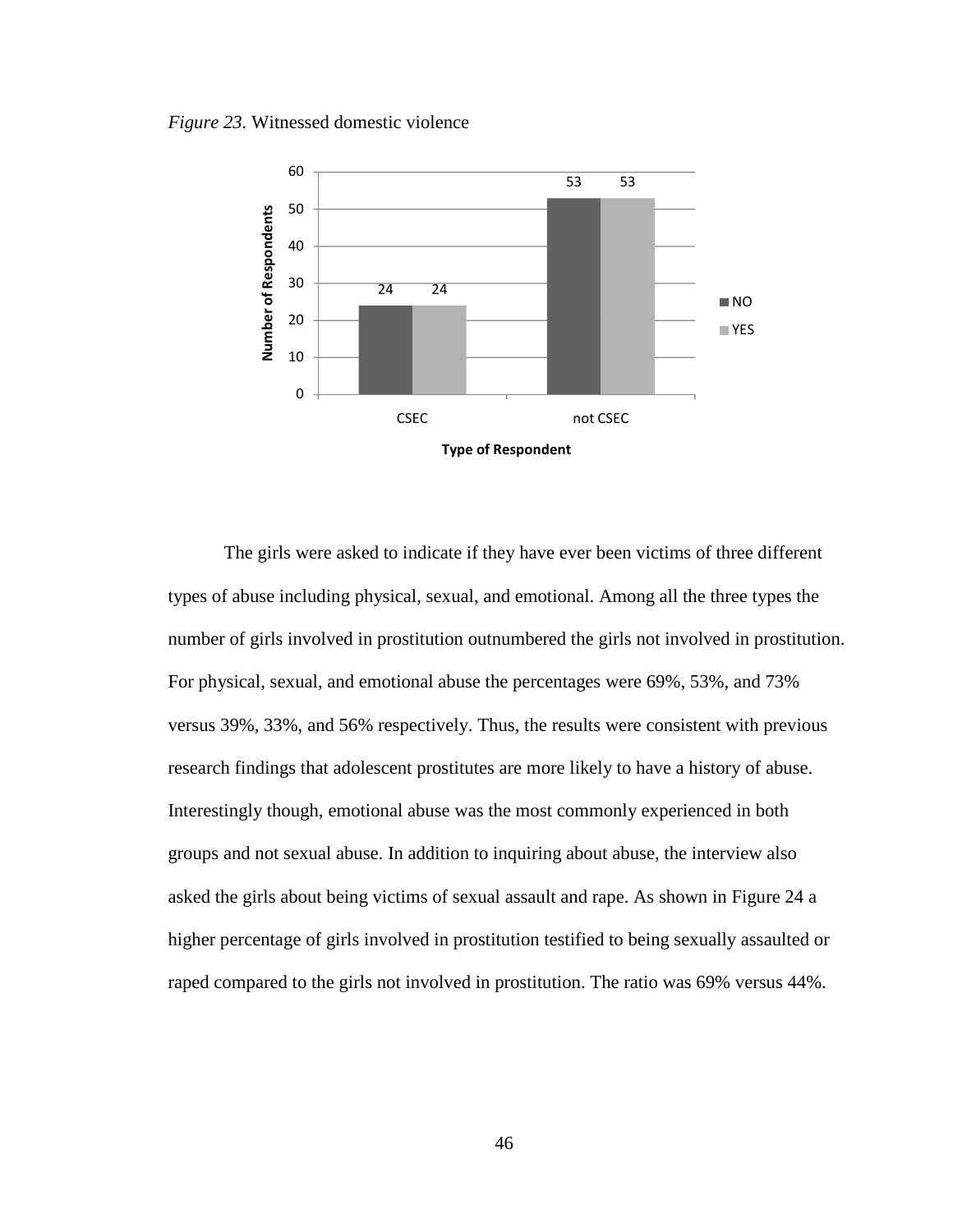*Figure 24.* Previously been a victim of abuse by type



*Figure 25.* Previously sexually assaulted or raped



 While research shows that there is a lack of adequate programming and services offered to girls to meet their specific needs, this study sought to add additional evidence. Among the girls involved in prostitution a little less than half (48%) of them received counseling for their abuse outside of detention, but less than 20% received counseling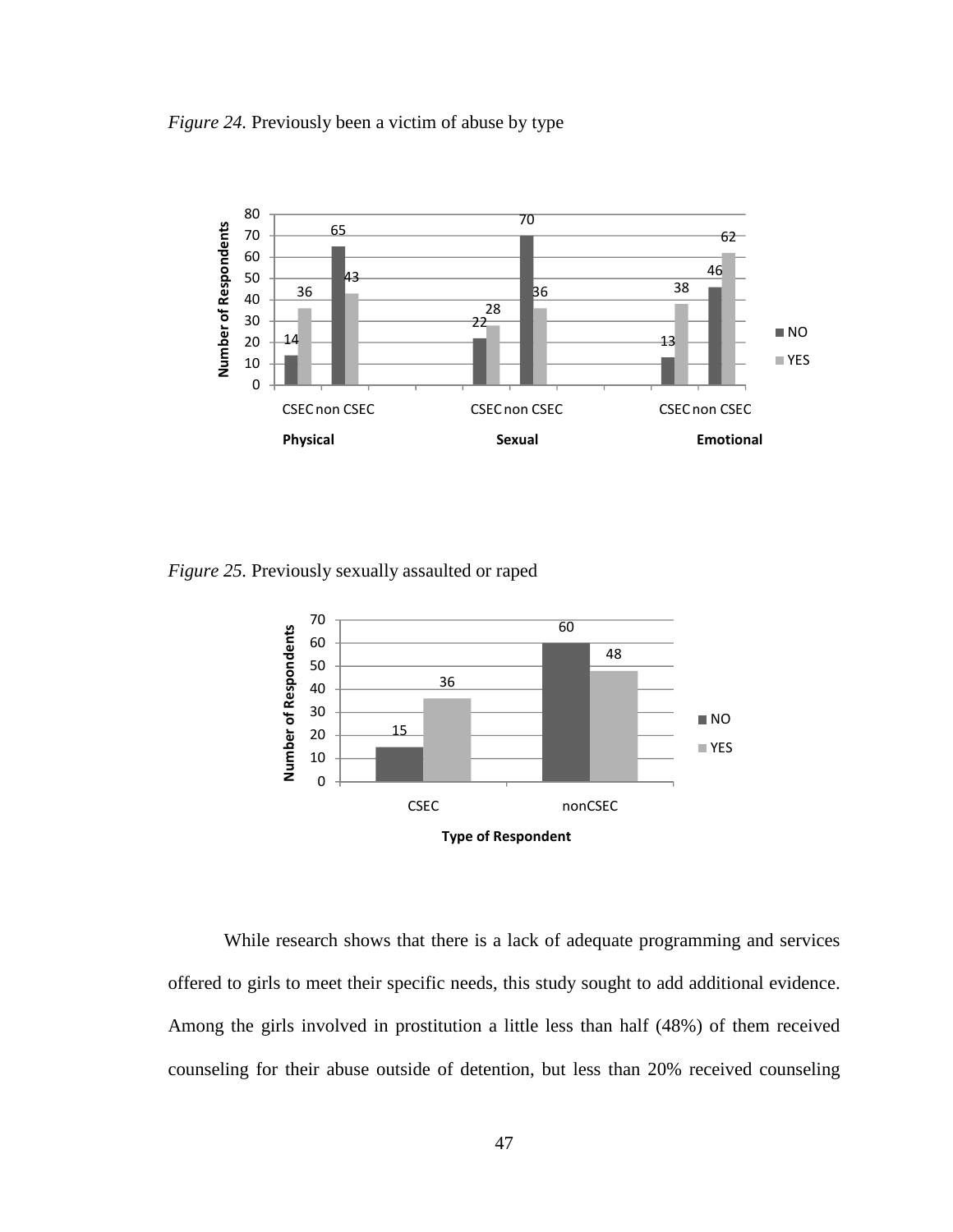while in detention. Similarly, among the girls not involved in prostitution less than a quarter of them received counseling either way. The low numbers of girls who received counseling while in detention is further evidence of the lack of counseling programs as neither group of girls is getting much help. To further asses the gap in programming and need for rehabilitation services the girls were also asked if they would like to receive counseling either in detention or upon their release. Interestingly, only a small number of girls among both groups requested counseling either way.



*Figure 26.* Previously received counseling for abuse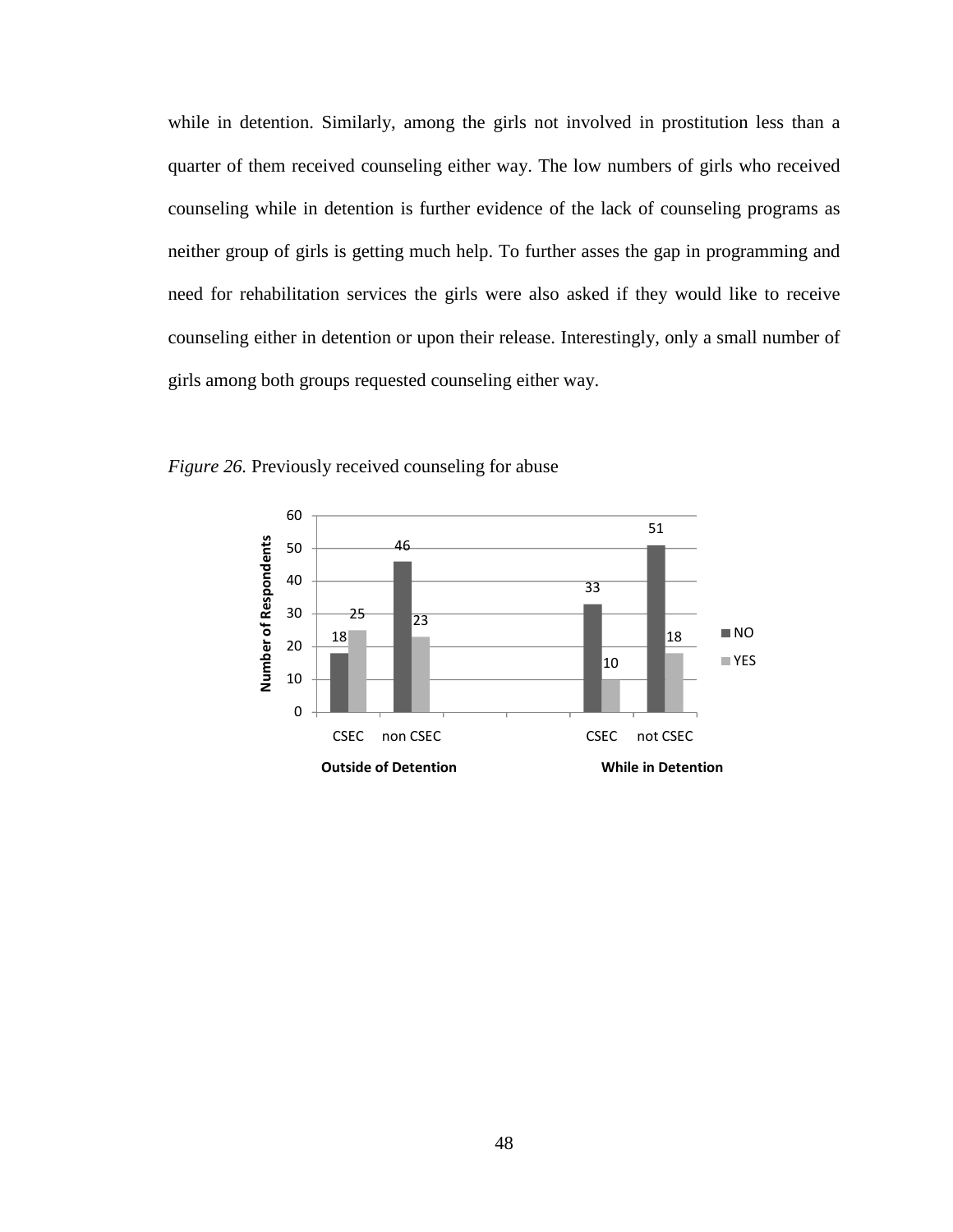*Figure 27.* Would like to receive counseling



In relation to having a history of abuse the current study also examined sexual activity among the girls. Respondents were asked if they had previously engaged in oral, anal, and or vaginal sex. Among both groups of girls the most common type of sexual activity was vaginal with 86% of the CSEC girls and 82% of the non CSEC. Although it was expected that 100% of the CSEC girls would engage in vaginal sex, the remaining 18% consisted of girls who did not respond. Anal sex was the least common type represented by less than a quarter of girls in both groups. The percentage for oral sex was higher among the girls involved in prostitution (71%) compared to the girls not involved in prostitution (47%). This result is not surprising though as prostitution includes different forms of sexual favors other than vaginal intercourse.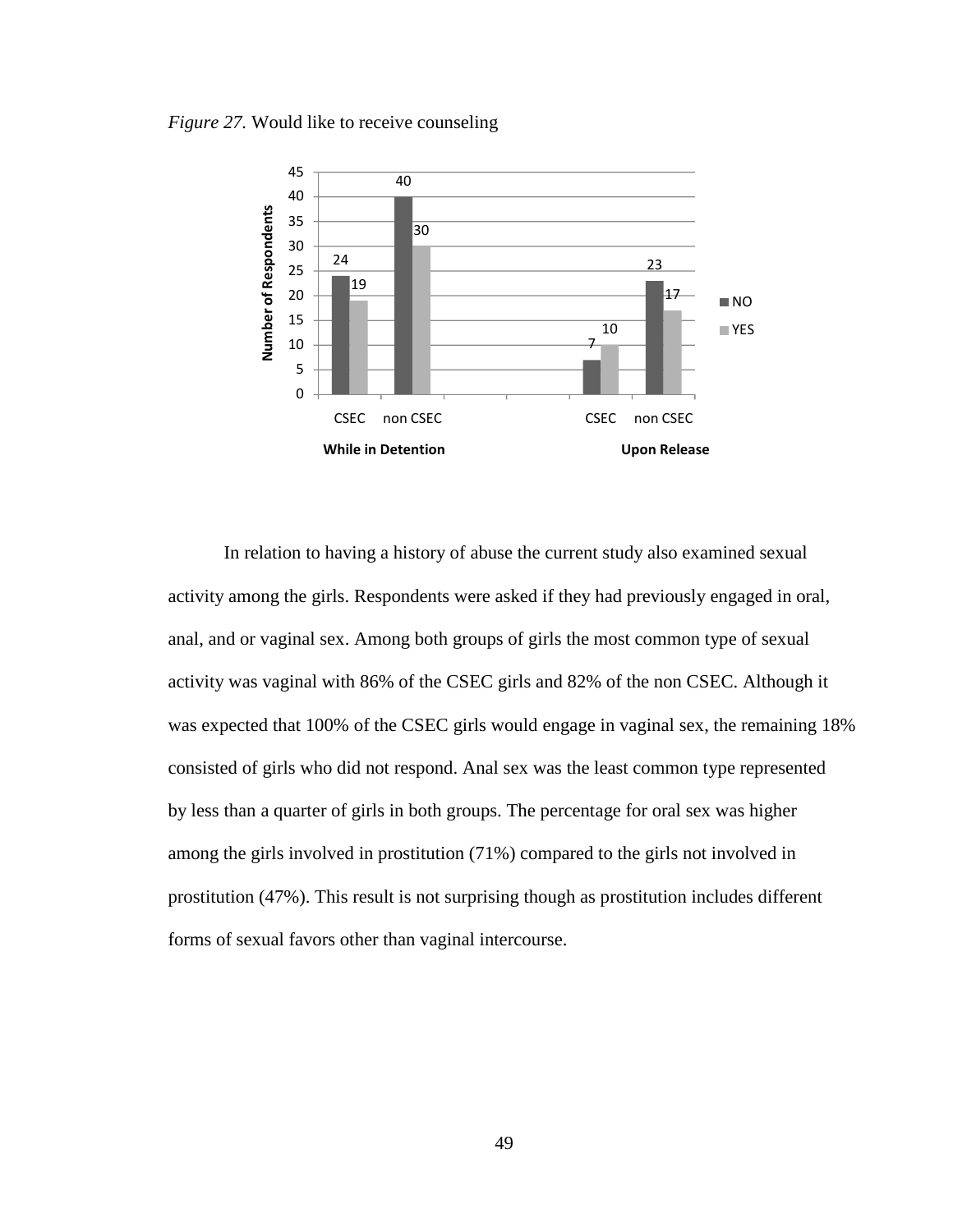*Figure 28.* Previously had sex by type



## *Substance Abuse*

Having a history of substance abuse is another common risk factor among adolescent prostitutes (Flowers, 1998; Martinez, 2006; Schissel & Fedec, 1999;). Drugs have been identified as both a cause and an effect of prostitution. They are a cause when girls use drugs as a coping mechanism for their unstable home environment. They are an effect when used to endure the humiliation and trauma of engaging in prostitution (Fedec, 1999). For the current study type of drug use, age of first use, and motivation for use, were all measured. Figures 28 and 29 show a breakdown of different drug types among each group of girls. Among both groups of girls crack cocaine and heroin were the least types of drugs identified. Alcohol and marijuana were the most commonly used drugs while crystal meth was used by less than half of the girls in both groups. Furthermore the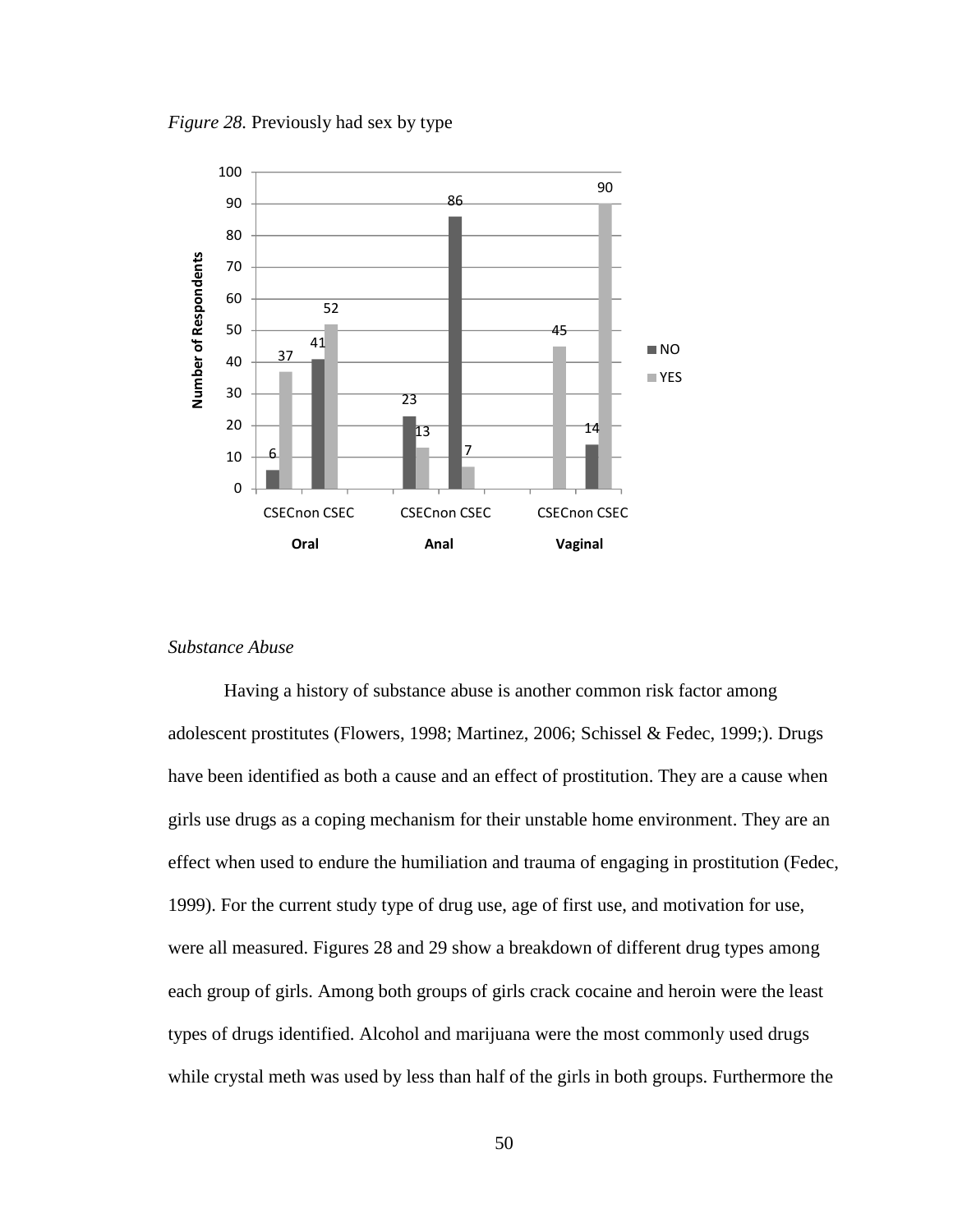percentages of girls using alcohol and marijuana were higher among those involved in prostitution. All of the girls in prostitution revealed drinking alcohol compared to 80% of the girls not involved in prostitution. Similarly 96% of the CSEC girls indicated using marijuana compared to 85% of the non-CSEC girls. In regards to age of first drug use Figures 30 and 31 illustrate that majority of girls in both girls started using groups somewhere between 12 and 14 years of age.



*Figure 29.* Drug use by type among CSEC

*Figure 30.* Drug use by type among non-CSEC

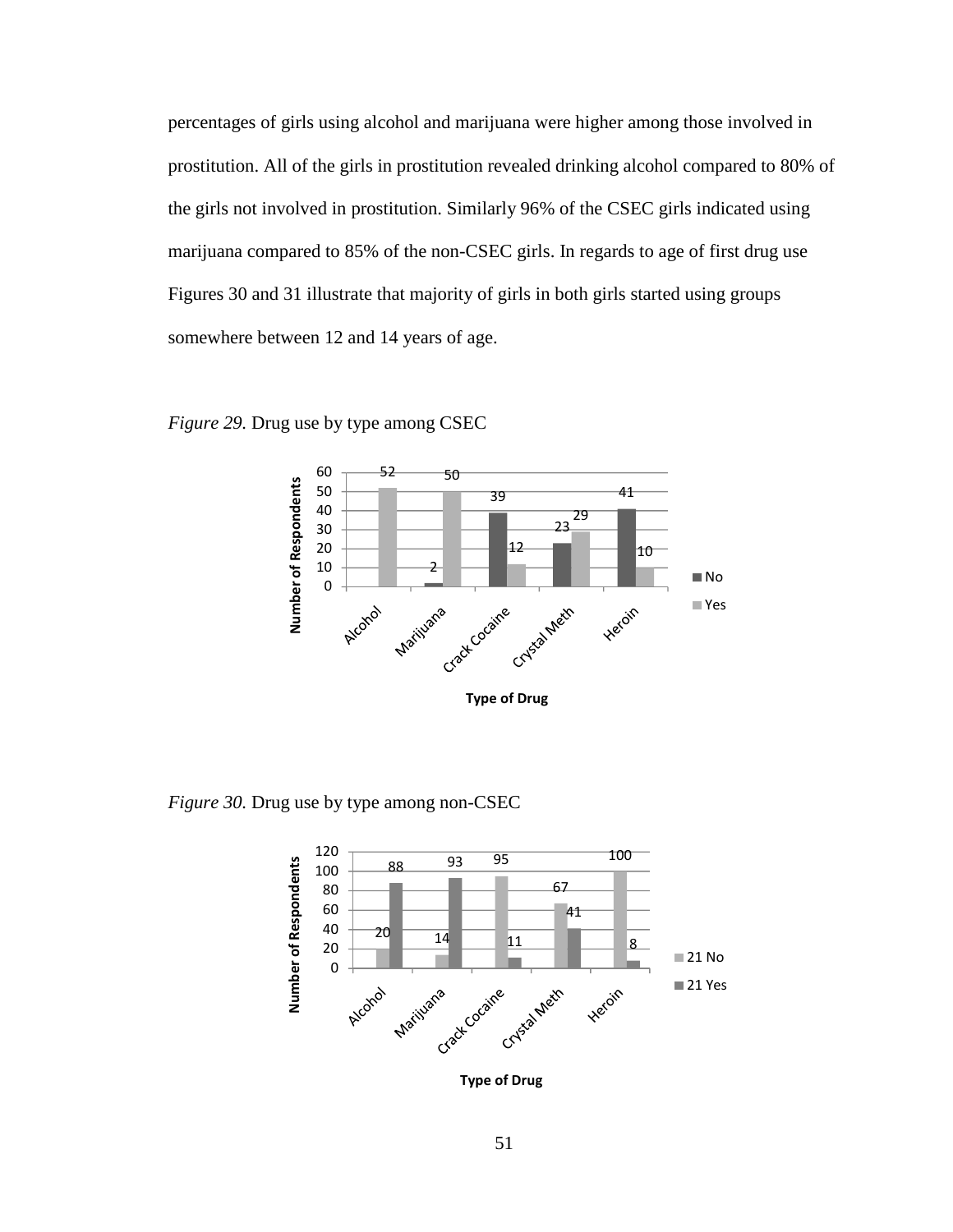*Figure 31.* Age of 1<sup>st</sup> drug among CSEC



*Figure 32.* Age of 1<sup>st</sup> drug use among non-CSEC



 Girls were also asked if they had used any other type of illegal drug or prescription drugs to get high. Compared to girls not involved in prostitution, the percentage of CSEC girls using other illegal drugs was much higher with 65% and 39%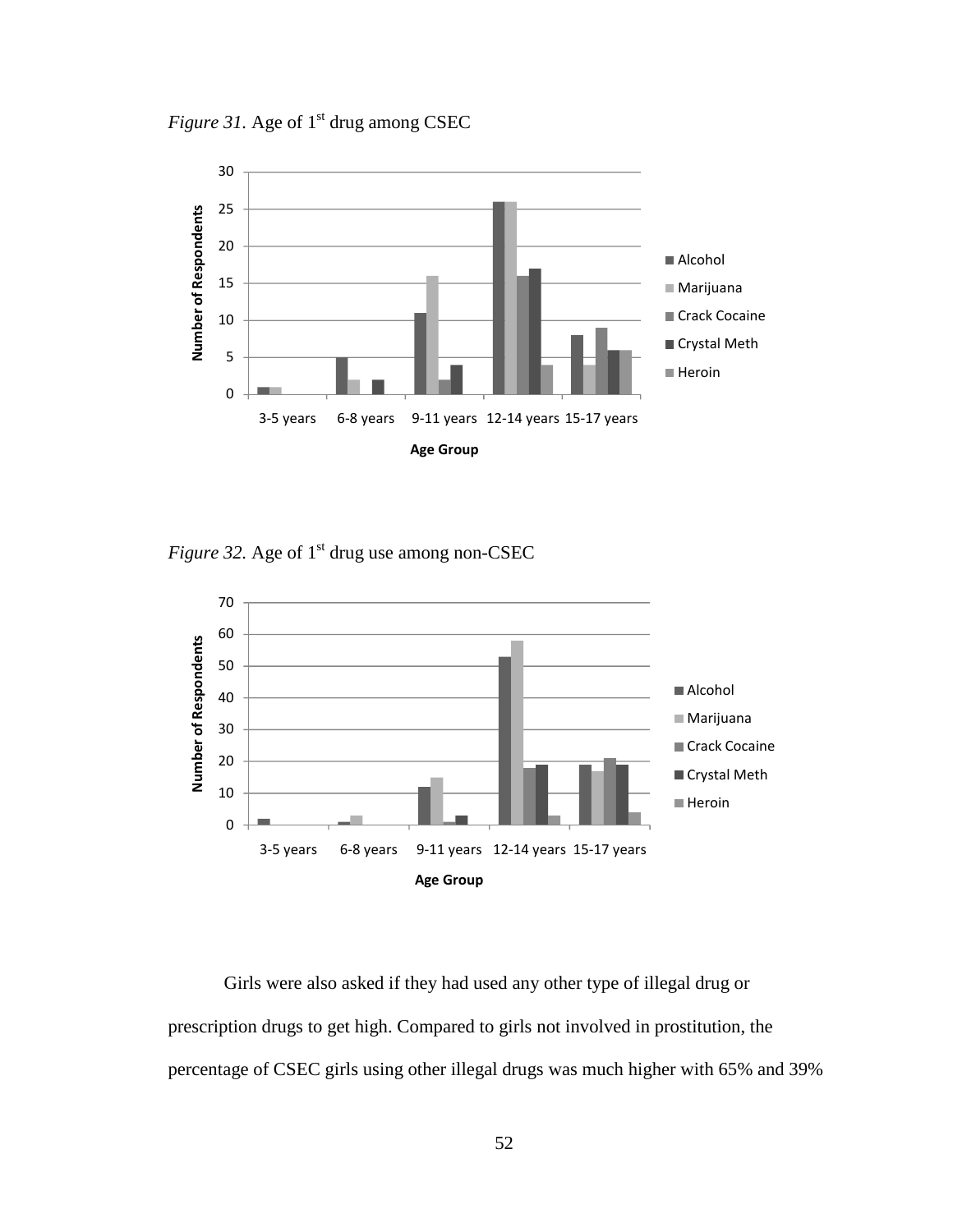respectively. However, the percentages of both the CSEC and non-CSEC girls using prescription drugs to get high were less than half.



*Figure 33.* Previously used other illegal drugs

*Figure 34.* Previously used prescription drugs to get high



 Motivation for drug use was the final indicator used to measure substance abuse and respondents were given three main reasons to choose from or they could provide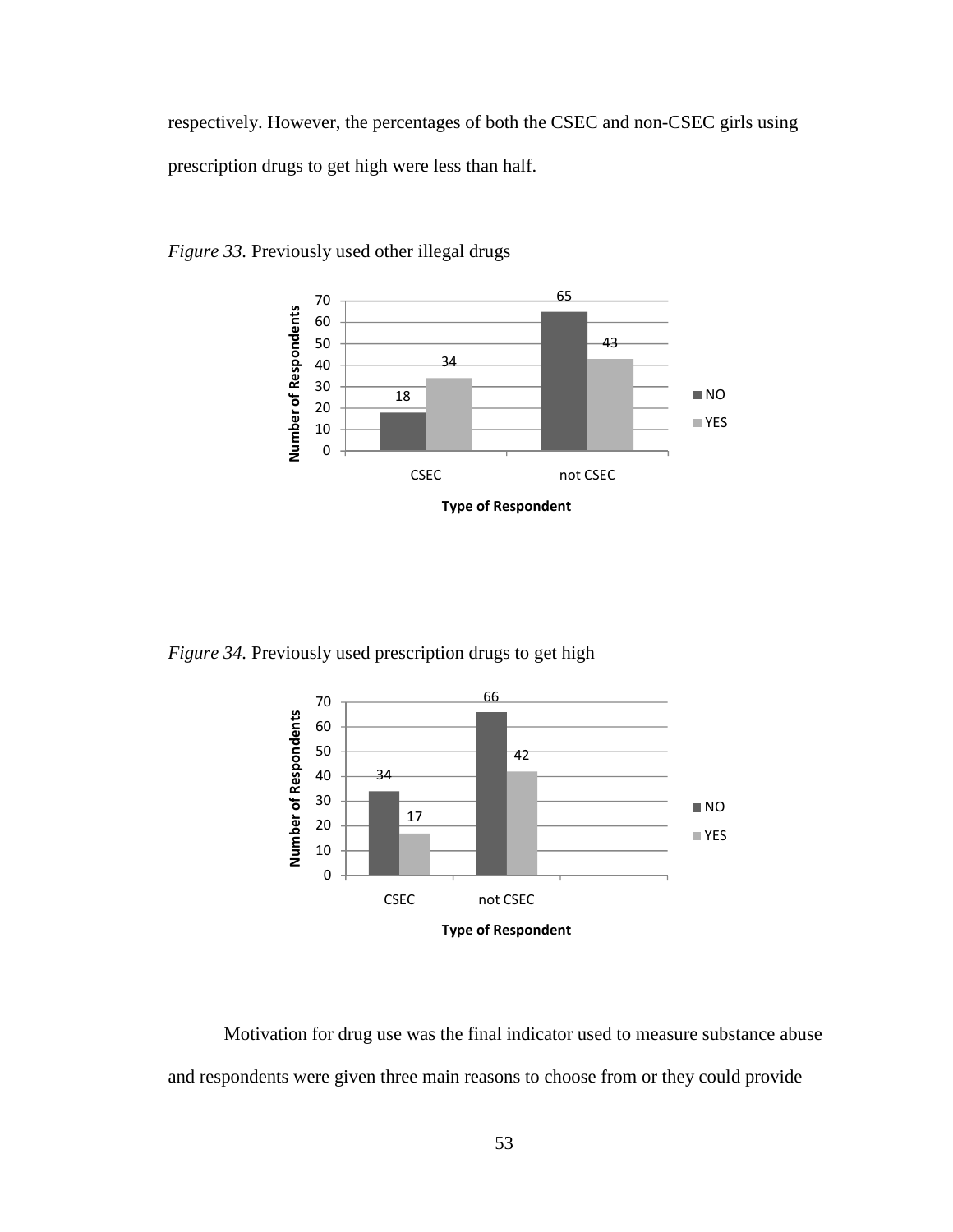their own. Among the girls involved in prostitution the most common reason provided was to escape problems (31%), a result supportive of other research findings that female juveniles turn to drugs and alcohol to either cope with or forget their stresses at home. Peer pressure was the least commonly reported reason for using drugs in this group. Among the girls not involved in prostitution the most frequent response was "other." Among the three choices provided socially to have fun was the most common while peer pressure was the least common.



*Figure 35.* Reason for drug use among CSEC

*Figure 36.* Reason for drug use among non-CSEC

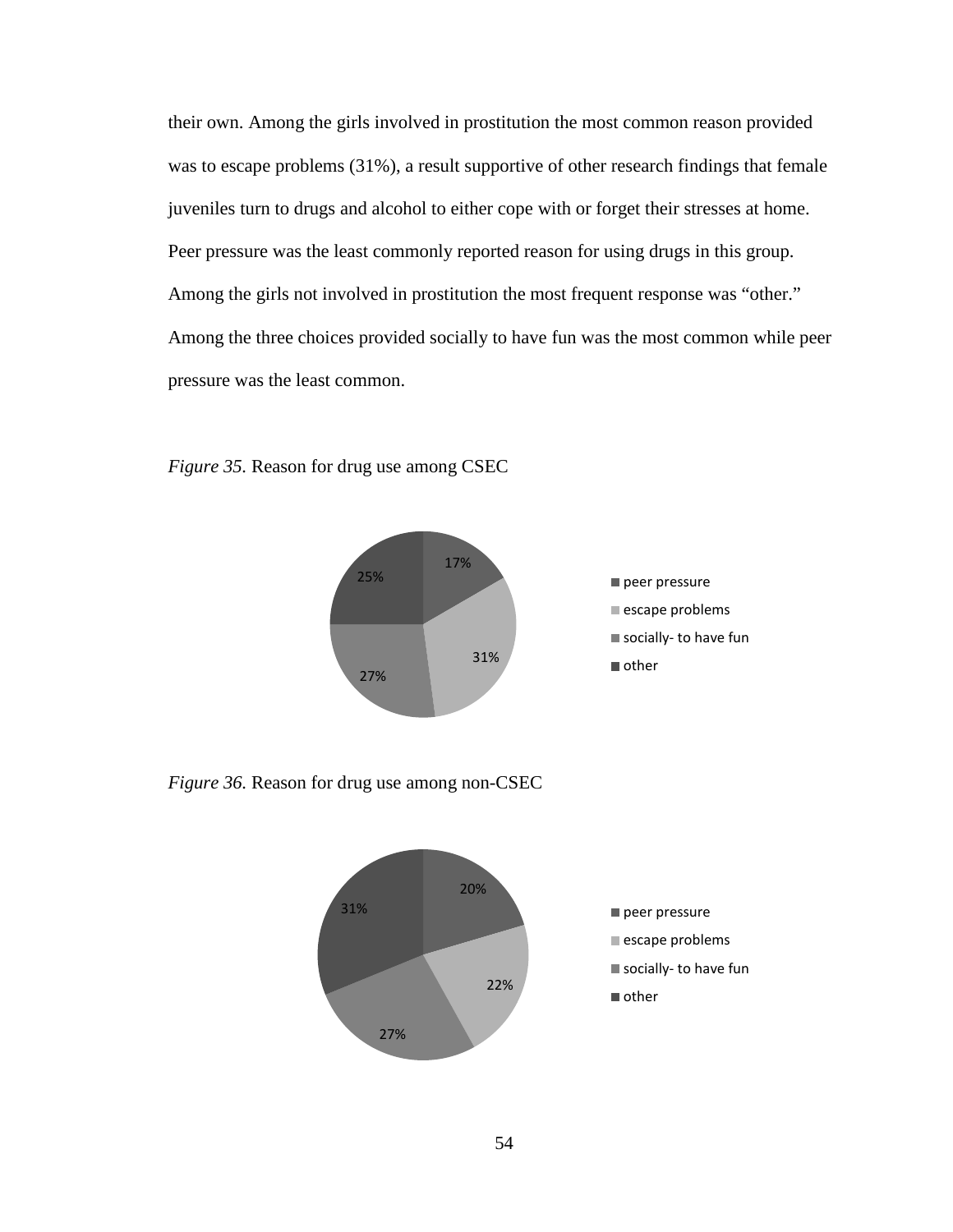# CHAPTER 4

### FINDINGS OF THE STUDY

#### Analysis of Differentiating Characteristics

The first set of analyses conducted was to determine whether or not the two groups of girls (CSEC and non-CSEC) were significantly different from each other among the four main independent variables: family dysfunction, mental health, history of abuse, and substance abuse. Crosstabs and regression analyses were done to determine which of the indicators within each variable were statistically significant in distinguishing the two groups. In Tables 1-4 the first three columns show the numbers and percentages of girls within each group who qualified for the given characteristics. The odds ratio columns indicate the likelihood of being a candidate for one of the independent variables given that they were involved in prostitution or not involved. The p value indicates whether or not the differences between the two groups were significant.

Table 1 presents how the girls differed in their histories of substance abuse. As illustrated, the girls significantly differed from each other in all categories of drug use with the exception of prescription drugs and marijuana. For marijuana use the percentages of girls who indicated "yes" was over three quarters for both groups. For prescription drug use, over half the girls in both groups indicated "no." Also, the odds ratios revealed that the girls involved in prostitution were two and three times more likely to use crack, cocaine, crystal meth, heroin, or other illegal drugs compared to the girls not involved in prostitution. Because none of the girls answered "no" to alcohol use, and there was a zero figure, a Fisher's exact test was conducted for this characteristic. Because the p value was less than .05, it was also found to be significant thus indicating a

55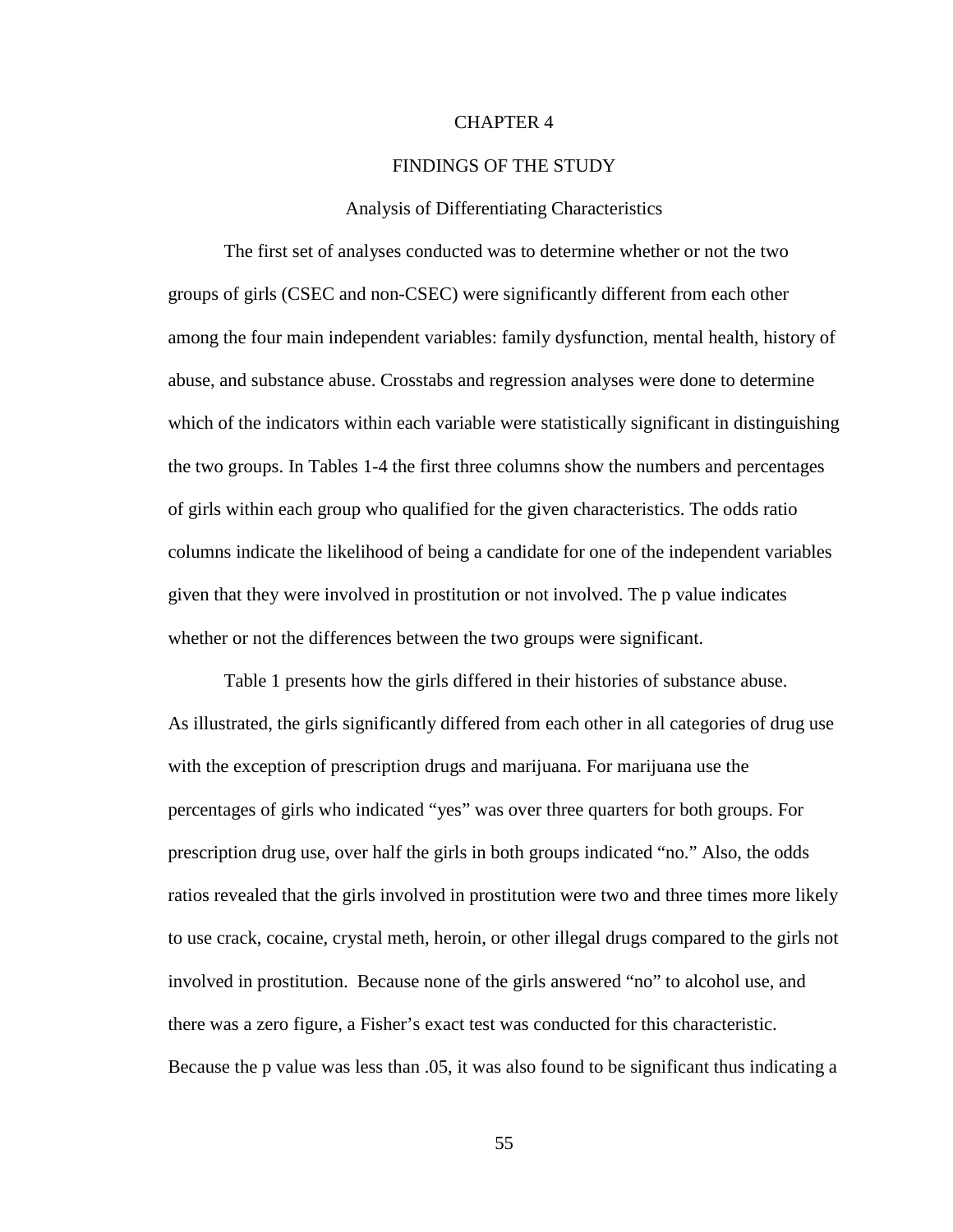## Table 1

|                      | <b>Commercial Sexual Exploitation</b> |                            |                      |            |
|----------------------|---------------------------------------|----------------------------|----------------------|------------|
| Characteristic       | Non-CSEC<br>$(\%)$ N=109              | <b>CSEC</b><br>$(\%)$ N=52 | Odd ratio (95% CI)   | P value    |
| Alcohol Use          |                                       |                            |                      |            |
| Yes                  | 88 (81.5)                             | 52 (100)                   |                      | $< .001^a$ |
| N <sub>o</sub>       | 20(18.5)                              | 0(0)                       |                      |            |
| Marijuana            |                                       |                            |                      |            |
| Yes                  | 93 (86.9)                             | 50(96.2)                   | $3.76(0.82 - 17.22)$ | .088       |
| N <sub>o</sub>       | 14(13.1)                              | 2(3.8)                     |                      |            |
| Cocaine              |                                       |                            |                      |            |
| Yes                  | 39(36.8)                              | 28 (53.8)                  | $2.00(1.02-3.93)$    | .043       |
| N <sub>0</sub>       | 67(63.2)                              | 24(46.2)                   |                      |            |
| Crack                |                                       |                            |                      |            |
| Yes                  | 11(10.4)                              | 12(23.5)                   | $2.66(1.08-6.53)$    | .033       |
| N <sub>o</sub>       | 95 (89.6)                             | 39(76.5)                   |                      |            |
| <b>Crystal Meth</b>  |                                       |                            |                      |            |
| Yes                  | 41 (38.0)                             | 29(55.8)                   | $2.06(1.05-4.03)$    | .035       |
| N <sub>o</sub>       | 67(62.0)                              | 23(44.2)                   |                      |            |
| Heroin               |                                       |                            |                      |            |
| Yes                  | 8(7.4)                                | 10(19.6)                   | $3.05(1.12-8.27)$    | .029       |
| N <sub>o</sub>       | 100(92.6)                             | 41 (80.4)                  |                      |            |
| <b>Illegal Drugs</b> |                                       |                            |                      |            |
| Yes                  | 43 (39.8)                             | 34(65.4)                   | $2.86(1.43-5.68)$    | .003       |
| N <sub>o</sub>       | 65 (60.2)                             | 18 (34.6)                  |                      |            |
| Prescription         |                                       |                            |                      |            |
| Drugs                | 42 (38.9)                             | 17(33.3)                   | $.789(.39-1.58)$     | .499       |
| Yes                  | 66(61.1)                              | 34(66.7)                   |                      |            |
| N <sub>o</sub>       |                                       |                            |                      |            |

*Substance abuse characteristics associated with commercial sexual exploitation among female juvenile delinquents (n=161)* 

<sup>a</sup>Fisher's exact test (two-tailed) was used due to zero counts and small numbers. Note: Some cells do not add up to 161 as participants may decline to answer sensitive questions

statistically significant association between alcohol and involvement in prostitution.

These findings supports previous research studies showing that adolescent girls involved

in prostitution have a greater likelihood of having a history of substance abuse.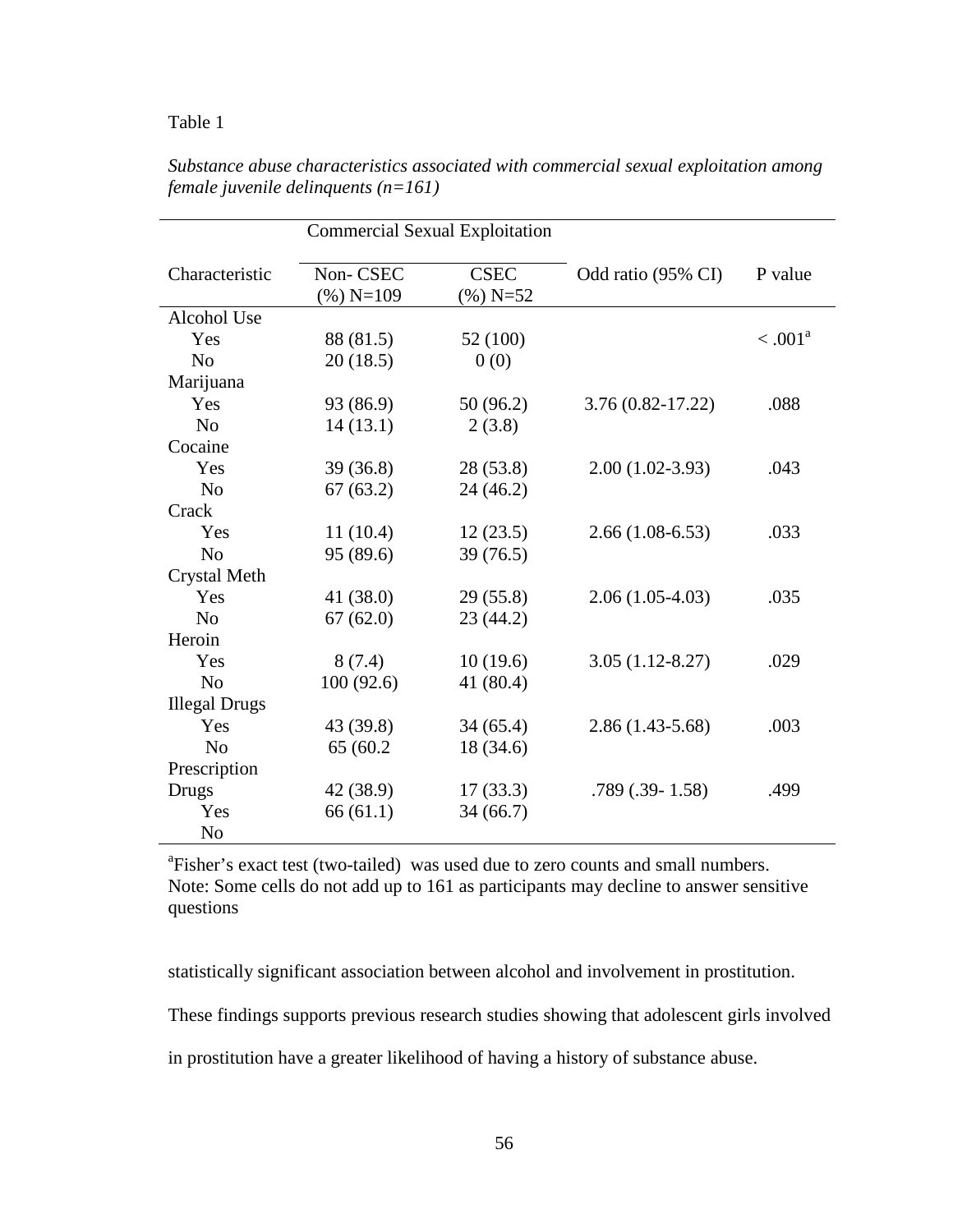Among the characteristics for family dysfunction a little less than half of them were found to be statistically significant in distinguishing the two groups of girls as shown in Table 2. These included having a mother involved in their upbringing, previously being taken away from their parents, having a parent in jail, receiving family visits while in detention, and a parent with a history of alcohol abuse. All of these were significant at the .05 level. It was expected that girls involved in prostitution would be more likely to be raised by a single parent, have a parent previously in jail, and a parent with alcohol abuse. The results however were not consistent with this expectation. First, it is important to note that although the characteristic of having a single parent involved was not statistically significant this category included having *either* parent involved. When just looking at having the mother solely involved, this was found to be a significant difference between the two groups of girls. Interestingly though a higher percentage of girls *not* involved in sexual exploitation indicated having a mother involved contrary to what was predicted.

The results for having a parent in jail were as expected because a greater number of girls involved in prostitution fell into this category. Having a parent with a history of drug abuse or having a family member in jail surprisingly, were not statistically significant as expected. The majority of both groups of girls acknowledged that their parents did not abuse drugs, and equal percentages of the girls revealed having a family member in jail. Although research has consistently shown that parental drug abuse is a

57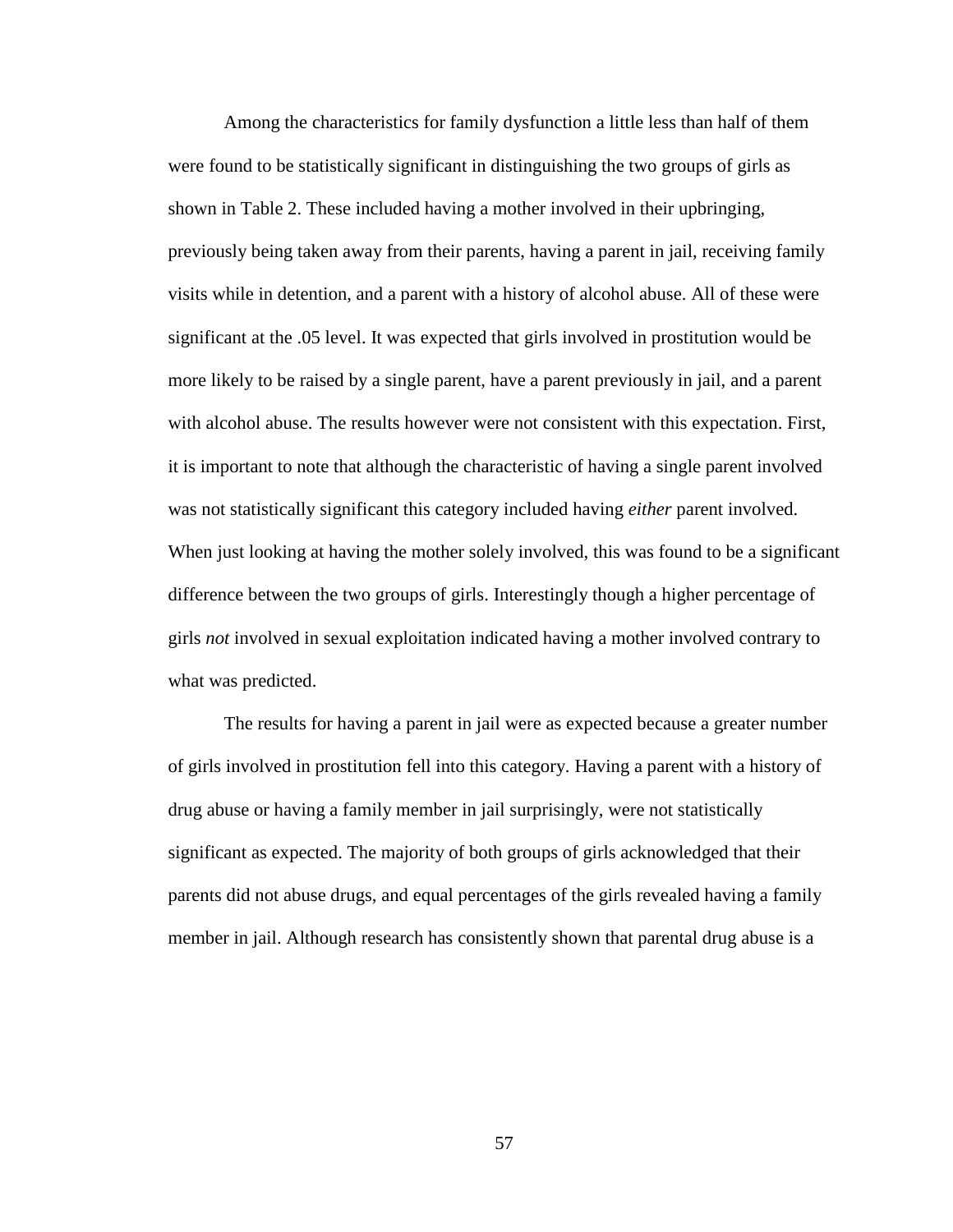| <b>Commercial Sexual Exploitation</b> |                          |                            |                    |         |
|---------------------------------------|--------------------------|----------------------------|--------------------|---------|
| Characteristic                        | Non-CSEC<br>$(\%)$ N=109 | <b>CSEC</b><br>$(\%)$ N=52 | Odd ratio (95% CI) | P value |
| Mother Involved                       |                          |                            |                    |         |
| Yes                                   | 79 (72.5)                | 28 (54.9)                  | $.46(.23-.92)$     | .029    |
| N <sub>0</sub>                        | 30(27.5)                 | 23(45.1)                   |                    |         |
| Father Involved                       |                          |                            |                    |         |
| Yes                                   | 28(25.7)                 | 19(37.3)                   | $1.78(.84-3.50)$   | .136    |
| N <sub>o</sub>                        | 81 (74.3)                | 32(62.7)                   |                    |         |
| Parent Involved                       |                          |                            |                    |         |
| Yes                                   | 84 (77.1)                | 37(72.5)                   | $.79(.37-1.68)$    | 536     |
| N <sub>o</sub>                        | 25(22.9)                 | 14(27.5)                   |                    |         |
| <b>Single Parent Involved</b>         |                          |                            |                    |         |
| Yes                                   | 52(47.7)                 | 25(49.0)                   | $1.05(.54-2.05)$   | .877    |
| N <sub>o</sub>                        | 57(52.3)                 | 26(51.0)                   |                    |         |
| Taken from parents                    |                          |                            |                    |         |
| Yes                                   | 32(29.4)                 | 24(46.2)                   | $2.06(1.04-4.06)$  | .038    |
| N <sub>o</sub>                        | 77(70.6)                 | 28(53.8)                   |                    |         |
| Family member in detention            |                          |                            |                    |         |
| Yes                                   | 64(62.1)                 | 32(71.1)                   | $1.50(.70-3.20)$   | .294    |
| N <sub>0</sub>                        | 39 (37.9)                | 13 (28.9)                  |                    |         |
| Family member in jail                 |                          |                            |                    |         |
| Yes                                   | 86 (78.9)                | 41 (78.8)                  | $.99(0.44 - 2.24)$ | .994    |
| N <sub>o</sub>                        | 23(21.1)                 | 11(21.2)                   |                    |         |
|                                       |                          |                            |                    |         |
| Parent in jail<br>Yes                 | 54 (49.5)                | 37(71.2)                   | $2.51(1.24-5.10)$  | .011    |
| N <sub>o</sub>                        | 55(50.5)                 | 15(28.8)                   |                    |         |
|                                       |                          |                            |                    |         |
| Responsible Adult to talk to          |                          |                            |                    |         |
| Yes<br>N <sub>o</sub>                 | 94 (86.2)                | 43 (82.7)                  | $.76(.31-1.88)$    | .555    |
|                                       | 15(13.8)                 | 9(17.3)                    |                    |         |
| Family eats together weekly           |                          |                            |                    |         |
| Yes                                   | 73 (67.0)                | 29 (55.8)                  | $.62$ $(.32-1.22)$ | .169    |
| N <sub>o</sub>                        | 36(33.0)                 | 23 (44.2)                  |                    |         |

*Family dysfunction characteristics associated with commercial sexual exploitation among female juvenile delinquents (n=161)*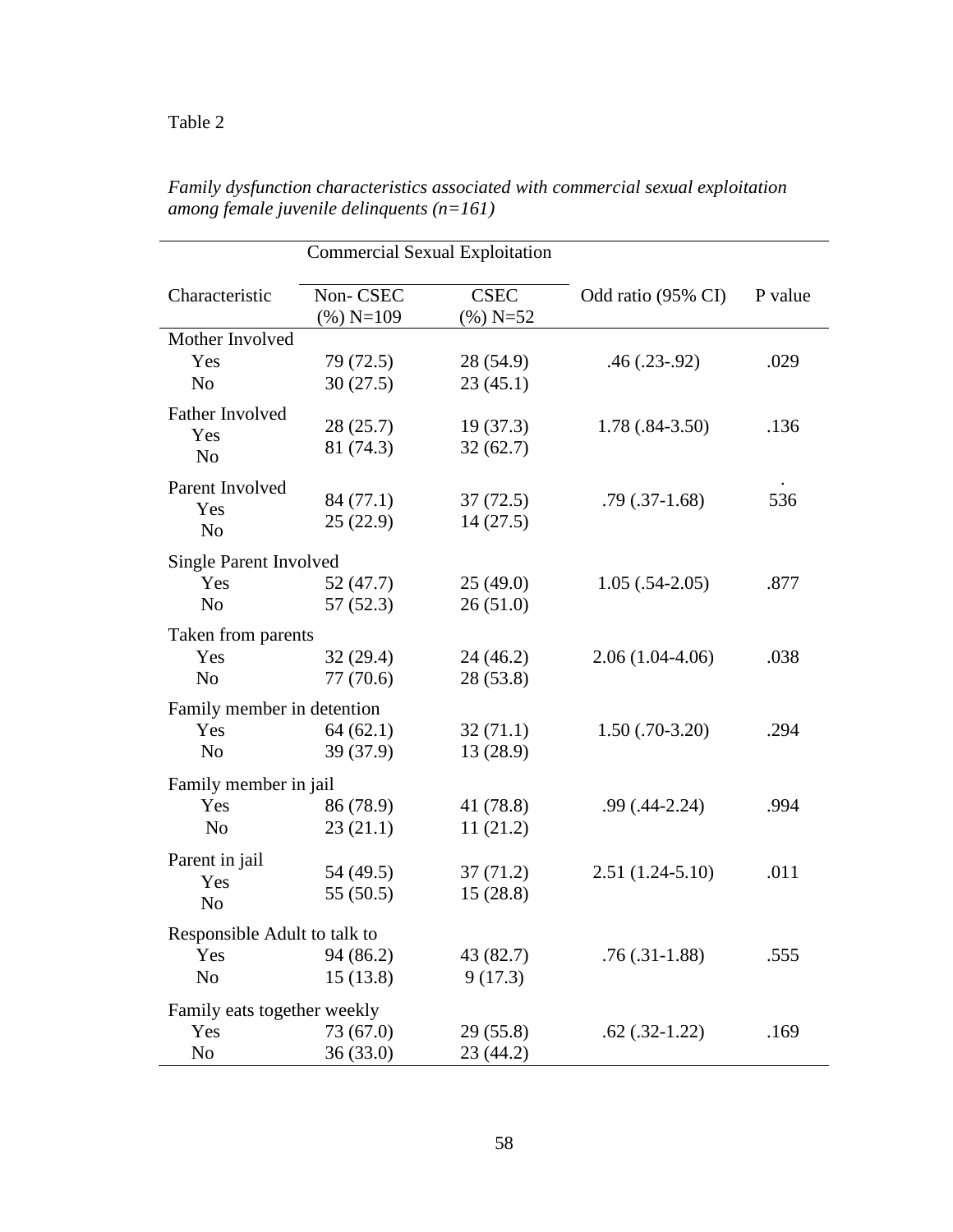## Table 2 (Con't)

|                                 | <b>Commercial Sexual Exploitation</b> |                            |                     |         |
|---------------------------------|---------------------------------------|----------------------------|---------------------|---------|
| Characteristic                  | Non-CSEC<br>(%) N=109                 | <b>CSEC</b><br>$(\%)$ N=52 | Odd ratio (95% CI)  | P value |
| Received visits in detention    |                                       |                            |                     |         |
| Yes                             | 53(50.0)                              | 13(25.5)                   | $.34(.16-.71)$      | .004    |
| N <sub>0</sub>                  | 53 (50.0)                             | 38 (74.5)                  |                     |         |
| Parents/guardians abuse alcohol |                                       |                            |                     |         |
| Yes                             | 21(23.1)                              | 19(39.6)                   | $2.18(1.03 - 4.65)$ | .043    |
| N <sub>0</sub>                  | 70 (76.9)                             | 29(60.4)                   |                     |         |
| Parents/ guardians abuse drugs  |                                       |                            |                     |         |
| Yes                             | 23(25.3)                              | 16(33.3)                   | $1.48(.69-3.17)$    | .316    |
| N <sub>0</sub>                  | 68 (74.7)                             | 32(66.7)                   |                     |         |
|                                 |                                       |                            |                     |         |

*Family dysfunction characteristics associated with commercial sexual exploitation among female juvenile delinquents (n=161)* 

common characteristic of adolescents involved in prostitution, the findings of the current study did not support this. The remaining characteristics of having a parent or single parent involved, a family member in detention , a responsible adult to talk to, and a family that eats together were not found to be statistically significant as expected because the percentages of girls who indicated "yes" or "no" to these characteristics were too close together.

Table 3 displays the distribution of mental health characteristics associated with involvement in commercial sexual exploitation. Receiving counseling for mental health, previous hospitalization, and diagnosis of a mental illness were all significant in differentiating the girls. Girls involved in prostitution were more likely to have received counseling and to have been diagnosed with a mental illness. Nonetheless, previous hospitalization was unlikely in both groups because the majority of both groups indicated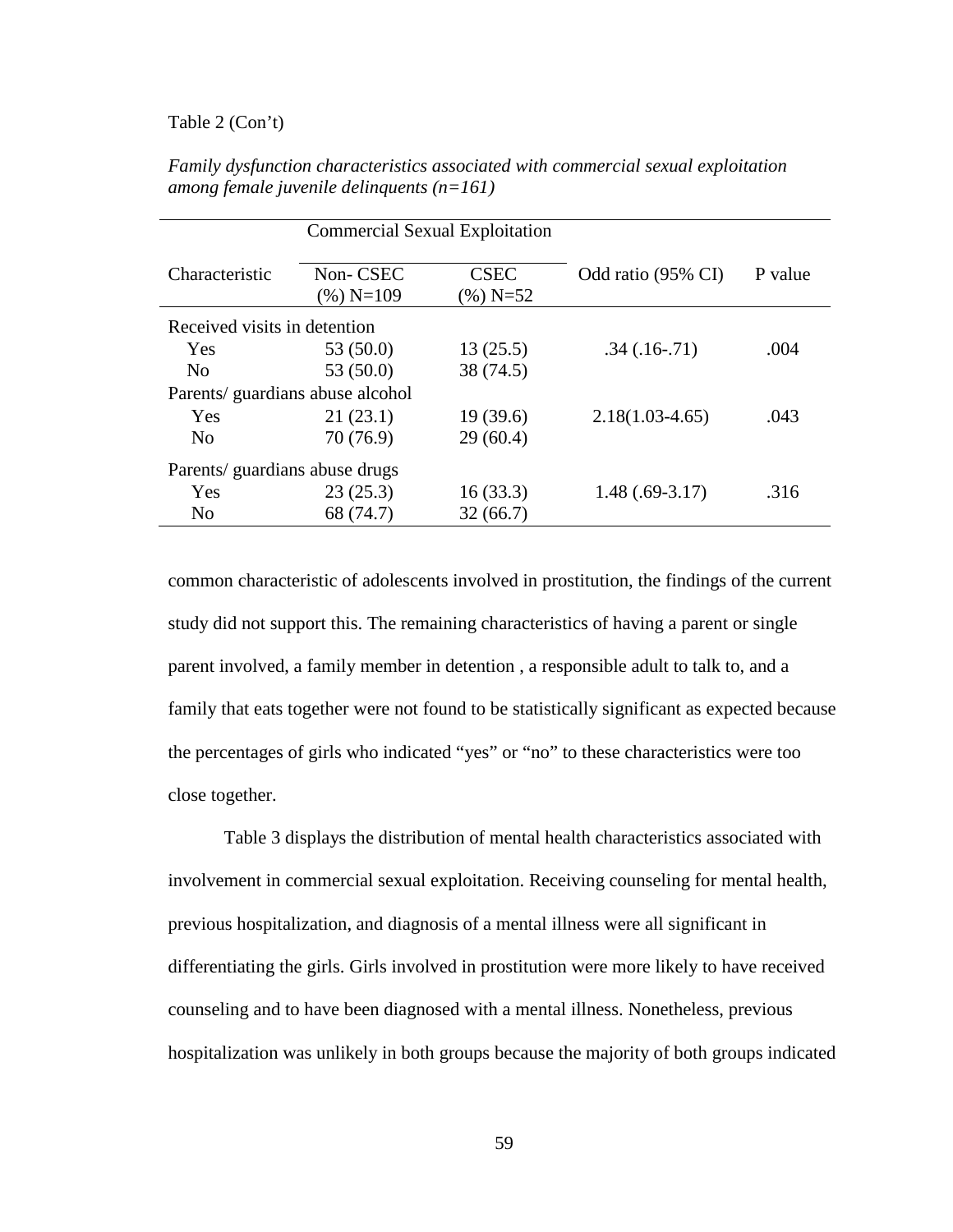| <b>Commercial Sexual Exploitation</b> |                          |                            |                    |         |
|---------------------------------------|--------------------------|----------------------------|--------------------|---------|
| Characteristic                        | Non-CSEC<br>$(\%)$ N=109 | <b>CSEC</b><br>$(\%)$ N=52 | Odd ratio (95% CI) | P value |
| Received counseling                   |                          |                            |                    |         |
| Yes<br>N <sub>o</sub>                 | 48 (44.4)<br>60(55.6)    | 34(65.4)<br>18 (34.6)      | $2.36(1.19-4.69)$  | .014    |
| Previously hospitalized               |                          |                            |                    |         |
| Yes<br>N <sub>o</sub>                 | 21(19.6)<br>86 (80.4)    | 23(44.2)<br>29(55.8)       | $3.25(1.57-6.71)$  | .001    |
| Diagnosed with mental illness         |                          |                            |                    |         |
| Yes<br>N <sub>o</sub>                 | 41 (38.3)<br>66(61.7)    | 29 (56.9)<br>22(43.1)      | $2.12(1.08-4.18)$  | .030    |
| Thought of harming oneself            |                          |                            |                    |         |
| Yes<br>N <sub>o</sub>                 | 40(38.1)<br>65(61.9)     | 23(45.1)<br>28 (54.9)      | $1.34(.68-2.63)$   | .404    |
| Thought of suicide                    |                          |                            |                    |         |
| Yes<br>N <sub>o</sub>                 | 40(37.0)<br>68 (63.0)    | 25(48.1)<br>27(51.9)       | $1.57(.81-3.08)$   | .184    |
| Attempted suicide                     |                          |                            |                    |         |
| Yes<br>N <sub>o</sub>                 | 22(21.0)<br>83 (79.0)    | 18(34.6)<br>34(65.4)       | $1.10(.95-4.18)$   | .067    |

*Mental health characteristics associated with commercial sexual exploitation among female juvenile delinquents (n=161)*

"no." There was no significant association however, found between thoughts of harming oneself, suicide ideation, and attempted suicide with subsequent involvement in prostitution. In fact, over half the girls in both groups indicated no for all three characteristics. Thus the results of the current study for mental health were also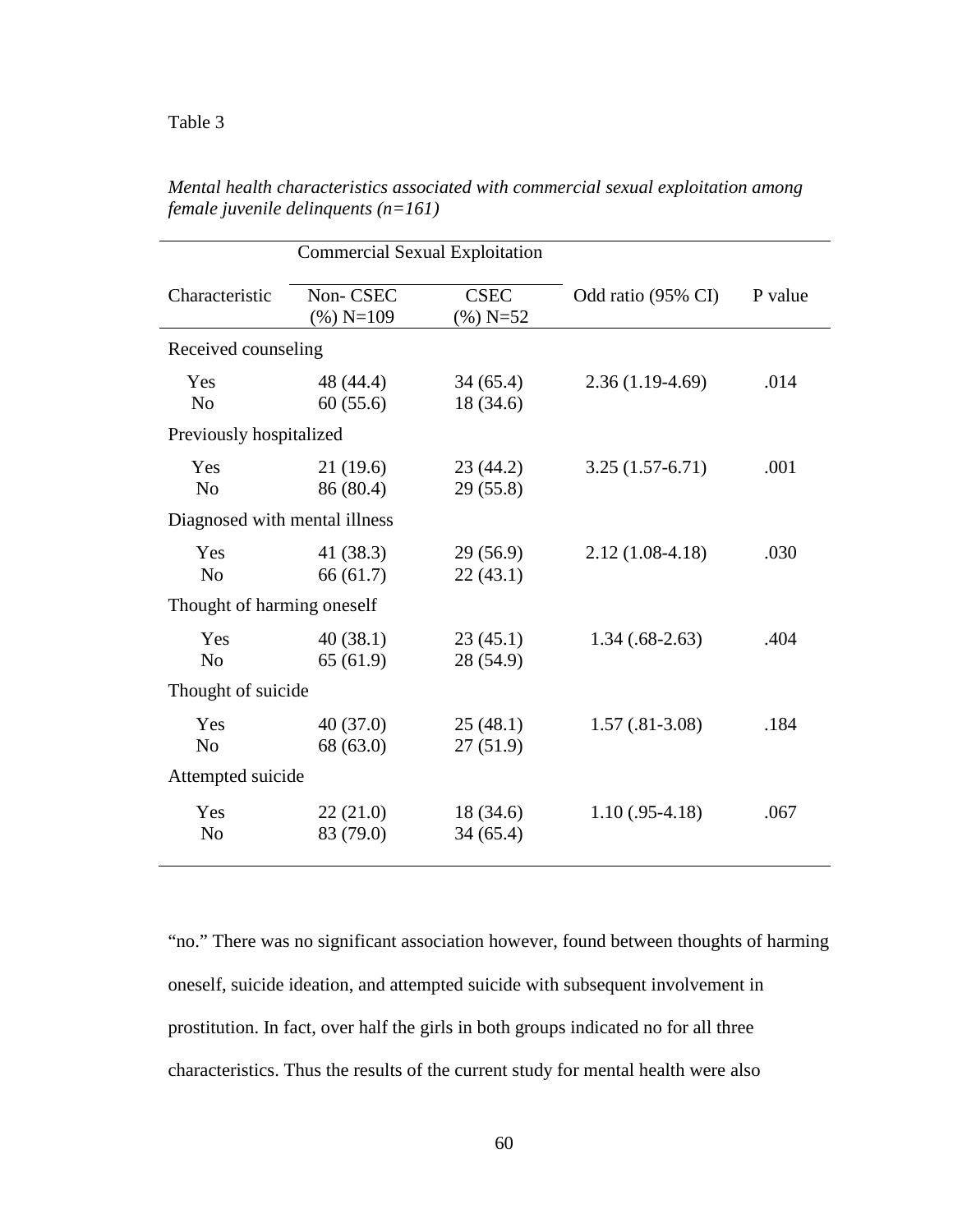somewhat inconsistent with other research studies. The findings did not support evidence that female juvenile delinquents in general have extremely poor mental health because the majority of girls not involved in prostitution denied receiving counseling for mental health or being diagnosed with a mental illness. Furthermore the results did not support the claim that suicide ideation is also highly common among this population (Alemagno et al., 2006; Chesney-Lind, 2001; Lederman et al., 2004).

Amid the characteristics of abuse associated with sexual exploitation, all of them were found to be statistically significant with the exception of witnessing domestic violence. The percentages of girls who acknowledged being a witness to domestic violence in their homes were split evenly among both groups. For the remaining characteristics there was a significant relationship between having a history of abuse and being involved in prostitution. As predicted, the percentages of girls who were involved in prostitution outweighed the percentages for girls who were not involved in each of these characteristics. These girls were two and three times more likely to be victims of emotional abuse, physical abuse, sexual assault or abuse, and rape. Interestingly, among the girls *not* involved in prostitution more than half of them denied being victims of physical or sexual abuse despite research claims that these types of abuse are highly prevalent among juvenile girls in detention in general.

61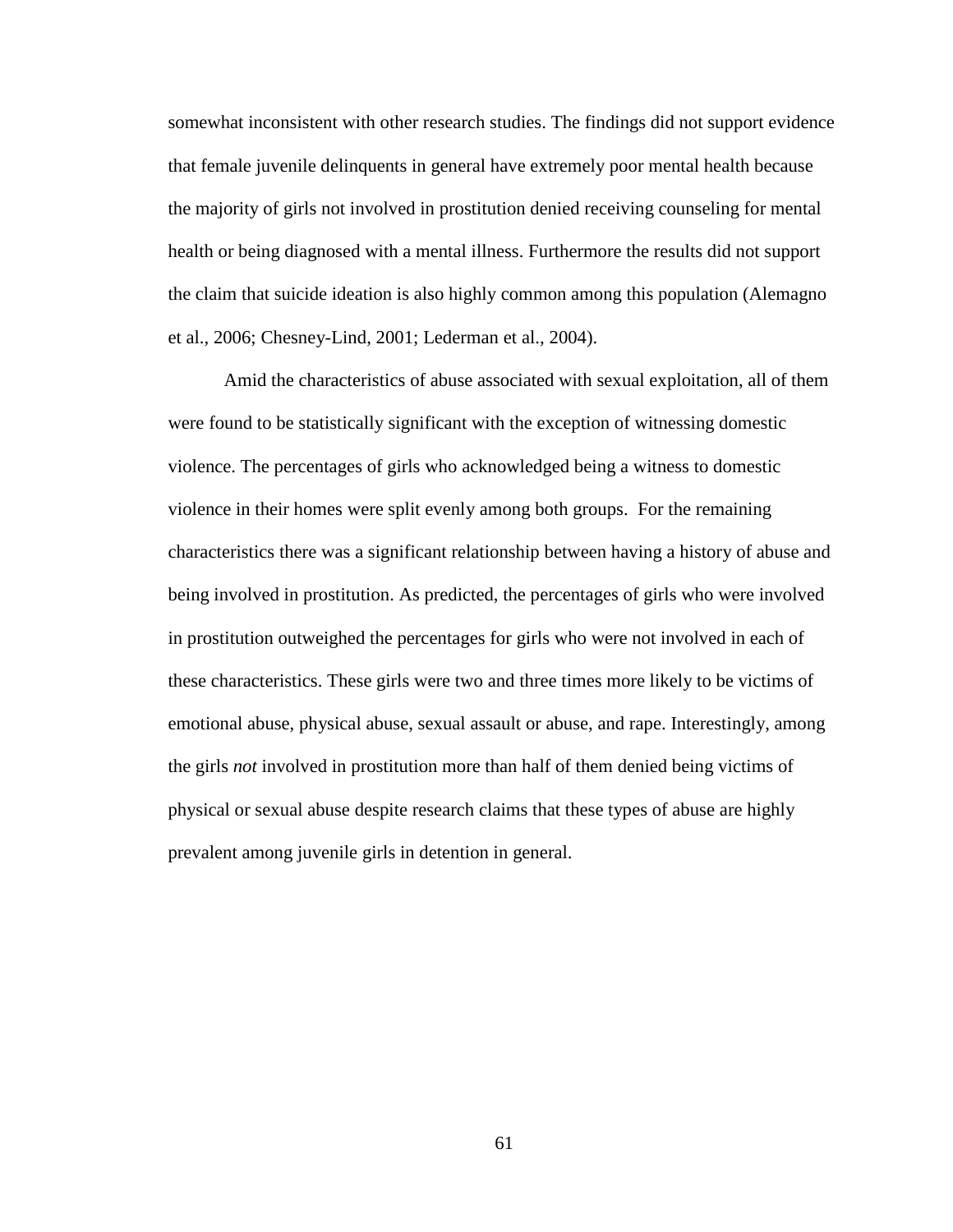# Table 4

|                             | <b>Commercial Sexual Exploitation</b> |                            |                    |         |
|-----------------------------|---------------------------------------|----------------------------|--------------------|---------|
| Characteristic              | Non-CSEC<br>$(\%)$ N=109              | <b>CSEC</b><br>$(\%)$ N=52 | Odd ratio (95% CI) | P value |
| Witnessed domestic violence |                                       |                            |                    |         |
| Yes                         | 53 (50.0)                             | 24(50.0)                   | $1.00(.51-1.98)$   | 1.000   |
| N <sub>o</sub>              | 53 (50.0)                             | 24(50.0)                   |                    |         |
| Physically abused           |                                       |                            |                    |         |
| Yes                         | 43 (39.8)                             | 36(72.0)                   | $3.89(1.88-8.05)$  | .000    |
| N <sub>0</sub>              | 65(60.2)                              | 14(28.0)                   |                    |         |
| <b>Emotionally abused</b>   |                                       |                            |                    |         |
| Yes                         | 62(57.4)                              | 38 (74.5)                  | $2.17(1.04-4.53)$  | .039    |
| N <sub>o</sub>              | 46(42.6)                              | 13(25.5)                   |                    |         |
| Sexually assaulted/raped    |                                       |                            |                    |         |
| Yes                         | 48 (44.4)                             | 36(70.6)                   | $3.00(1.47-6.11)$  | .002    |
| N <sub>o</sub>              | 60(55.6)                              | 15(29.4)                   |                    |         |
| Been sexually abused        |                                       |                            |                    |         |
| Yes                         | 36(34.0)                              | 28(56.0)                   | 2.48 (1.24-4.92)   | .010    |
| N <sub>o</sub>              | 70(66.0)                              | 22(44.0)                   |                    |         |
|                             | Victim of sexual assault or abuse     |                            |                    |         |
| Yes                         | 56 (51.9)                             | 37(72.5)                   | $2.45(1.19-5.05)$  | .015    |
| N <sub>0</sub>              | 52(48.1)                              | 14(27.5)                   |                    |         |

*Abuse characteristics associated with commercial sexual exploitation among female juvenile delinquents (n=161)*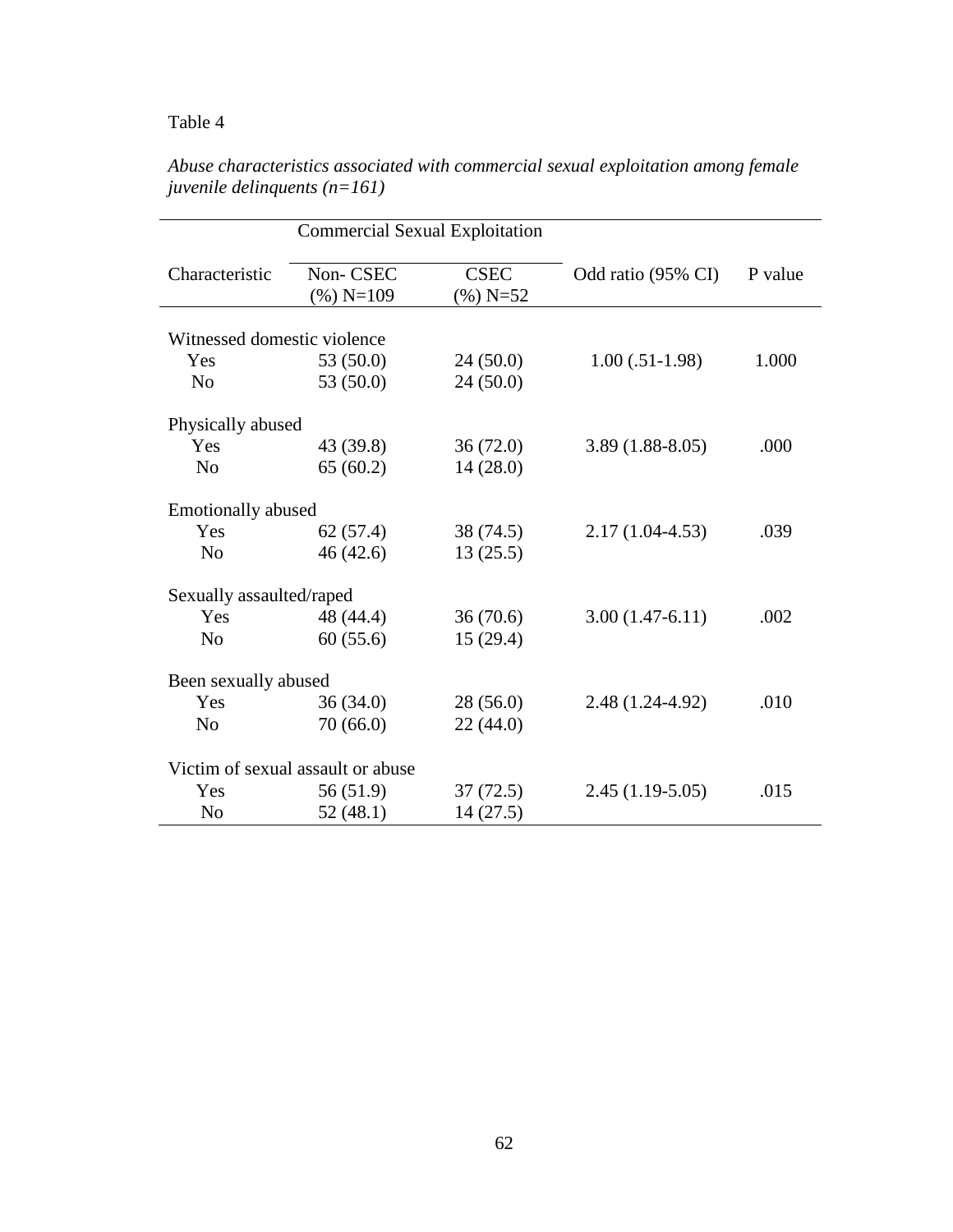### Predictors of Involvement in Prostitution

The second set of analyses conducted was a series of logistic regressions to determine if any of the independent variables were predictors of the dependent variable. More specifically the goal was determine if having a history of family dysfunction, poor mental health, a history of abuse, and or history of substance abuse were predictors of subsequent involvement in adolescent prostitution. The results for the analyses of each independent variable are presented in Tables 5 through 8.

#### *Family Dysfunction*

Surprisingly the only indicators of family dysfunction that were found to be significant were having a parent or guardian previously held in jail and whether or not the girls received family visits while being held in detention. Although it has been evidenced that family involvement with the criminal justice system and lack of strong relationships with family members are common characteristics of adolescents involved in prostitution, it was expected that other indicators of family dysfunction would be significant (Cusick, 2000; Flowers, 1998). Based on previous research findings that girls involved in prostitution are likely to come from broken homes, single-parent households, parents with a history of substance abuse, and families of low socioeconomic backgrounds, it was expected that these would also be significant predictors. Similarly because a majority of the girls indicated that they were raised by a single parent in a home where money was an issue growing up, these were expected to be predictors as well, but this was not the case. Because over half the girls in each group of the current study indicated that their parents did not abuse drugs or alcohol, it was not shocking that substance abuse was not a significant predictor.

63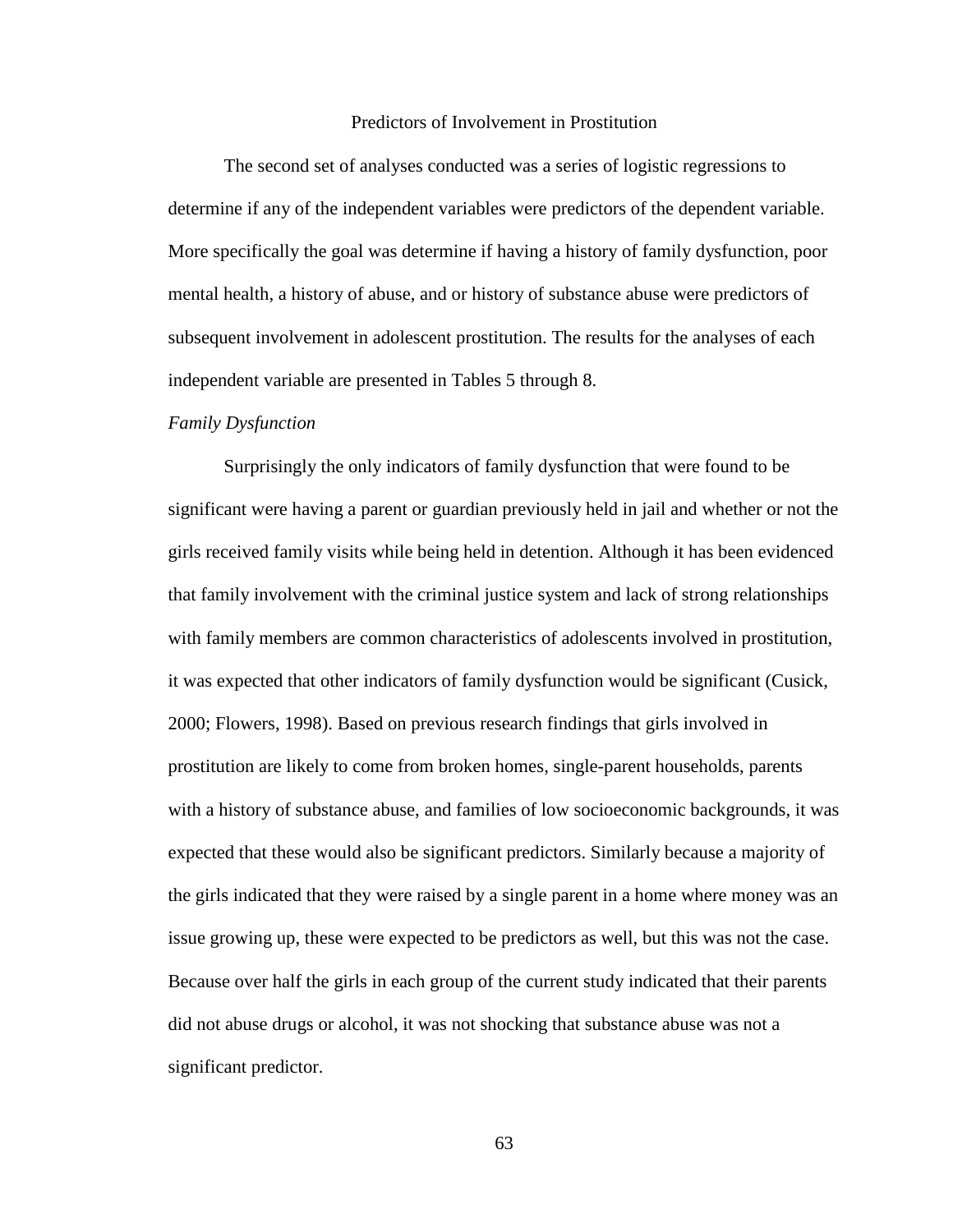## Table 5

### *Logistic Regression for family dysfunction*

| Variable                                          | B        | Sig. | Exp(B)   |
|---------------------------------------------------|----------|------|----------|
| Mother involved                                   | $-0.742$ | .550 | .476     |
| Father involved                                   | .661     | .523 | 1.937    |
| Raised by parents                                 | .091     | .964 | 1.095    |
| Raise by single parent                            | .270     | .774 | 1.311    |
| Previously taken from parents                     | .328     | .504 | 1.388    |
| Family member previously in<br>juvenile detention | $-.102$  | .844 | .903     |
| Family member previously in jail                  | $-.804$  | .364 | .448     |
| Parent previously in jail                         | 1.796    | .017 | $6.026*$ |
| Have responsible adult to talk to                 | $.259-$  | .691 | 1.296    |
| Family eats dinner together<br>weekly             | $-.615$  | .195 | .540     |
| Received visits from family<br>while in detention | $-1.342$ | .009 | $.261**$ |
| Parents abuse alcohol                             | .579     | .310 | 1.785    |
| Parents abuse drugs                               | $-.705$  | .260 | .494     |

\*Predictor is significant at the 0.05 level, \*\*Predictor is significant at the 0.01 level

 The only indicator of poor mental health found to be a significant predictor of involvement in prostitution was previous hospitalization, but this significance is questionable, because over half the girls in each group indicated that they had *not* been previously hospitalized for their mental health. Although the crosstabs in Table 3 showed that the difference in numbers were statistically significant (19.6 of girls not involved in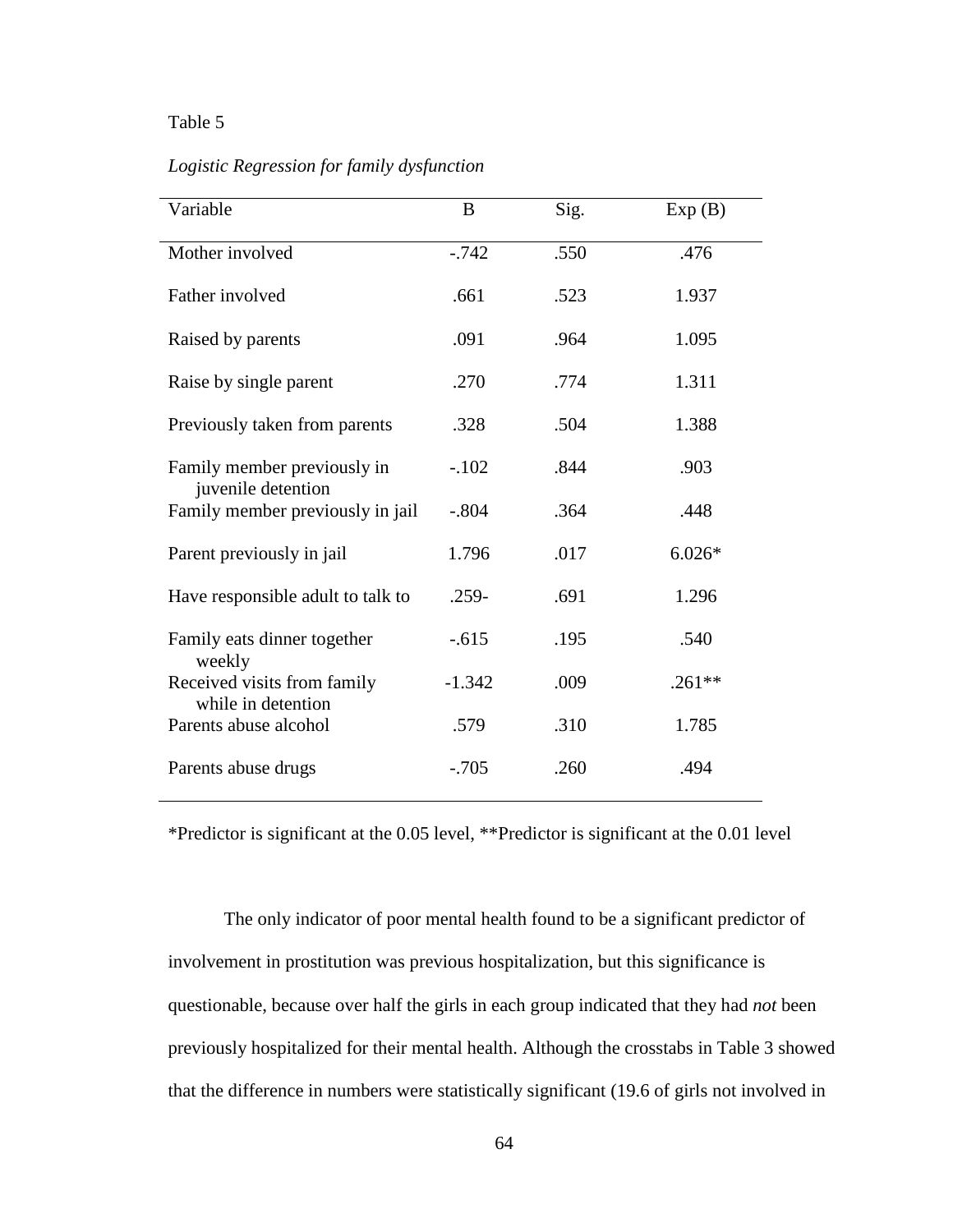prostitution vs. 44.2% of girls involved) the logistic regression analysis in Table 6 seems meaningless given that small percentages of girls in both groups admitted to being previously hospitalized. It appears that not being previously hospitalized was a significant predictor of prostitution involvement. The remaining indicators of mental health were not found to be significant predictors despite what was expected and what other research studies have found.

#### Table 6

#### *Logistic Regression of Mental Health*

| Variable                                              | B       | Sig. | Exp(B)   |
|-------------------------------------------------------|---------|------|----------|
| Received counseling for mental health<br>problems     | .575    | .227 | 1.777    |
| Previously hospitalized for mental health<br>problems | 1.116   | 034  | $3.054*$ |
| Previously diagnosed with mental illness              | $-.175$ | .729 | .839     |
| Previously thought of harming oneself                 | $-.577$ | .330 | .562     |
| Previously thought about suicide                      | .052    | .936 | 1.054    |
| Previously attempted suicide                          | .477    | .407 | 1.612    |

\*Predictor is significant at the 0.05 level, \*\*Predictor is significant at the 0.01 level

Among the indicators of history of abuse, Table 7 shows that being a victim of physical abuse was the single significant predictor of involvement in prostitution. Given that 72% of the girls involved in prostitution revealed being a victim compared to only 39% of the girls not involved in prostitution, this was a logical finding. It was shocking however that being a victim of sexual assault or abuse were not significant predictors.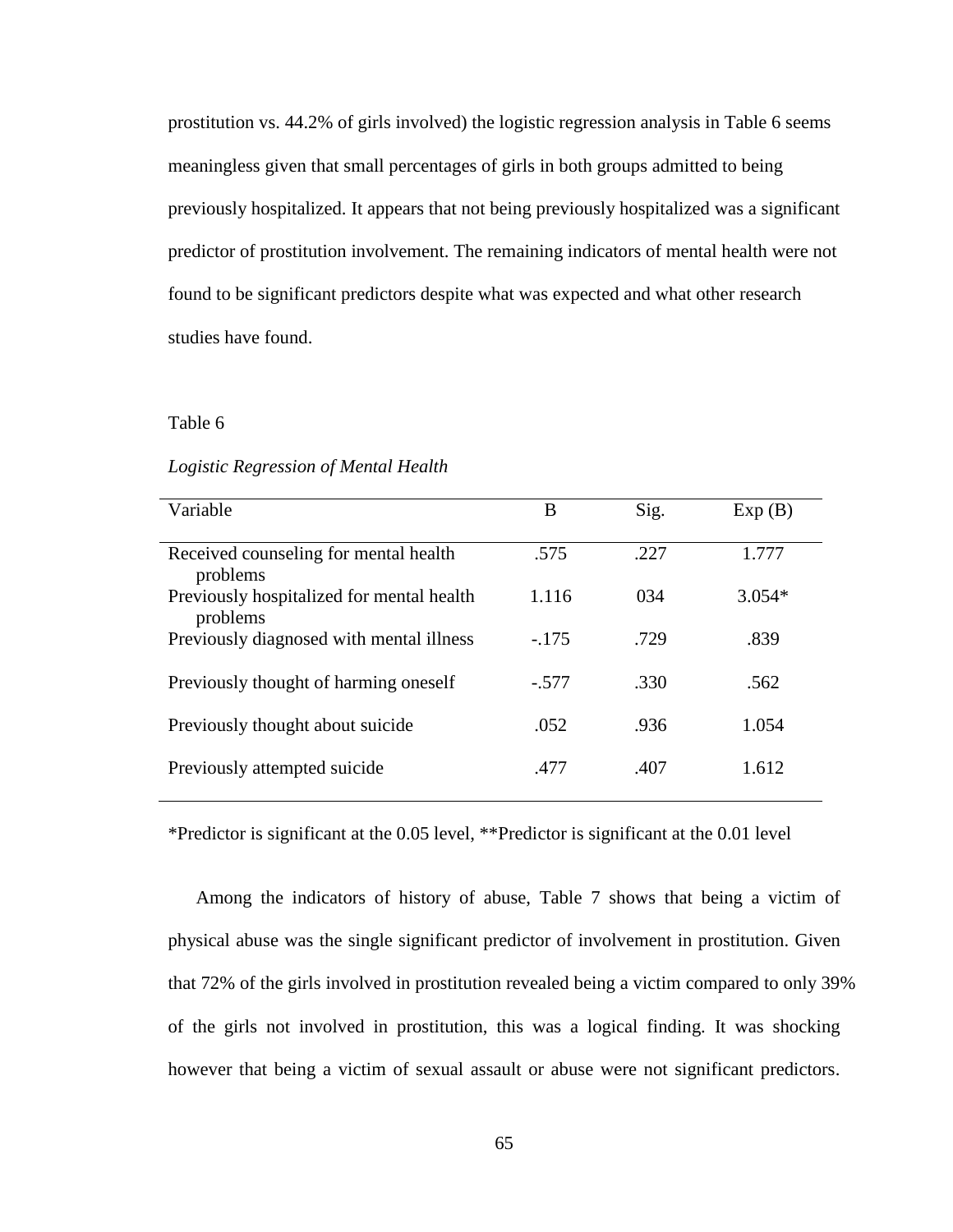Almost three-quarters of the girls involved in prostitution compared to just a little over half of the girls not involved revealed being victims of assault or abuse. Similarly, several research studies have found sexual abuse to be one of the most prevalent precursors to involvement in prostitution (Fedec, 1999; Flowers, 1998; Kramer & Berg, 2003; Simons & Whitbeck, 1991; Widom & Ames, 1994). Domestic violence was not expected to be a significant predictor in this study because the number girls who indicated "yes" was split equally among both groups.

Table 7

| Logistic regression of history of abuse |  |
|-----------------------------------------|--|

| Variable                                                         | B       | Sig. | Exp(B)  |
|------------------------------------------------------------------|---------|------|---------|
| Previously witnessed parents hurt each<br>other when growing up  | $-.264$ | .510 | .768    |
| Previously been physically abused                                | 1.096   | .040 | $2.99*$ |
| Previously been emotionally abused                               | $-.059$ | .910 | .942    |
| Previously been sexually assaulted or<br>raped                   | 1.714   | .124 | 5.553   |
| been sexually<br>Previously<br>abused or<br>touched against will | .287    | .595 | 1.333   |
| Victim of sexual assault or sexual abuse                         | -1.447  | .242 | .235    |

\*Predictor is significant at the 0.05 level

 Table 8 presents the results of the logistic regression for drug use, in which previous use of prescription drugs to get high was the only significant predictor for prostitution also. Interestingly, this finding was inconsistent with the previous result from Table 1 indicating that prescription drug use was not significantly associated with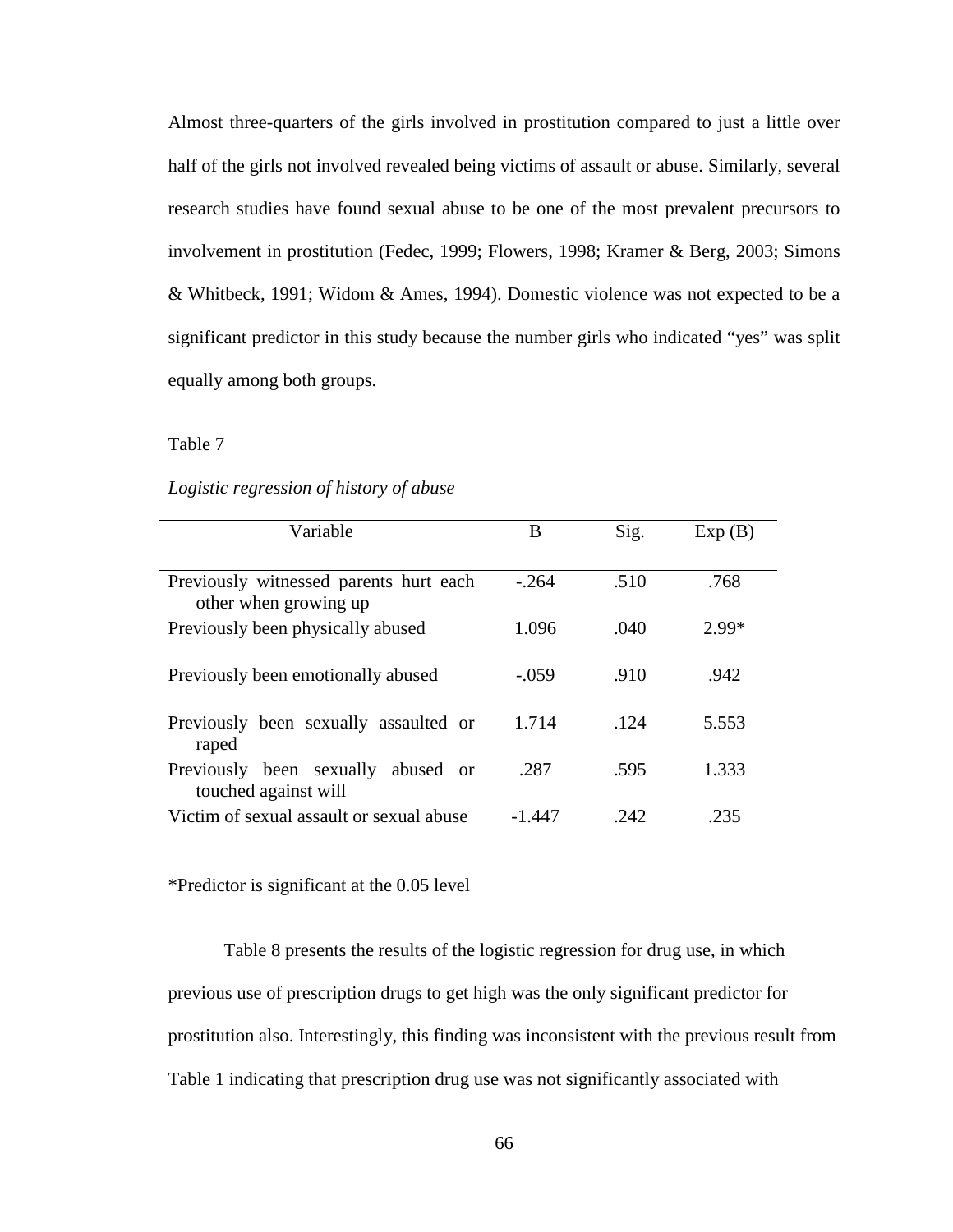involvement in prostitution. Alcohol and illegal drug use with the exception of marijuana, were all found to be insignificant predictors of prostitution, thus contradicting other research findings that substance abuse is a prominent risk factor among adolescents engaged in prostitution.

# Table 8

# *Logistic regression of drug use*

| Variable                                          | B        | Sig. | Exp(B)   |
|---------------------------------------------------|----------|------|----------|
| Previously used alcohol                           | 20.057   | .998 | 5.138    |
| Previously used marijuana                         | .515     | .659 | 1.674    |
| Previously used cocaine.                          | .363     | .509 | 1.438    |
| Previously used crack cocaine                     | .486     | .383 | 1.626    |
| Previously used crystal meth                      | .224     | .635 | 1.251    |
| Previously used heroin                            | .779     | .198 | 2.179    |
| Previously used other illegal drugs               | .677     | .129 | 1.969    |
| Previously used prescription drugs to get<br>high | $-1.331$ | .008 | $.264**$ |

\*\*Predictor is significant at the 0.01 level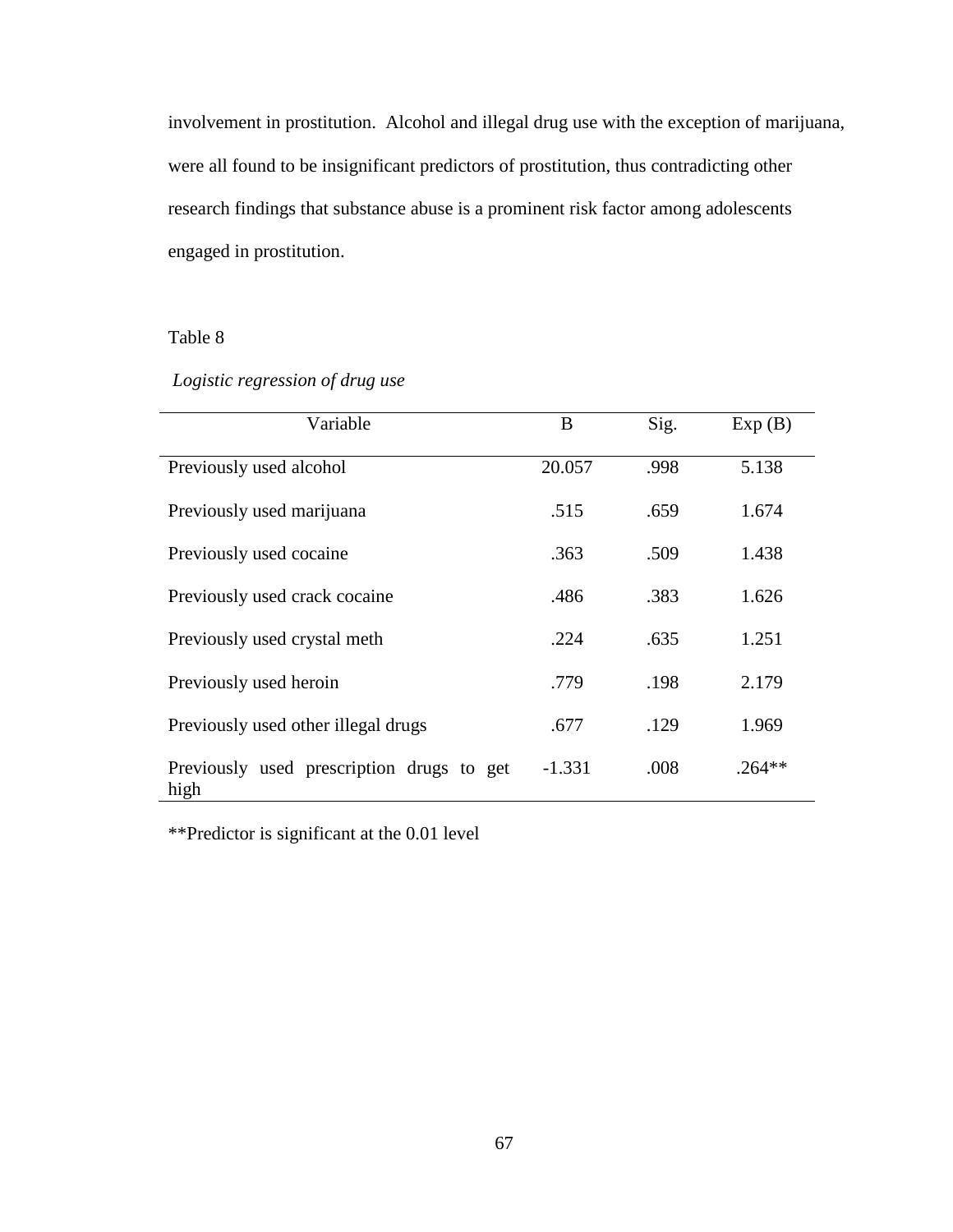#### CHAPTER 5

#### DISCUSSION AND CONCLUSIONS

In partial support of the findings of the literature review, this current study revealed that being a victim of commercial sexual exploitation is significantly related to drug use, having a prior history of child abuse, experiences of family dysfunction or upheaval, and having a history of poor mental health. However, the study failed to show that these characteristics are predictors for subsequent involvement in prostitution. More specifically, the findings disprove the assumption that given these precursors, an adolescent will become a victim of sexual exploitation in the future. Instead, the findings illustrate that when comparing a female juvenile involved in prostitution to one who is not involved, the girl involved will be more likely to exhibit these characteristics and risk factors.

Risk Factors Associated with Commercial Sexual Exploitation *Family Dysfunction* 

When examining the indicators of family dysfunction and upheaval, four were found to be statistically significant in which the percentages of the CSEC girls outweighed the non-CSEC girls. These included being removed from their parents at some point in their lives, having a parent who was previously in jail, having a parent with a history of alcohol abuse, and receiving little to no visits in detention. Additionally having a parent in jail and receiving family visits in detention were the only significant predictors of prostitution. Another characteristic found to be significant was having a mother involved, but the non-CSEC girls surprisingly outweighed the CSEC girls. Having a parent with a history of drug abuse was surprisingly not associated with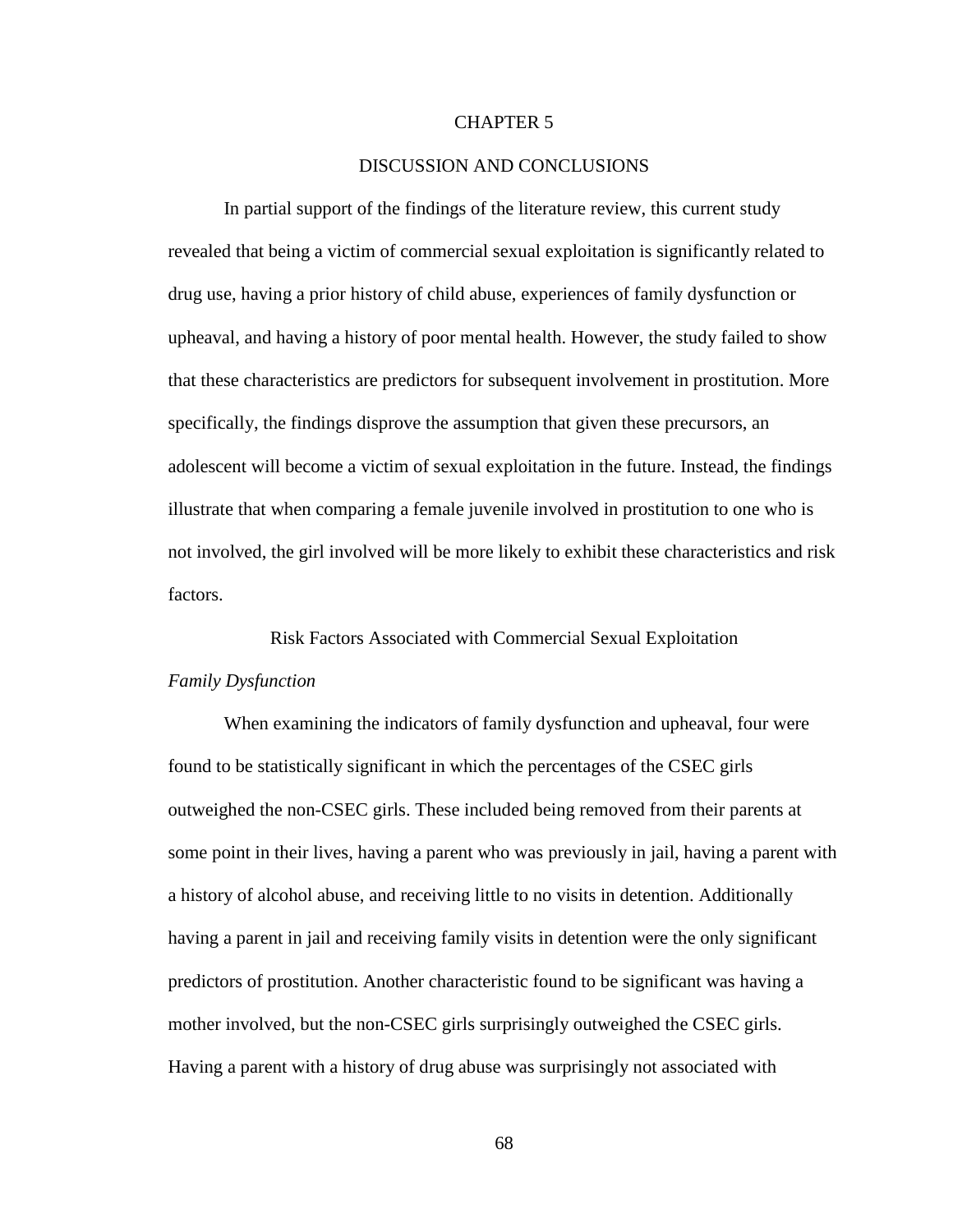prostitution as high percentages among both group of girls failed to report this characteristic. This contradicts research evidence that parental drug abuse is a common risk factor for adolescent prostitution.

 Among the remaining characteristics there were little to no differences in the percentages of the two groups, thus suggesting that prostitution itself is just another risk factor of being a female juvenile delinquent. In other words, instead of prostitution being a distinct risk factor it could just be among the many that are faced by female juvenile delinquents. Another interesting finding worth pointing out is that over three quarters of both groups of girls indicated that they had a responsible adult to talk to. This was surprising given that research shows that one of the major areas lacking in programs and services offered to girls is a good support system of adults with whom the girls can confide in. Similarly it has also been shown that young girls involved in the juvenile justice system lack a supportive system among their family members (Chesney-Lind et al., 2008; Flowers, 1998).

#### *Substance Abuse*

The influence of drug use showed mixed findings. There was a significant association between all types of illegal drug use and prostitution with the exception of marijuana. In contrast, prescription drug use was not found to be associated with prostitution, but the logistic regression analysis revealed this to be the only significant predictor of prostitution. In other words, the findings suggest that prescription drug use can predict non- involvement in prostitution. It was unexpected that non-cases would have a significant higher bad behavior, in this case prescription drug use. Although use of cocaine, crack, crystal meth, heroin and other illegal drugs failed to predict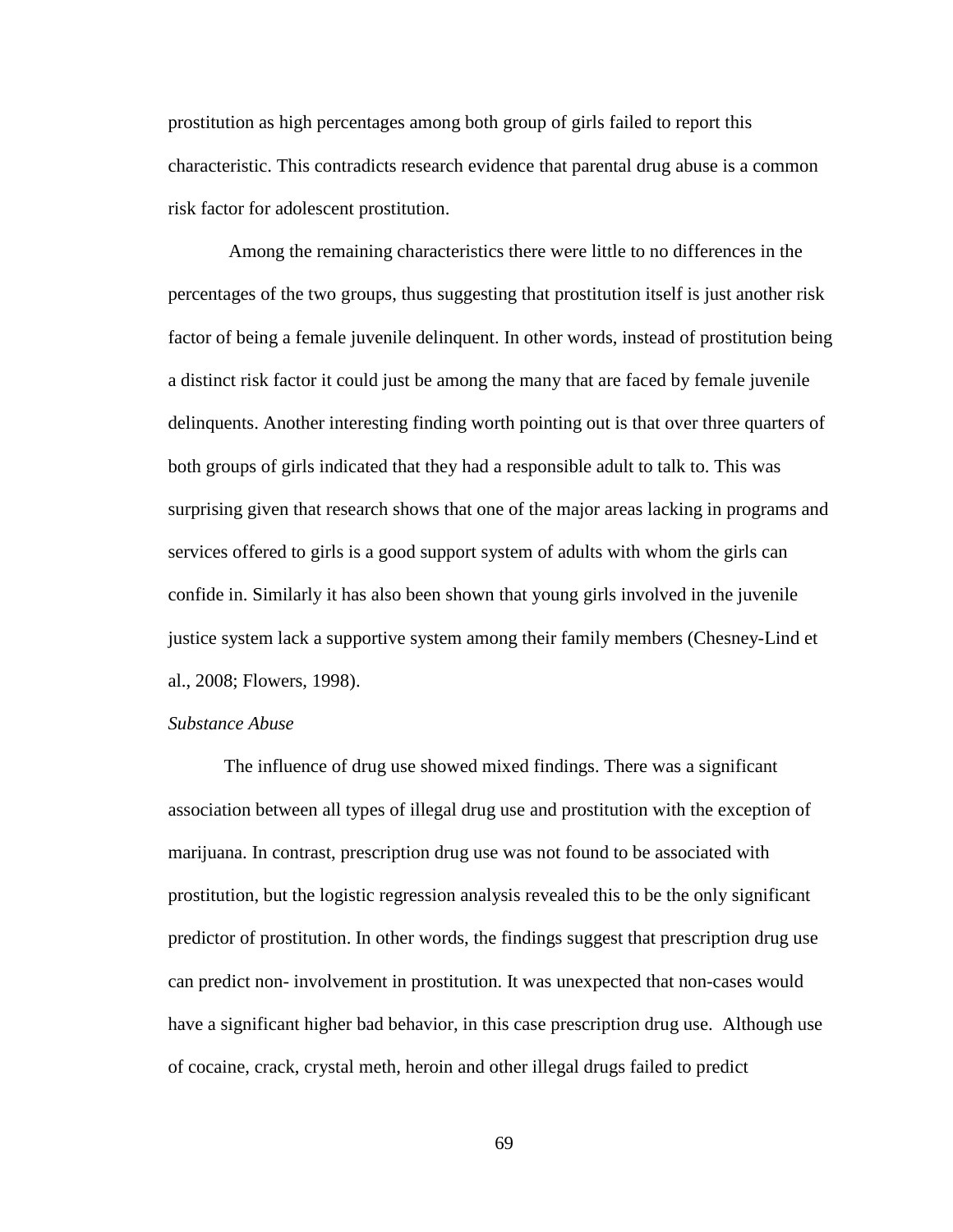involvement in prostitution, the strong association shows that compared to non-victims of sexual exploitation, those who are have a greater likelihood of using these drugs. Age of first drug use was not included in the regression analysis because it is not a nominal variable, however, the percentages of first drug uses were highest among girls between ages twelve and fourteen. Furthermore there were girls in this study among both groups using alcohol and marijuana as early as somewhere between nine and eleven years of age.

This finding of drug and alcohol use at such an early age is extremely critical because research has shown that drug use for female juveniles is a common escape and coping mechanism for problems at home. Furthermore, drug use and dealing is also a survival technique on the streets and a form of payment in prostitution (Chesney-Lind, et al., 2008; Finkelhor & Ormrod, 2004; Flowers, 1998; Goldstein et al., 2003: Sondheimer, 2001). Thus substance abuse counseling and treatments programs are an integral part in rehabilitating adolescents who are victims of prostitution and female juvenile delinquents in general.

#### *Mental Health*

The influence of mental health partially supported existing research findings. Receiving counseling and prior diagnosis of a mental illness were the only characteristics significantly associated with prostitution. The only predictor of prostitution however was previous hospitalization, but the majority of both groups of girls failed to report this. Contrary to other studies, self-harm and suicide ideation were not only insignificantly associated with prostitution, but they also failed to predict it. Furthermore, over half the girls in each group responded "no" to these characteristics. The finding that victims of prostitution were more likely to receive counseling or be diagnosed with a mental illness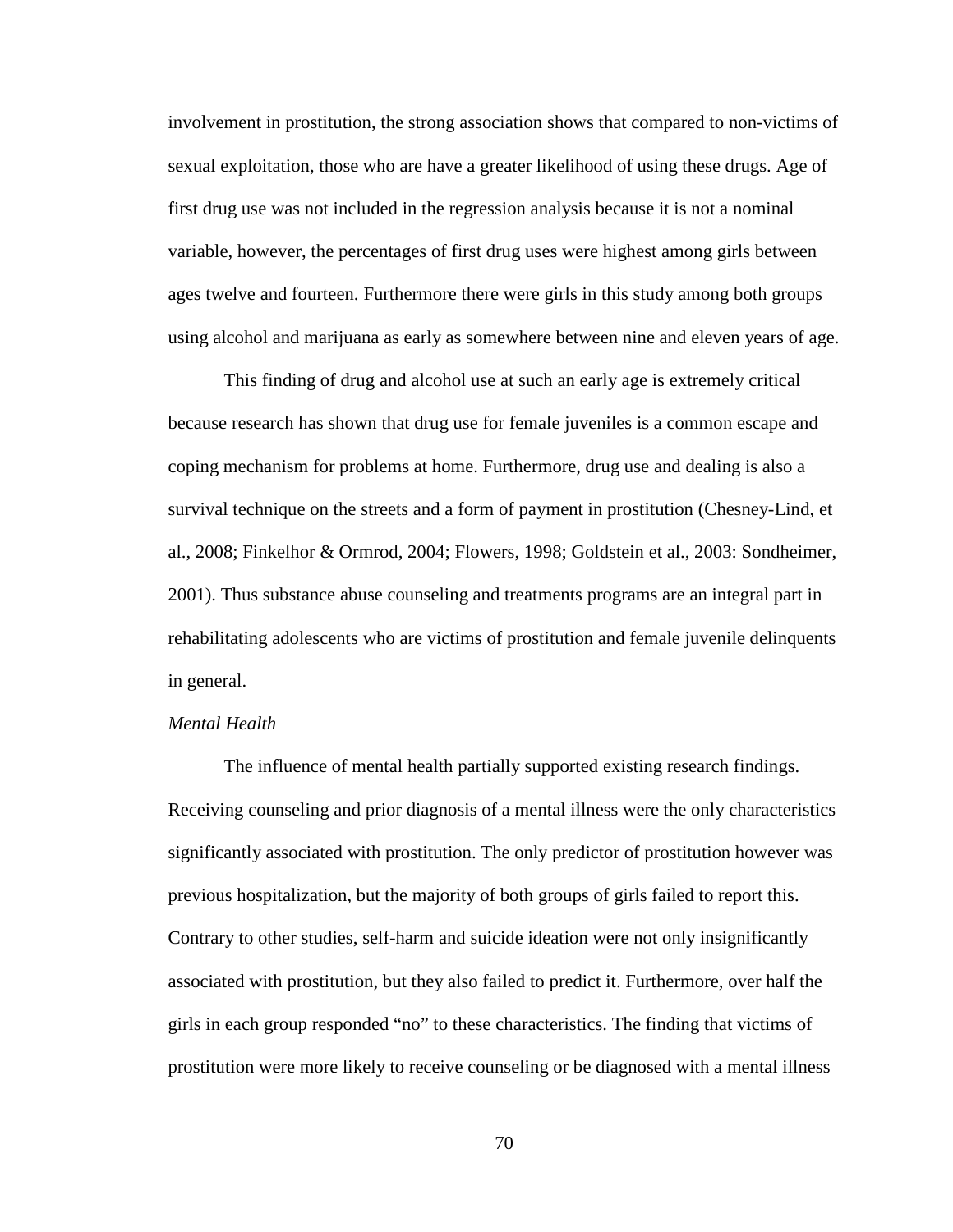is noteworthy because one-third of the girls involved in prostitution and two-thirds of the girls not involved in prostitution self-rated their mental health as either good or very good. This could be attributed to the counseling they received. Although counseling and diagnosis were the only significant indicators associated with prostitution they are still important findings because they support evidence that juvenile girls, especially those involved in prostitution suffer from mental health problems. They also support the need for counseling services offered to girls within the juvenile justice system.

#### *Abuse*

Results for history of abuse were consistent with the studies in the literature review and with the expected outcomes. Being a victim of physical, emotional, sexual or abuse and or sexual assault were all extremely associated with prostitution. The percentage of CSEC girls who revealed experiencing abuse outweighed the percentages of the non-CSEC girls for all three types. Victimization through physical abuse was the only predictor of prostitution though. Thus it is only plausible to say that girls involved in prostitution are more likely to also be victims of abuse compare to those girls who aren't involved further illustrating the need for counseling services and effective rehabilitation programs.

#### Limitations

 The major limitation to this study was the small sample of girls who acknowledged their involvement in prostitution. There were only 52 of these girls compared to the 109 who denied involvement. Although there were higher percentages of CSEC girls among some of the characteristics including having a parent in jail, a parent with a history of alcohol abuse, receiving counseling, prior diagnosis of mental illness,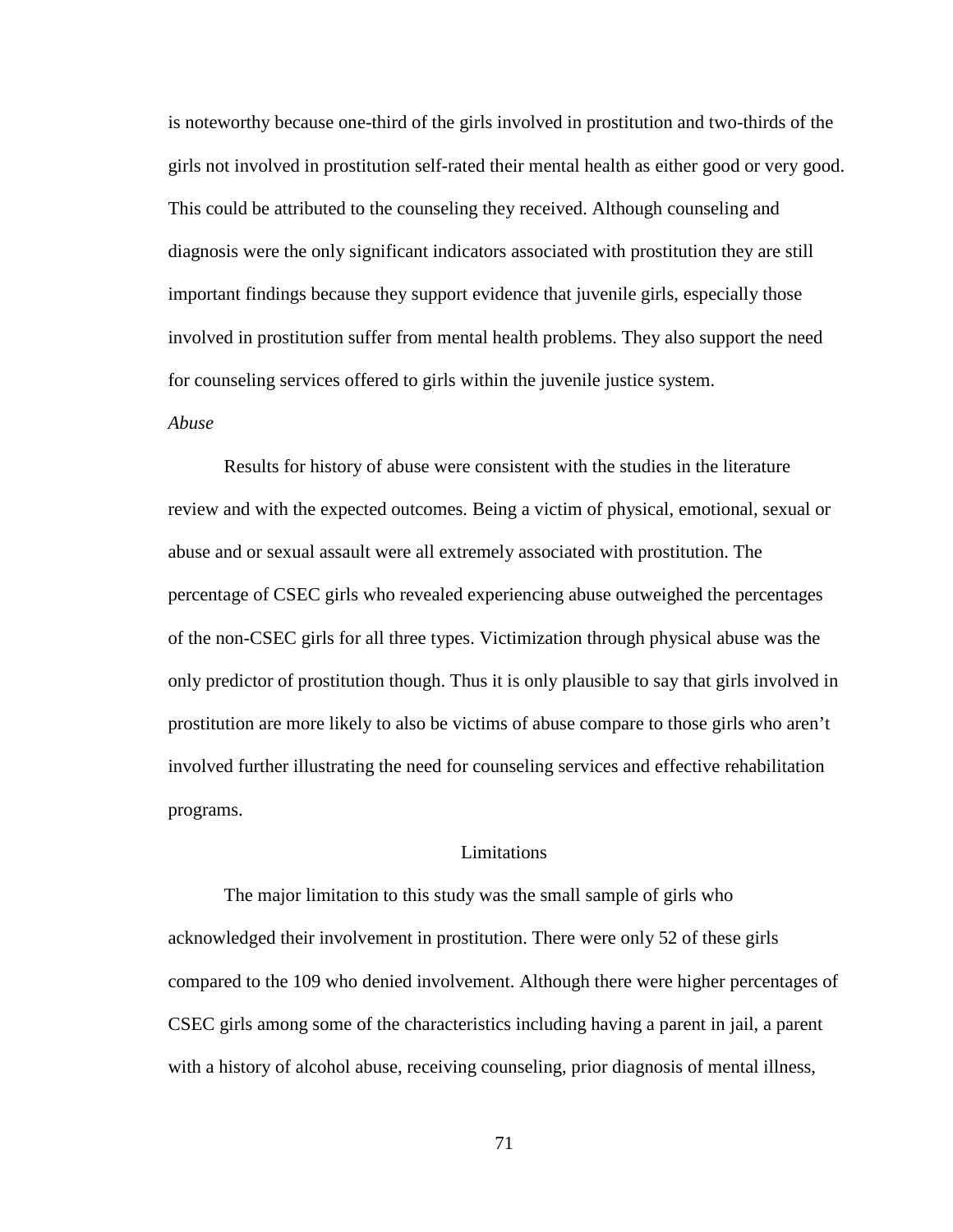illegal drugs use, and being a victim of various types of abuse, it is possible that these numbers were so high because the sample size was so big. For example, while the percentage of CSEC girls who indicated they had not received family visits in detention (a sign of detached and unsupportive familial relationships) was 74% compared to 50% non-CSEC girls, this high percentage is reflective of the fact that of the 52 girls, the majority responded "no."

 Another limitation to this study, related to the previously discussed one, is that involvement in prostitution is a sensitive issue, and thus the girls in this study may have under-reported or felt uncomfortable disclosing about their involvement. Upon admission to the detention center these girls were already experiencing a vast array of issues including the need for mental health counseling, substance abuse at an early age, family dysfunction, and being victims of abuse. These are in addition to the possible traumas of being victimized through prostitution itself. Coupled with feelings of shame, guilt, embarrassment, and the frustration of being tossed in a detention center, it is understandable that a young girl would be hesitant to share her experiences with a complete stranger. This is especially expected when there is a gap of available and effective programming where girls feel like they have nobody to turn to and that their only way out of a life of abuse and trauma is to be locked away in a detention center.

 A third limitation to the study was its use of a secondary data analysis. The questionnaire was predetermined and did not allow for adjustments to the measurements of different variables, more specifically prostitution. In other words the questions could not be customized to determine more underlying factors of prostitution. Although the girls were asked a series of questions to determine their involvement in prostitution the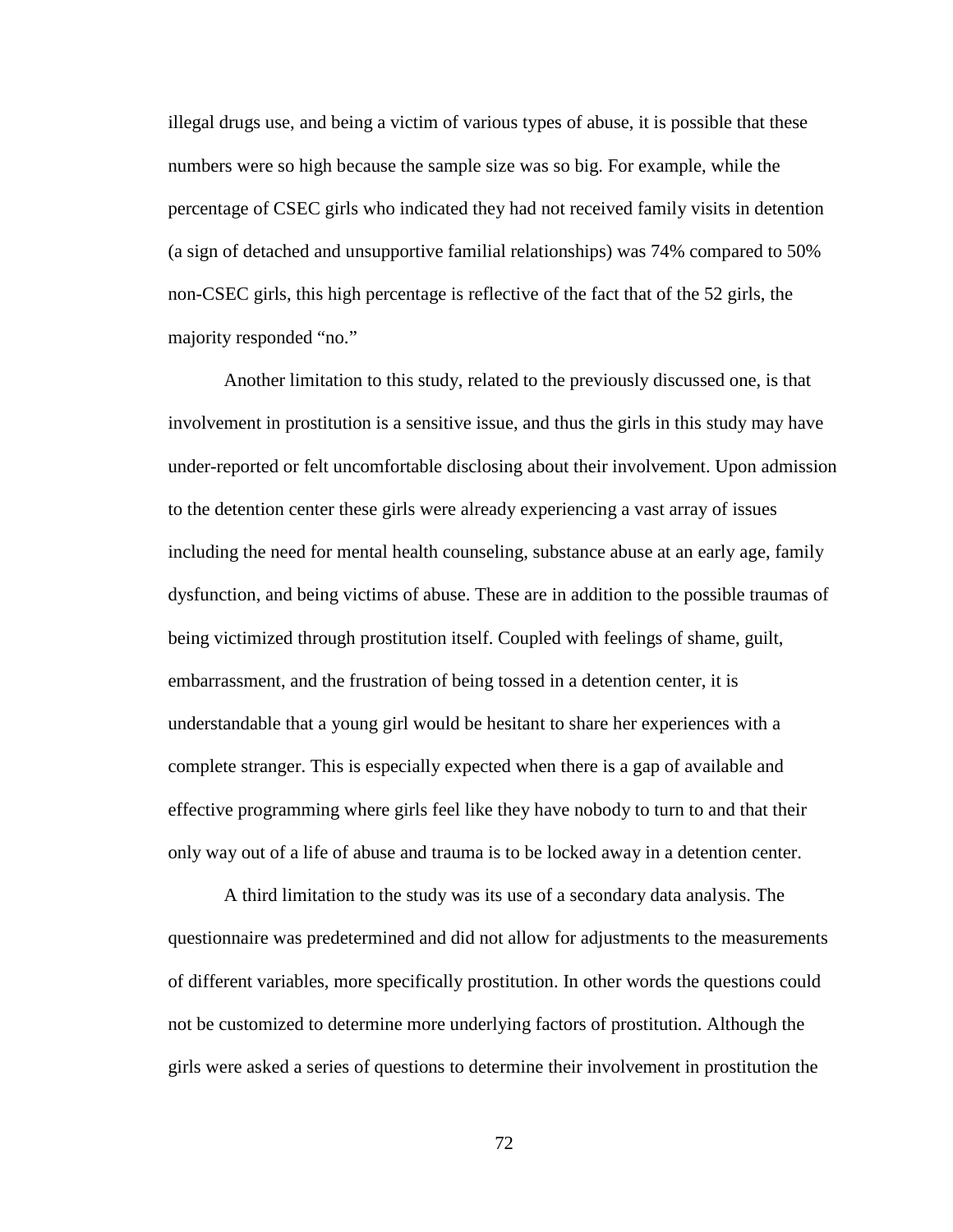interview did not question their motivations for involvement, duration, frequency, desire for treatment, and whether or not they wanted help out of the trade. These questions would have been beneficial in gaining a better understanding of the extent of prostitution involvement. Additionally it would have provided more material in making comparisons to the girls who indicated that they had not been involved in prostitution.

#### Implications and Suggestions for Future Research

 The findings of this study support research evidence that adolescent girls who have been exploited through prostitution are more likely to have an unstable background characterized by family dysfunction, substance abuse, poor mental health, and victimization of physical, sexual, or emotional abuse. Future research should address these issues and why they are more common among girls involved in prostitution compared to those who aren't. Once researchers can address the issues faced by this population they can move forward in developing effective programs to assist in rehabilitating them. Additionally professionals in the juvenile justice system will be more readily able discern and take appropriate action in getting these girls the help they need. The gap in services between what the girls need and what they are receiving needs to be narrowed if professionals want to be successful in rehabilitating them and getting them off the streets. Otherwise they will continue to spiral out of control and seek a way out of their destructive lives in the form of risky sexual behavior on the streets.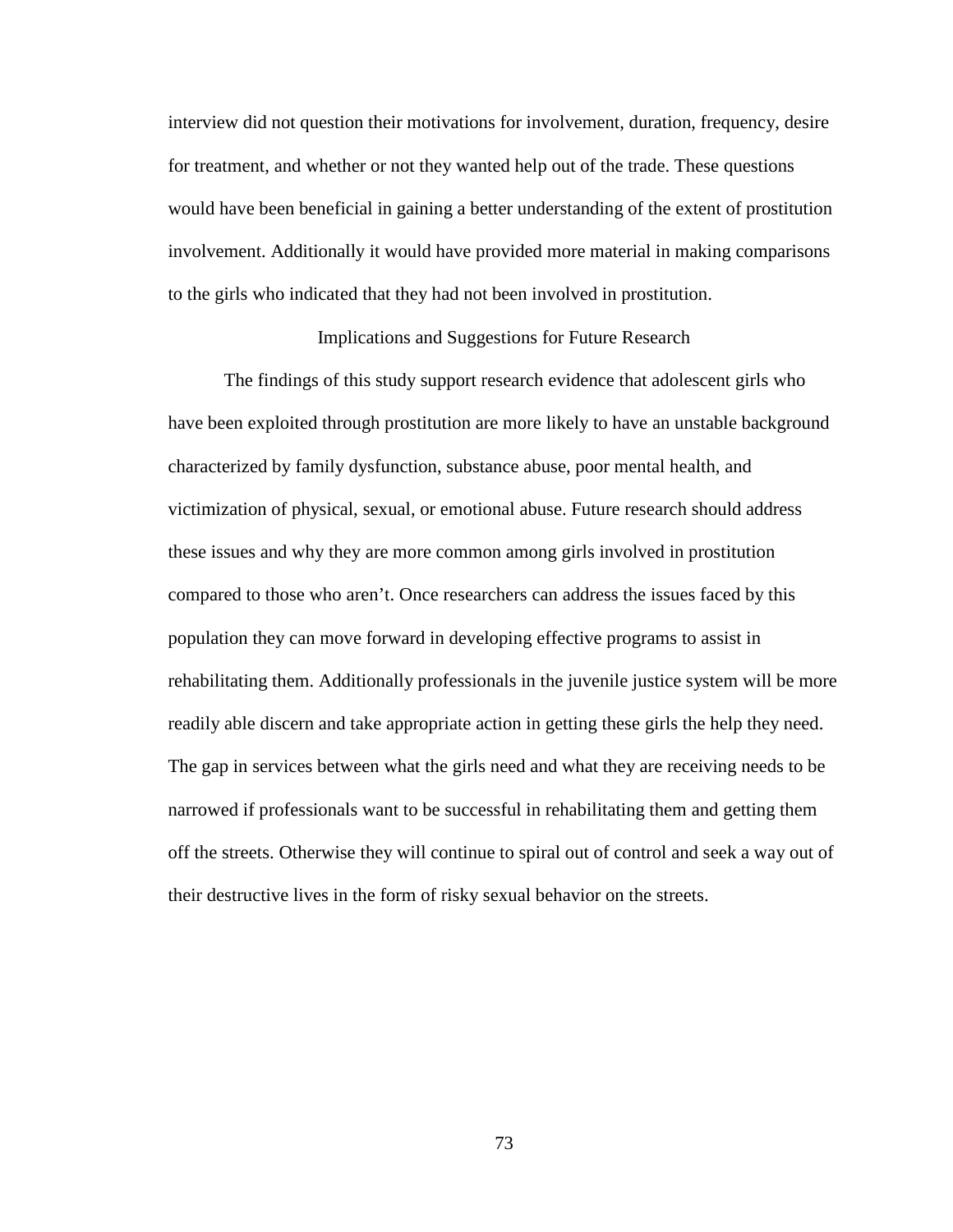#### BIBLIOGRAPHY

- Abramovich, E. (2005). Childhood sexual abuse as a risk factor for subsequent involvement in sex work: A review of empirical findings. *Journal of Psychology and Human Sexuality, 17*, 131-146.
- Alemagno, S. A., Shaffer-King, E., & Hammel, R. (2006). Juveniles in detention: How do girls differ from boys? *Journal of Correctional Health Care, 12*, 45-53.
- Brawn, K., & Roe-Sepowitz. (2008). Female juvenile prostitutes: Exploring the relationship to substance use. *Children and Youth Services Review, 30*, 1395-1402.
- Chesney-Lind, M. (2001). What about the girls? Delinquency programming as if gender mattered. *Corrections Today*, 38-45.
- Chesney-Lind, M. and K. Irwin (2008). *Beyond Bad Girls: Gender, Violence and Hype.*  New York: Routledge.
- Chesney-Lind, M., Morash, M., & Stevens, T. (2008). Girls' troubles, girls' delinquency and gender responsive programming: A review. *The Australian and New Zealand Journal of Criminology, 41,* 162-189.
- Cusick, L. (2002). Youth prostitution: A literature review. *Child Abuse Review, 11*, 230- 251.
- Flowers, B. (1998). *The prostitution of women and girls*. Jefferson, North Carolina: McFarland and Company, Inc
- Gavazzi, S., Yarcheck, C., & Chesney-Lind, M. (2006). Global risk indicators and the role of gender in a juvenile detention sample. *Criminal Justice and Behavior, 33*, 597-612.
- Goldstein, N., Arnold, D., Weil, J., Mesiarik, C., Peuschold, D., Grisso, T., & Osman D. (2003). Comorbid symptom patterns in female juvenile offenders. *International Journal of Law and Psychiatry, 26*, 565-582.
- Johansson, P. & Kempf-Leonard, K. (2009). A gender-specific pathway to serious, violent, and chronic offending?: Exploring howell's risk factors for serious delinquency. *Crime & Delinquency, 55*, 216-240.
- Kaufman, J., & Widom, C. (1999). Childhood victimization, running away, and delinquency. *Journal of Research in Crime and Delinquency, 36*, 347-369.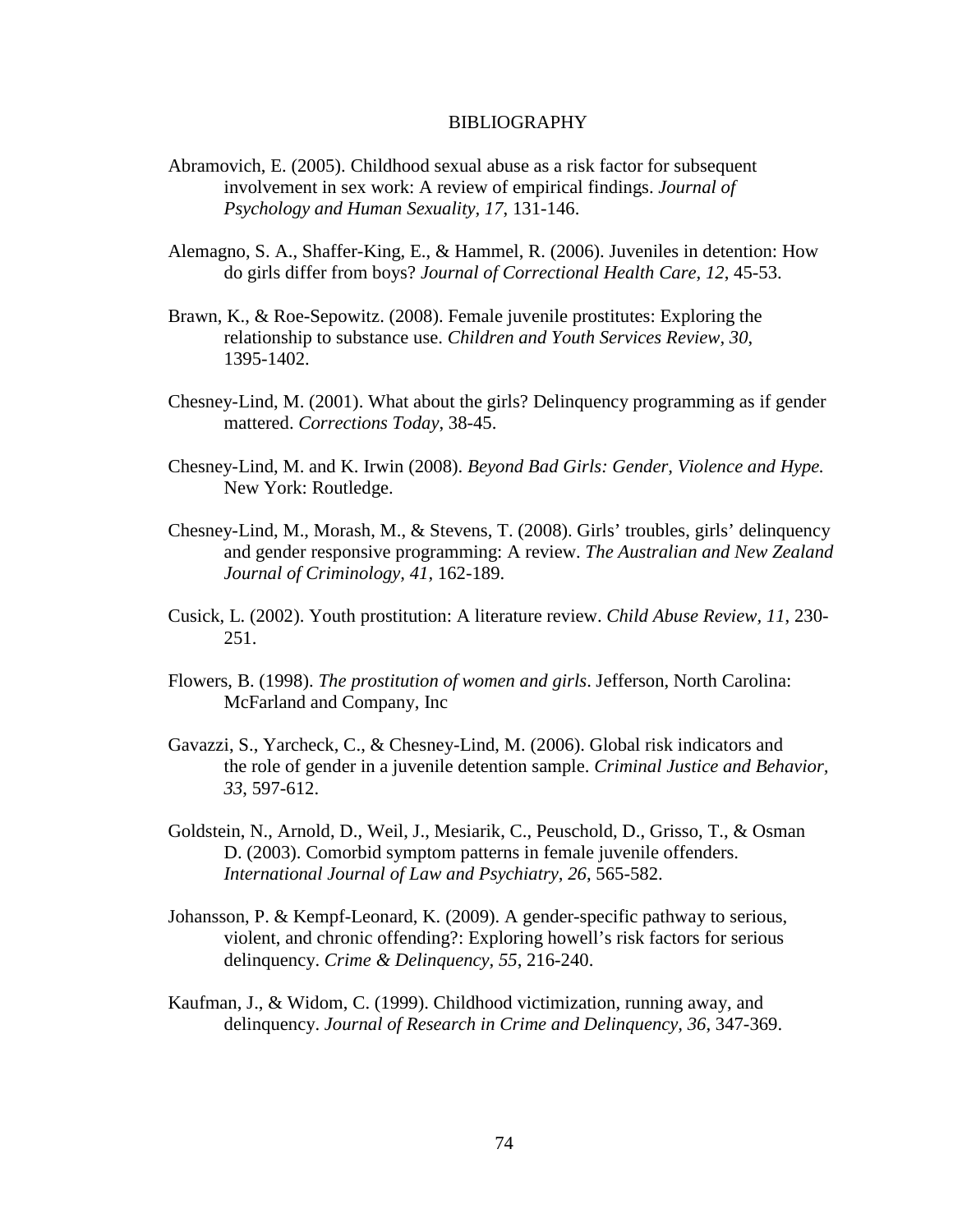- Kennedy, M. A. & Pucci, J. N. (2007). *Rapid Assessment: The identification and delivery of services to domestic minor sex trafficking victims*. Arlington, VA: Shared Hope International. Retrieved on July 10, 2009, from http://www.sharedhope.org/dmst/las\_vegas.asp
- Kramer, L., & Berg, E. (2003). A survival analysis of timing entry into prostitution: the differential impact of race, educational level, and childhood/adolescent risk factors. *Sociological Inquiry, 73*, 511-528.
- Lederman, C. S., Dakof, G. A., Larrea, M. A., & Li, H. (2004). Characteristics of adolescent females in juvenile detention. *International Journal of Law and Psychiatry, 27*, 321-337.
- Martinez, R. J. (2006). Understanding runaway teens. *Journal of Child and Adolescent Psychiatric Nursing*. 19, 77-88.
- Mullis, R. L., Ph.D, Cornille, T. A., Ph.D., Mullis, A. K., Ph.D., & Huber, J., M.S. (2004). Female juvenile offending: A review of characteristics and contexts. *Journal of Child and Family Studies, 13,* 205-218.
- Nadon, S. M., Koverola, C., & Schludermann, E.H. (1998). Antecedents to prostitution: Childhood victimization. *Journal of Interpersonal Violence, 13*, 206-220.
- Office of Juvenile Justice and Delinquency Prevention. (2004.) *Prostitution of juveniles: Patterns from NIBRS.* Retrieved July 2, 2009, from http://www.ncjrs.gov/pdffiles1/ojjdp/203946.pdf
- Office of Juvenile Justice and Delinquency Prevention. (n.d.) *Estimated arrests of persons under age 18 in the United states.* Retrieved August 3, 2009 from http://ojjdp.ncjrs.gov/ojstatbb/ezaucr/asp/ucr\_display.asp
- Office of Juvenile Justice and Delinquency Prevention (2009). Delinquency cases in Juvenile court, 2005. Retrieved August 3, 2009 from http://www.ncjrs.gov/pdffiles1/ojjdp/224538.pdf
- Schissel, B. & Fedec, K. (1999). The selling of innocence: The gestalt of danger in the lives of youth prostitutes. *Canadian Journal of Criminology, 1*, 33-56.
- Shaw, I., & Butler, I. (1998). Understanding young people and prostitution: A foundation for practice? *British Association of Social Workers, 28,* 177- 196.
- Shelden, R. (2008). *Girls and juvenile justice reform: Thinking out of the box*. Paper Presented at the Fourth Annual Girls, Community, and Justice Conference, Dartmouth, MA.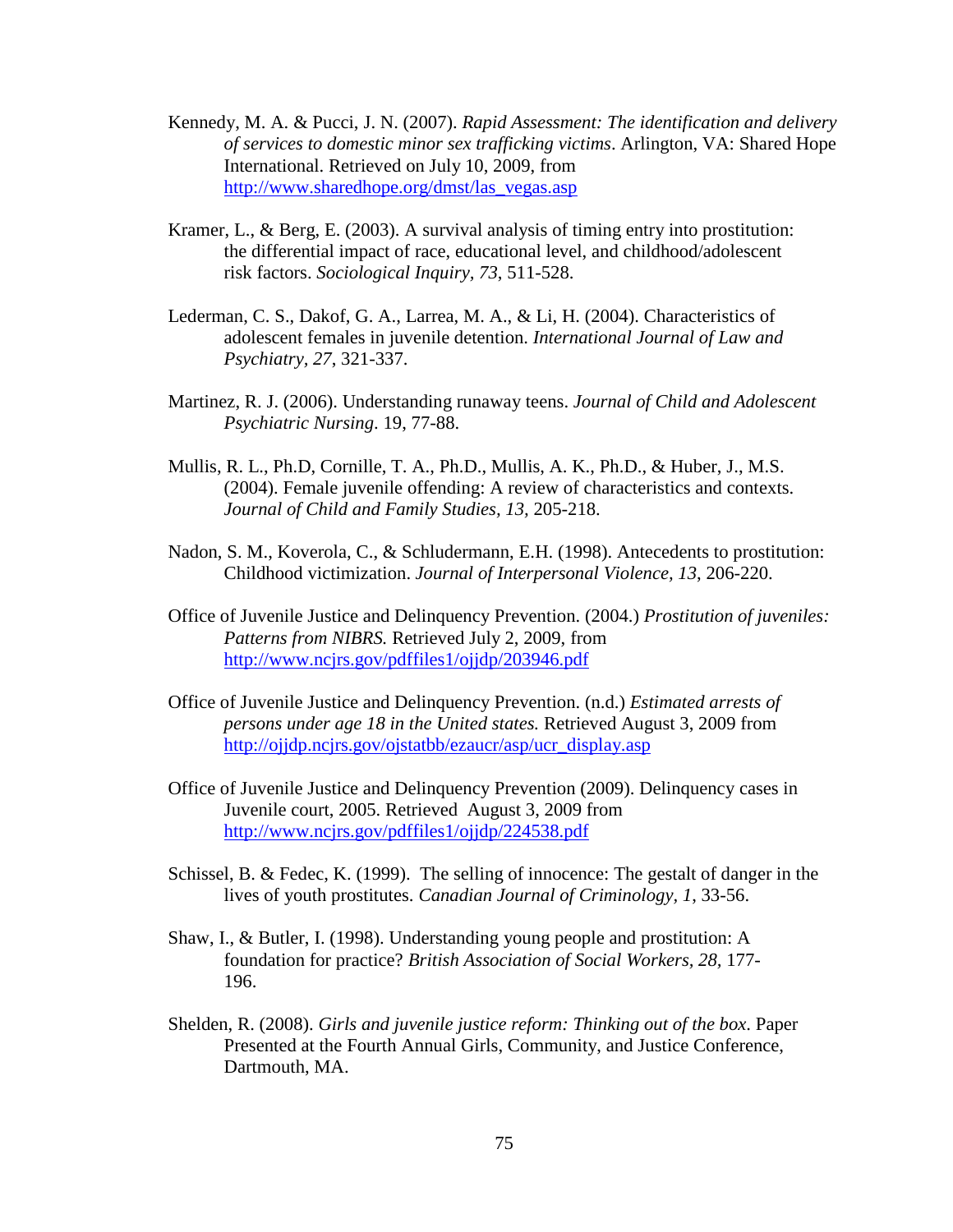- Shelden, R. (2009). Juvenile justice system programs for girls: A national overview. *Women, Girls & Criminal Justice: Adjudication, Corrections, and Support Services, 10*, 1-16.
- Simons, R., & Whitbeck, L. (1991). Sexual abuse as a precursor to prostitution and victimization among adolescent and adult homeless women. *Journal of Family Issues, 12*, 361-369.
- Sondheimer, D. (2001). Young female offenders: Increasingly visible yet poorly Understood. *Gender Issues 19*, 79-90.
- Widom, C., & Ames, A. (1994). Criminal consequences of childhood sexual Victimization. *Child Abuse and Neglect, 18*, 303-318.
- Willis, B., & Levy, B. (2002). Child prostitution: Global health burden, research needs, and interventions. *The Lancet, 359*, 1417-1422.